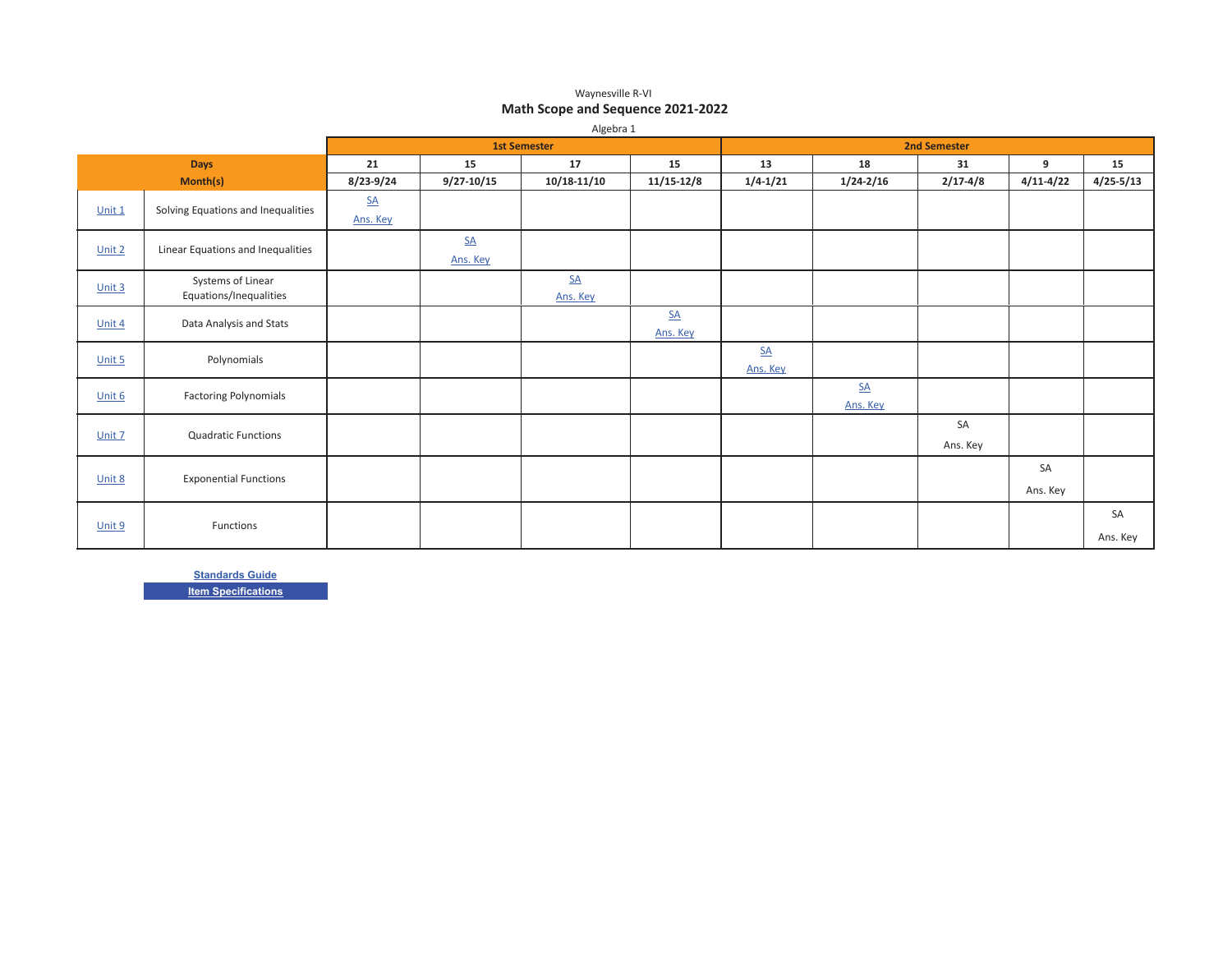## Solving Equations and Inequalities

|  |  | Grade: 8-10 Subject: | Math | Dates: | 8/23-9/24 | Text: | $1-2, 1-3, 1-4, 1-5, 1-6$ |
|--|--|----------------------|------|--------|-----------|-------|---------------------------|
|--|--|----------------------|------|--------|-----------|-------|---------------------------|

### **Standards**

| <b>Unit Title</b>                     |                                     | <b>Solving Equations and Inequalities</b>                                                                                                                                               | <b>Expectation Unwrapped</b>                                                                                                                                                                                                                                                                                                                                                         |
|---------------------------------------|-------------------------------------|-----------------------------------------------------------------------------------------------------------------------------------------------------------------------------------------|--------------------------------------------------------------------------------------------------------------------------------------------------------------------------------------------------------------------------------------------------------------------------------------------------------------------------------------------------------------------------------------|
| <b>Priority</b><br><b>Standard</b>    | A <sub>1</sub> .REI.A. <sub>1</sub> | Explain how each step taken when solving an equation<br>or inequality in one variable creates an equivalent<br>equation or inequality that has the same solution(s) as<br>the original. | The student will explain how each step taken when solving an<br>$\bullet$<br>equation in one variable creates an equivalent equation that has the<br>same solution(s) as the original.<br>The student will explain how each step taken when solving an inequality<br>$\bullet$<br>in one variable creates an equivalent inequality that has the same<br>solution(s) as the original. |
|                                       | A1.CED.A.1                          | Create equations and inequalities in one variable and<br>use them to model and/or solve problems.                                                                                       | Listed on the item specification linked to the standard's code                                                                                                                                                                                                                                                                                                                       |
|                                       | A1.NQ.B.3.a                         | Use units of measure as a way to understand and solve<br>problems involving quantities. Identify, label and use<br>appropriate units of measure within a problem.                       | Listed on the item specification linked to the standard's code                                                                                                                                                                                                                                                                                                                       |
| <b>Supporting</b><br><b>Standards</b> | <b>A1.NQ.B.4</b>                    | Define and use appropriate quantities for representing a<br>given context or problem.                                                                                                   | Listed on the item specification linked to the standard's code                                                                                                                                                                                                                                                                                                                       |
|                                       | A1.CED.A.4                          | Solve literal equations and formulas for a specified<br>variable that highlights a quantity of interest.                                                                                | Listed on the item specification linked to the standard's code                                                                                                                                                                                                                                                                                                                       |
|                                       | A1.NQ.B.3.b                         | Use units of measure as a way to understand and solve<br>problems involving quantities. Convert units and rates.                                                                        | Listed on the item specification linked to the standard's code                                                                                                                                                                                                                                                                                                                       |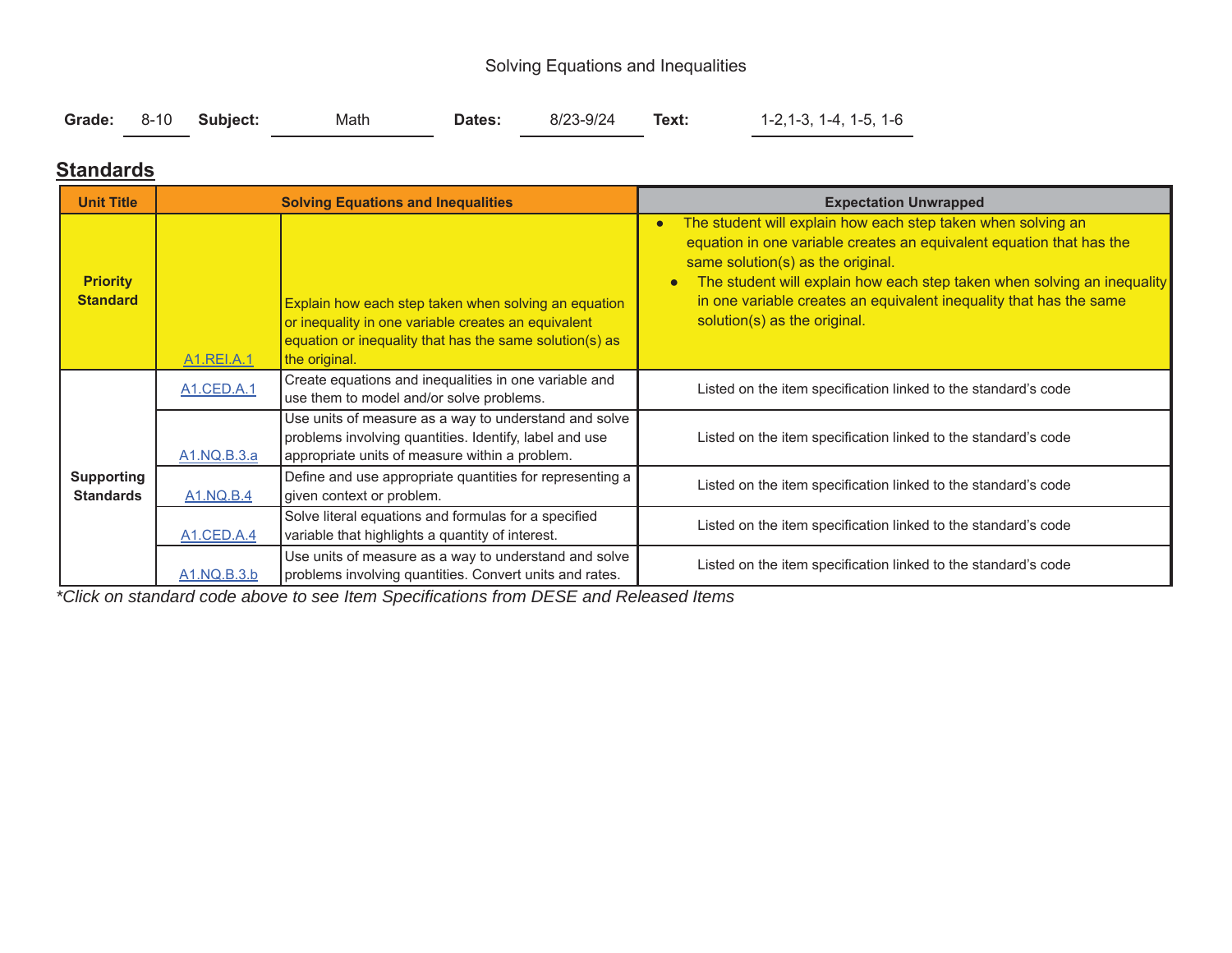## Solving Equations and Inequalities

### **Instructional Ideas/Notes**

|                                    |                   | <b>Assessed</b><br>on Post |                                                                                                                                                                                                                                                                                                                                                                                                                                                                                                                                        |
|------------------------------------|-------------------|----------------------------|----------------------------------------------------------------------------------------------------------------------------------------------------------------------------------------------------------------------------------------------------------------------------------------------------------------------------------------------------------------------------------------------------------------------------------------------------------------------------------------------------------------------------------------|
|                                    |                   | Test                       | Instructional Ideas/Prerequisite Knowledge                                                                                                                                                                                                                                                                                                                                                                                                                                                                                             |
| <b>Priority</b><br><b>Standard</b> | <b>A1.REI.A.1</b> | <b>Yes</b>                 | <b>Instructional Notes:</b><br>Task 1: Identify solutions of equations and inequalities in one variable. Write and graph inequalities in one variable.<br><b>Task 2:</b> Solve two-step and multi-step equations<br><b>Task 3:</b> Solve equations with variables on both sides<br><b>Task 4:</b> Solve two-step and multi-step equations<br>Task 5: Solve inequalities that contain variable terms on both sides<br>Task 6: Solve compound inequalities in one variable. Graph solution sets of compound inequalities in one variable |

## **Key Vocabulary**

| <br>$\sim$<br>inequality<br>con<br>noouna | ntersection<br>11 11 <del>t .</del> | solutions |  |  |
|-------------------------------------------|-------------------------------------|-----------|--|--|
|-------------------------------------------|-------------------------------------|-----------|--|--|

|  | CFA <sub>1</sub><br><b>Answer Key</b> | <b>Unit 1 Summative</b><br><b>Answer Key</b> |
|--|---------------------------------------|----------------------------------------------|
|--|---------------------------------------|----------------------------------------------|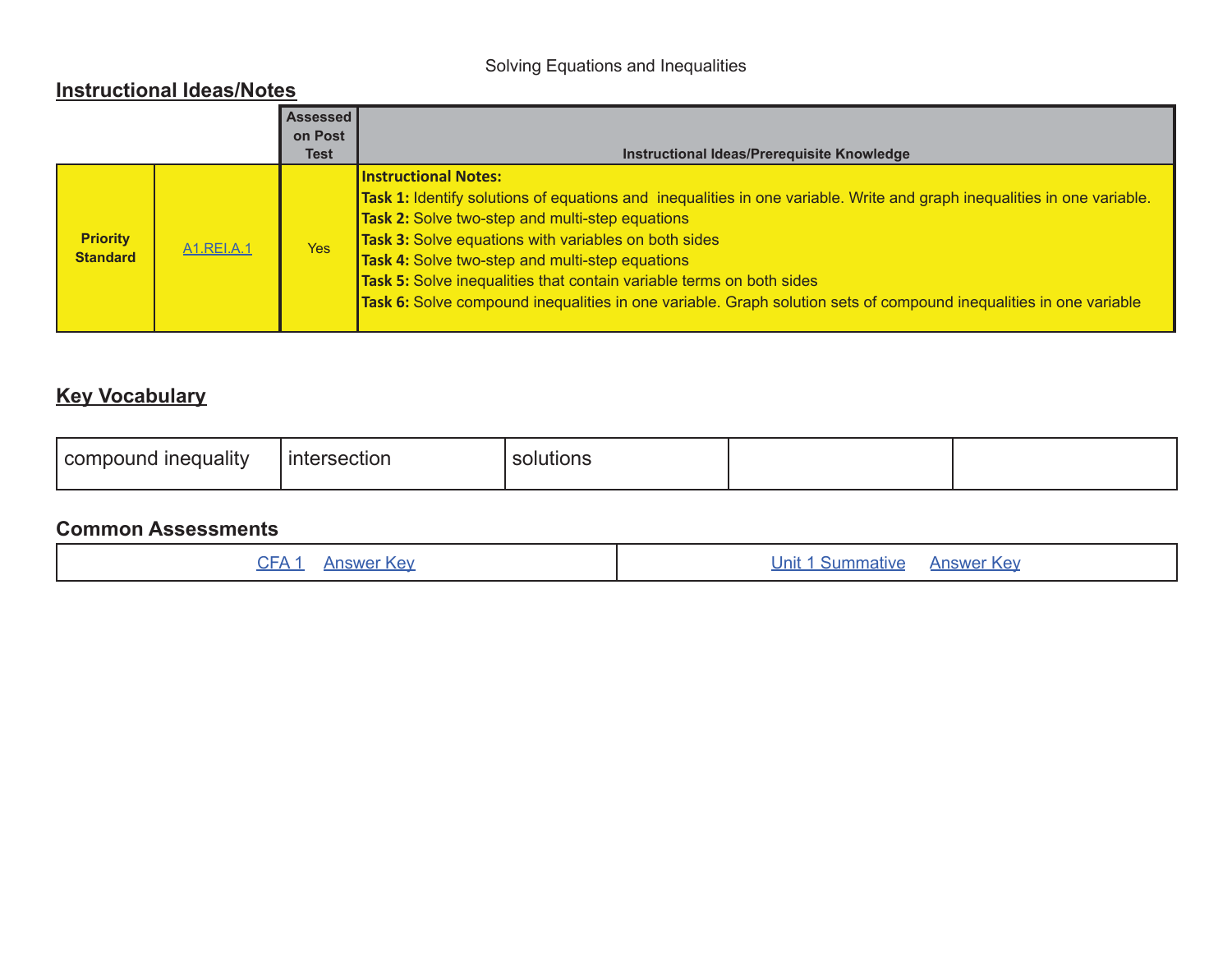## **Proficiency Scale**

| <b>Score</b>                                                                     | <b>Learning Goal</b>                                                                                                                                                                                                                                                                                                                                                                                                                 | <b>Sample Tasks</b>                                                                                                                                                                                                                                                                                                                              |  |  |  |
|----------------------------------------------------------------------------------|--------------------------------------------------------------------------------------------------------------------------------------------------------------------------------------------------------------------------------------------------------------------------------------------------------------------------------------------------------------------------------------------------------------------------------------|--------------------------------------------------------------------------------------------------------------------------------------------------------------------------------------------------------------------------------------------------------------------------------------------------------------------------------------------------|--|--|--|
| <b>Score</b><br>4.0                                                              | In addition to Score 3.0, in-depth inferences or applications<br>that go beyond what was taught. For example, the student<br>may:<br>Analyzes the structure of expressions and equations to<br>determine the optimal method of solving or creating<br>equivalent expressions; critiques the reasoning of others'<br>solution methods; analyzes the details of a solution of<br>inequalities in the context of a real-world situation | <b>ERROR ANALYSIS In Exercises 29 and 30, describe and</b><br>correct the error in solving the inequality.<br>$+623$<br>$x + 6 \ge 12$<br>$x \ge 6$<br>30.<br>$-2(1-x) \le 2x - 7$<br>$-2 + 2x \le 2x - 7$<br>$-25 - 7$<br>All real numbers are solutions.                                                                                       |  |  |  |
|                                                                                  | 3.5 In addition to 3.0 performance, in-depth inferences and applications with partial success.                                                                                                                                                                                                                                                                                                                                       |                                                                                                                                                                                                                                                                                                                                                  |  |  |  |
| <b>Score</b><br>3.0                                                              | The student exhibits no major errors or gaps in the learning<br>goal (complex ideas and processes).<br>The student will:<br>Explains/illustrates the steps in solving an inequality in<br>$\bullet$<br>one variable; graphs the solution to a linear inequality in<br>one variable; solves literal equations for a specific<br>variable.                                                                                             | The formula $F = \frac{GmM}{r^2}$ gives the gravitational force between two masses m and M separated by a<br>distance of $r$ units. The value G is a constant. Select the formula solved for $m$<br>$\supset$ A $m = \frac{Gr^2}{FM}$<br>$\bigcirc$ B. $m = \frac{GM}{r^2F}$<br>C. $m = \frac{M}{Gr^2F}$<br>$\bigcirc$ D. $m = \frac{r^2 F}{GM}$ |  |  |  |
| 2.5 No major errors or gaps in 2.0 content and partial knowledge of 3.0 content. |                                                                                                                                                                                                                                                                                                                                                                                                                                      |                                                                                                                                                                                                                                                                                                                                                  |  |  |  |
| <b>Score</b><br>2.0                                                              | The student exhibits no major errors or gaps in the simpler<br>details and processes.<br>The student will:<br>Explains/illustrates the steps in solving an equation<br>$\bullet$                                                                                                                                                                                                                                                     | Find the value of $x$ in this equation.<br>$\frac{2}{5}(4x-3)-2x=\frac{4}{5}-x$<br>$x =$                                                                                                                                                                                                                                                         |  |  |  |
|                                                                                  |                                                                                                                                                                                                                                                                                                                                                                                                                                      | 1.5 Partial understanding of the 2.0 content with major errors or gaps in 3.0 content.                                                                                                                                                                                                                                                           |  |  |  |
| <b>Score</b><br>1.0                                                              | With help, a partial understanding of the 2.0 content and some<br>of the 3.0 content.<br>• Solves a linear equation one variable                                                                                                                                                                                                                                                                                                     | What is the value of $x$ in this equation?<br>$3x + 8 - 2(1 - x) = 1$<br>A. -9<br>$B. -6$<br>$C. -5$<br>$D. -1$                                                                                                                                                                                                                                  |  |  |  |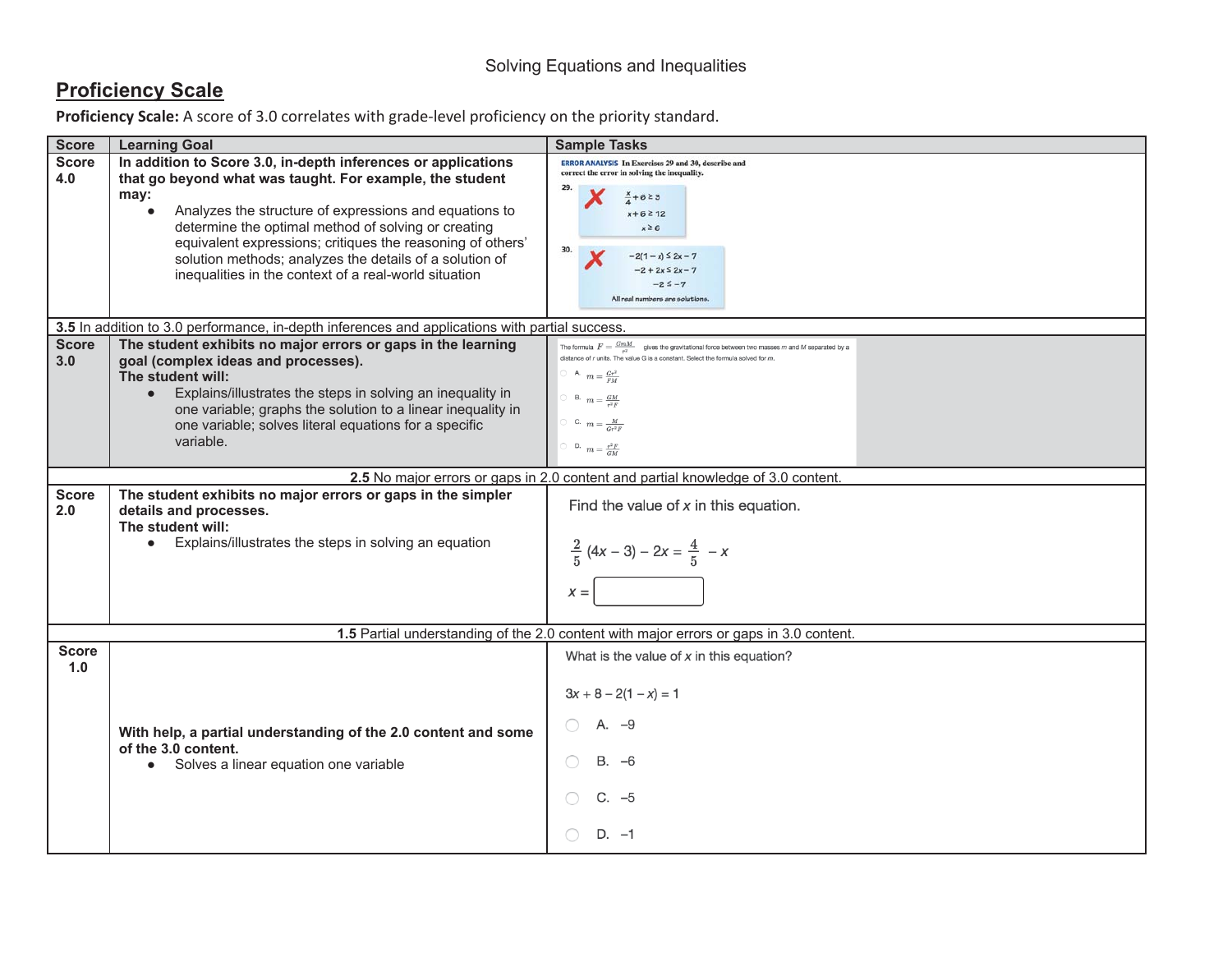## Linear Equations and Inequalities

|  |  | Grade: 8-10 Subject: | Math | Dates: | 9/27-10/15 | Text: | Lesson 2 |
|--|--|----------------------|------|--------|------------|-------|----------|
|--|--|----------------------|------|--------|------------|-------|----------|

### **Standards**

| <b>Unit Title</b>                     |                   | <b>Systems of Linear Equations/Inequalities</b>                                                                                                                  | <b>Expectation Unwrapped</b>                                                                                                                                                                                                                                                                                                                                                                                                                                           |
|---------------------------------------|-------------------|------------------------------------------------------------------------------------------------------------------------------------------------------------------|------------------------------------------------------------------------------------------------------------------------------------------------------------------------------------------------------------------------------------------------------------------------------------------------------------------------------------------------------------------------------------------------------------------------------------------------------------------------|
| <b>Priority</b><br><b>Standard</b>    | A1.CED.A.2        | Create and graph linear, quadratic and exponential<br>equations in two variables.                                                                                | The student will create and/or graph linear equations in two<br>$\bullet$<br>variables on the Cartesian coordinate plane with labels and scales.<br>The student will create and/or graph exponential equations in<br>$\bullet$<br>two variables on the Cartesian coordinate plane with labels<br>and scales.<br>The student will create and/or graph quadratic equations in two<br>$\bullet$<br>variables on the Cartesian coordinate plane with labels and<br>scales. |
|                                       | <b>A1.IF.C.8</b>  | Translate between different but equivalent forms of a<br>function to reveal and explain properties of the<br>function and interpret these in terms of a context. | Listed on the item specification linked to the standard's code                                                                                                                                                                                                                                                                                                                                                                                                         |
| <b>Supporting</b><br><b>Standards</b> | <b>A1.REI.C.6</b> | Explain that the graph of an equation in two<br>variables is the set of all its solutions plotted in the<br>Cartesian coordinate plane.                          | Listed on the item specification linked to the standard's code                                                                                                                                                                                                                                                                                                                                                                                                         |
|                                       | <b>A1.REI.C.7</b> | Graph the solution to a linear inequality in two<br>Ivariables.                                                                                                  | Listed on the item specification linked to the standard's code                                                                                                                                                                                                                                                                                                                                                                                                         |
|                                       | <b>A1.LQE.A.3</b> | Construct linear, quadratic and exponential<br>equations given graphs, verbal descriptions or<br>tables.                                                         | Listed on the item specification linked to the standard's code                                                                                                                                                                                                                                                                                                                                                                                                         |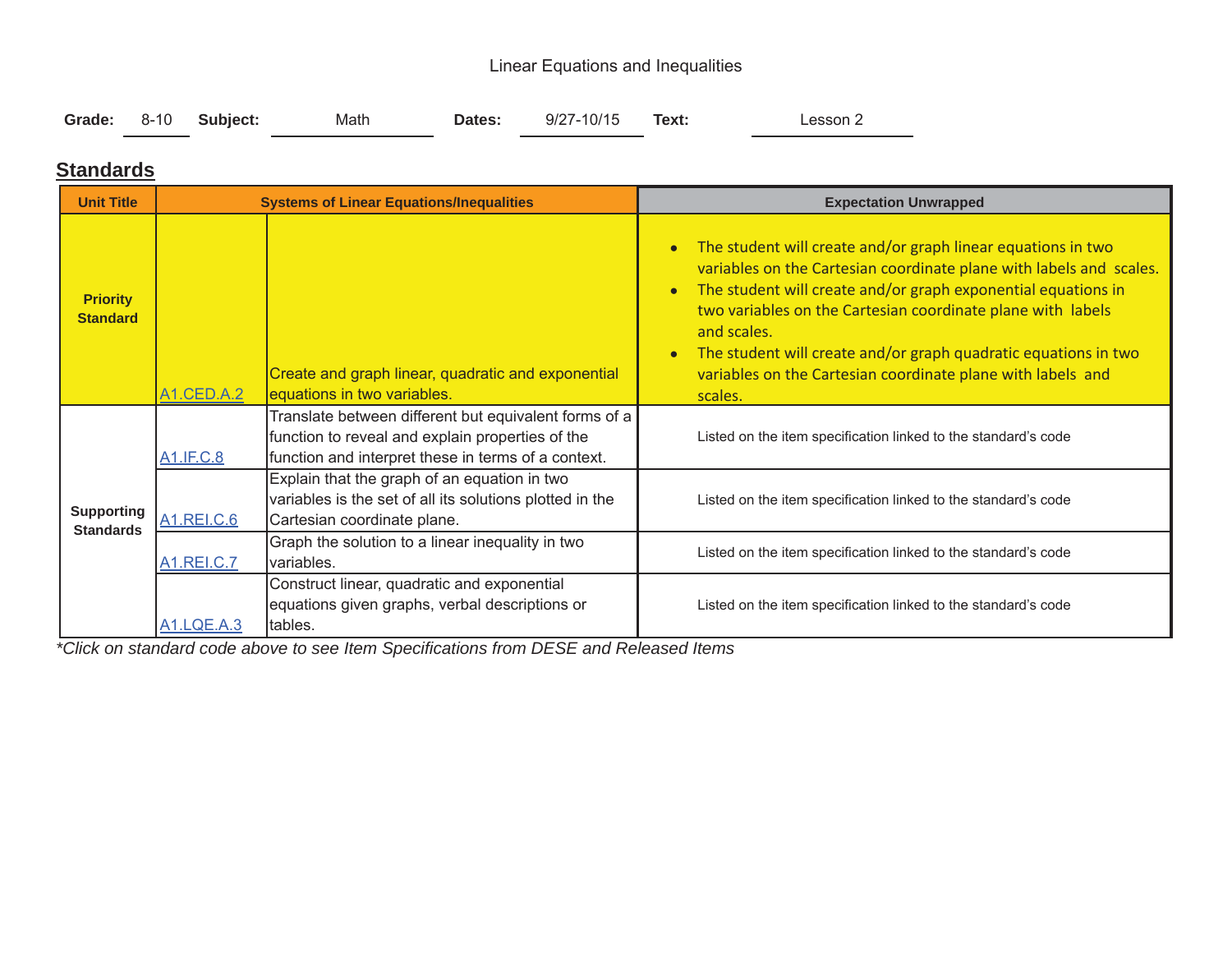## Linear Equations and Inequalities

### **Instructional Ideas/Notes**

|                                    |                         | Assessed<br>on Post<br>Test | Instructional Ideas/Prerequisite Knowledge                                                                                                                                                                                                                                                                                                                                                                                                                                  |
|------------------------------------|-------------------------|-----------------------------|-----------------------------------------------------------------------------------------------------------------------------------------------------------------------------------------------------------------------------------------------------------------------------------------------------------------------------------------------------------------------------------------------------------------------------------------------------------------------------|
| <b>Priority</b><br><b>Standard</b> | A <sub>1</sub> .CED.A.2 | <b>Yes</b>                  | <b>Instructional Notes:</b><br>Task 1: Create a linear equation in slope intercept form from two points, table, or graph<br>Task 2: Graph linear equations: slope-intercept, point-slope, standard form<br>Task 3: Create linear equation in point-slope form from two points, tables, or a graph<br>Task 4: Explore concepts of parallel and perpendicular slope.<br>Task 5: Write equations of parallel and perpendicular lines to a given equation through a given slope |

## **Key Vocabulary**

| slope    | constant rate of<br>change | point-slope | slope-intercept | standard form |
|----------|----------------------------|-------------|-----------------|---------------|
| parallel |                            |             |                 |               |

| $\cap$<br>- | <b>Answer Key</b><br>Summative |
|-------------|--------------------------------|
|             |                                |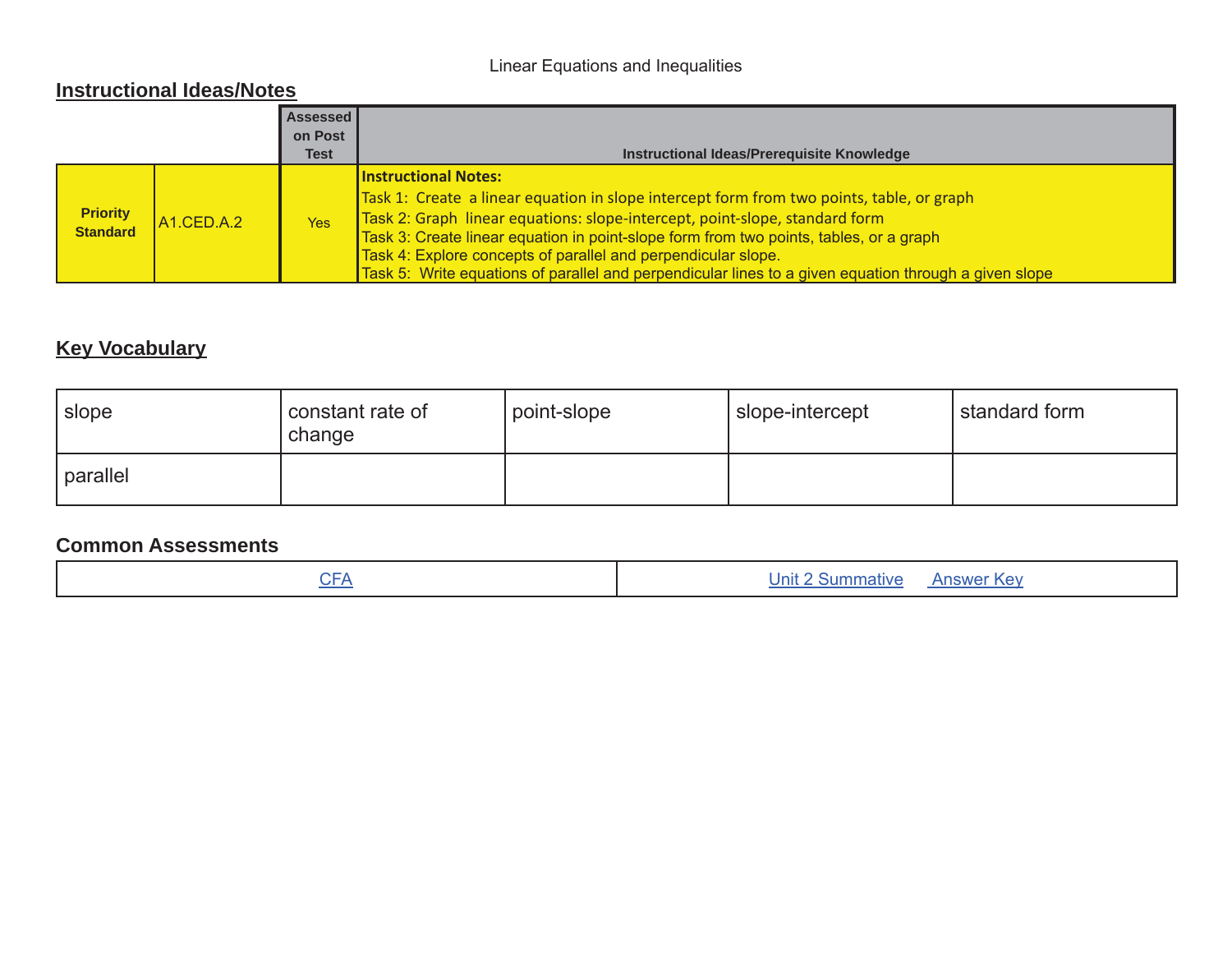## **Proficiency Scale**

| In addition to Score 3.0, in-depth inferences or<br>applications that go beyond what was taught. For                                                                                                                                                                                                                                                                                                                  |                                                                                                                                                                                                                                                                                                                |
|-----------------------------------------------------------------------------------------------------------------------------------------------------------------------------------------------------------------------------------------------------------------------------------------------------------------------------------------------------------------------------------------------------------------------|----------------------------------------------------------------------------------------------------------------------------------------------------------------------------------------------------------------------------------------------------------------------------------------------------------------|
| example, the student may:<br>Analyzes the structure of equations and inequalities to<br>determine the optimal method of solving or creating<br>equivalent expressions; justifies understanding of the<br>technique of linear combination; critiques the reasoning of<br>others' solution methods; analyzes the details of a solution<br>of a system of inequalities in the context of a real-world<br>situation.      | At a movie theater, the price of<br>2 adult tickets and 4 child tickets is<br>S48. The price of 5 adult tickets and<br>2 child tickets is 564. What is the<br>ticket price for one adult and for<br>one child?<br>adult: \$10<br>child: \$7                                                                    |
|                                                                                                                                                                                                                                                                                                                                                                                                                       |                                                                                                                                                                                                                                                                                                                |
| learning goal (complex ideas and processes).<br>The student will:<br>Explains/illustrates the steps in solving an inequality; selects<br>and uses appropriate strategies to solve a system of<br>equations; solves a system of linear inequalities;<br>explains/show that the graph of linear equation or<br>inequality in two variables is the set of all its solutions<br>plotted in the Cartesian coordinate plane | What is the solution of the system<br>of equations?<br>$5x - 4y = -10$<br>(2, 5)<br>$3x + 2y = 16$                                                                                                                                                                                                             |
|                                                                                                                                                                                                                                                                                                                                                                                                                       | 2.5 No major errors or gaps in 2.0 content and partial knowledge of 3.0 content.                                                                                                                                                                                                                               |
| details and processes.<br>The student will:<br>Explains/illustrates the steps in solving an equation; solves a<br>system of linear equations algebraically and graphically;<br>solves a system of a linear graphically; graphs the solution<br>to a linear inequality in two variables.                                                                                                                               | Solve the system by graphing.<br>$y = \frac{1}{2}x + 2$<br>$y=-x-2$<br>$(-3, 1)$<br>solution:                                                                                                                                                                                                                  |
|                                                                                                                                                                                                                                                                                                                                                                                                                       | 3.5 In addition to 3.0 performance, in-depth inferences and applications with partial success.<br>The student exhibits no major errors or gaps in the<br>The student exhibits no major errors or gaps in the simpler<br>1.5 Partial understanding of the 2.0 content with major errors or gaps in 3.0 content. |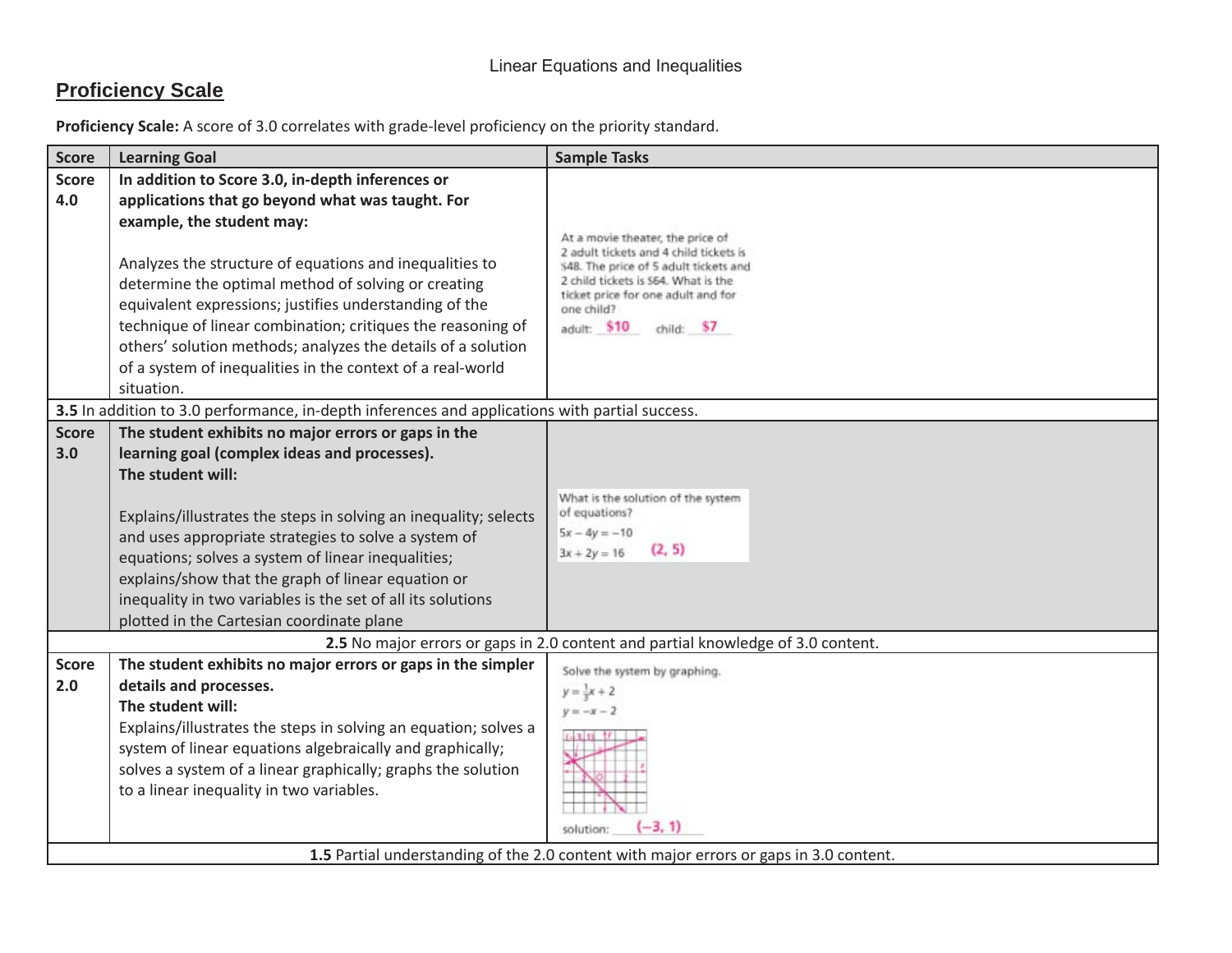## Linear Equations and Inequalities

| Score<br>1.0 | With help, a partial understanding of the 2.0 content and<br>some of the 3.0 content.<br>Identify the solution to a linear system of equations given a<br>graph. | Estimate the solution of the system<br>of equations.<br>1000000000000000000<br>(1, 2.5)<br>solution: |
|--------------|------------------------------------------------------------------------------------------------------------------------------------------------------------------|------------------------------------------------------------------------------------------------------|
|--------------|------------------------------------------------------------------------------------------------------------------------------------------------------------------|------------------------------------------------------------------------------------------------------|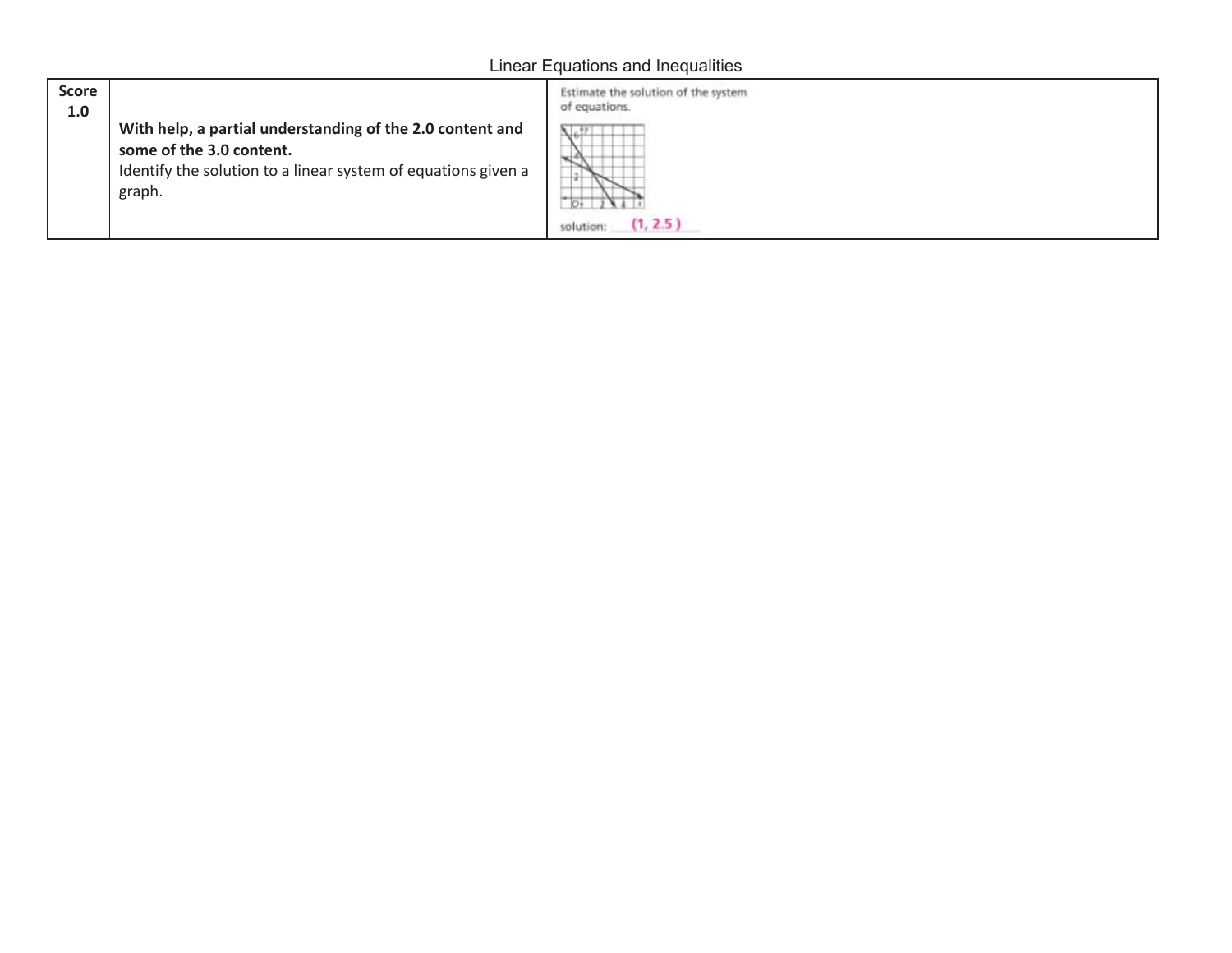# Systems of Linear Equations/Inequalities

|  |  | Grade: 8-10 Subject: | Math | Dates: | 10/18-11/10 <b>Text:</b> |  | 4-1, 4-2, 4-3, 4-4,4-5 |
|--|--|----------------------|------|--------|--------------------------|--|------------------------|
|--|--|----------------------|------|--------|--------------------------|--|------------------------|

### **Standards**

| <b>Unit Title</b> |                         | <b>Systems of Linear Equations/Inequalities</b>                                                                                                                                             | <b>Expectation Unwrapped</b>                                                                                                                                                                                                      |
|-------------------|-------------------------|---------------------------------------------------------------------------------------------------------------------------------------------------------------------------------------------|-----------------------------------------------------------------------------------------------------------------------------------------------------------------------------------------------------------------------------------|
| <b>Priority</b>   | A <sub>1</sub> .REI.B.3 | Solve a system of linear equations algebraically<br>and/or graphically.                                                                                                                     | The student will solve a system of linear equations graphically.<br>$\bullet$<br>The student will solve a system of linear equations algebraically. (e.g.,<br>substitution, linear combination)                                   |
| <b>Standard</b>   | A1.REI.C.8              | Solve problems involving a system of linear<br>inequalities.                                                                                                                                | The student will solve problems involving a system of linear inequalities by<br>$\bullet$<br>graphing.<br>The student will interpret the solution to a system of linear inequalities in the<br>context provided when appropriate. |
|                   | A1.CED.A.1              | Create equations and inequalities in one variable<br>and use them to model and/or solve problems.                                                                                           | Listed on the item specification linked to the standard's code                                                                                                                                                                    |
|                   | A1.NQ.B.3.d             | Use units of measure as a way to understand and<br>solve problems involving quantities. Choose and<br>interpret the scale and the origin in graphs and<br>data displays.                    | Listed on the item specification linked to the standard's code                                                                                                                                                                    |
|                   | A1.NQ.B.3.c             | Use units of measure as a way to understand and<br>solve problems involving quantities. Use units<br>within problems.                                                                       | Listed on the item specification linked to the standard's code                                                                                                                                                                    |
| <b>Supporting</b> | A1.NQ.B.3.a             | Use units of measure as a way to understand and<br>solve problems involving quantities. Identify, label<br>and use appropriate units of measure within a<br>problem.                        | Listed on the item specification linked to the standard's code                                                                                                                                                                    |
| <b>Standards</b>  | <b>A1.REI.B.5</b>       | Justify that the technique of linear combination<br>produces an equivalent system of equations.                                                                                             | Listed on the item specification linked to the standard's code                                                                                                                                                                    |
|                   | <b>A1.CED.A.3</b>       | Represent constraints by equations or inequalities<br>and by systems of equations or inequalities, and<br>interpret the data points as a solution or<br>non-solution in a modeling context. | Listed on the item specification linked to the standard's code                                                                                                                                                                    |
|                   | <b>A1.NQ.B.4</b>        | Define and use appropriate quantities for<br>representing a given context or problem.                                                                                                       | Listed on the item specification linked to the standard's code                                                                                                                                                                    |
|                   | A1.IF.C.8               | Translate between different but equivalent forms of<br>a function to reveal and explain properties of the<br>function and interpret these in terms of a context.                            | Listed on the item specification linked to the standard's code                                                                                                                                                                    |
|                   | <b>A1.REI.C.6</b>       | Explain that the graph of an equation in two<br>variables is the set of all its solutions plotted in the                                                                                    | Listed on the item specification linked to the standard's code                                                                                                                                                                    |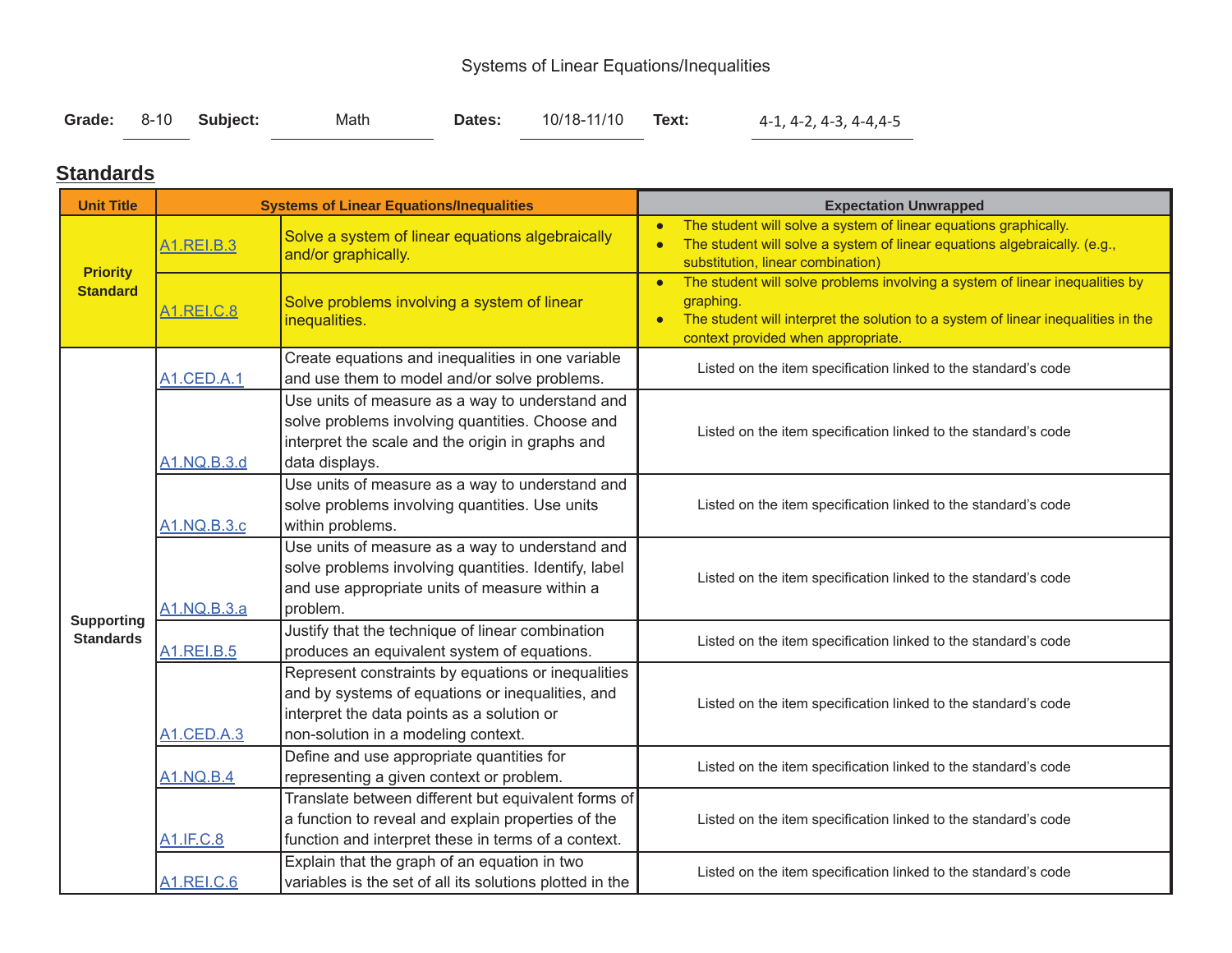### Systems of Linear Equations/Inequalities

|                   | Cartesian coordinate plane.                        |                                                                |
|-------------------|----------------------------------------------------|----------------------------------------------------------------|
|                   | Graph the solution to a linear inequality in two   | Listed on the item specification linked to the standard's code |
| <b>A1.REI.C.7</b> | variables.                                         |                                                                |
|                   | Create and graph linear, quadratic and exponential | Listed on the item specification linked to the standard's code |
| A1.CED.A.2        | equations in two variables.                        |                                                                |
|                   | Construct linear, quadratic and exponential        |                                                                |
|                   | equations given graphs, verbal descriptions or     | Listed on the item specification linked to the standard's code |
| <b>A1.LQE.A.3</b> | tables.                                            |                                                                |

*\*Click on standard code above to see Item Specifications from DESE and Released Items*

### **Instructional Ideas/Notes**

|                                    |                                  | <b>Assessed</b><br>on Post<br><b>Test</b> | Instructional Ideas/Prerequisite Knowledge                                                                                                                                                                                                                                                                                                                                                     |
|------------------------------------|----------------------------------|-------------------------------------------|------------------------------------------------------------------------------------------------------------------------------------------------------------------------------------------------------------------------------------------------------------------------------------------------------------------------------------------------------------------------------------------------|
| <b>Priority</b><br><b>Standard</b> | A <sub>1</sub> RELB <sub>3</sub> | Yes                                       | <b>Instructional Notes:</b><br>Task 1: Solve Systems of linear equations by graphing<br>Task 2: Solve systems of linear equations using substitution<br>Task 3: Solve systems of linear equations using elimination<br>Task 4: Classify systems and determine the number of solutions<br>Task 5: Graph and solve linear inequalities<br>Task 6: Graph and solve systems of linear inequalities |
|                                    | <b>A1.REI.C.8</b>                | Yes                                       |                                                                                                                                                                                                                                                                                                                                                                                                |

## **Key Vocabulary**

| system of equations | consistent  | inconsistent | independent | dependent |
|---------------------|-------------|--------------|-------------|-----------|
| substitution        | elimination |              |             |           |

| $\cap$<br>$-\Delta$<br>$\cup$ $\Gamma$ | $\sim$ $\sim$<br>$-1$<br>◡ | Kev<br>Jnit<br>$\sim$<br>almm<br>mative<br>swe <sup>.</sup> |
|----------------------------------------|----------------------------|-------------------------------------------------------------|
|                                        |                            |                                                             |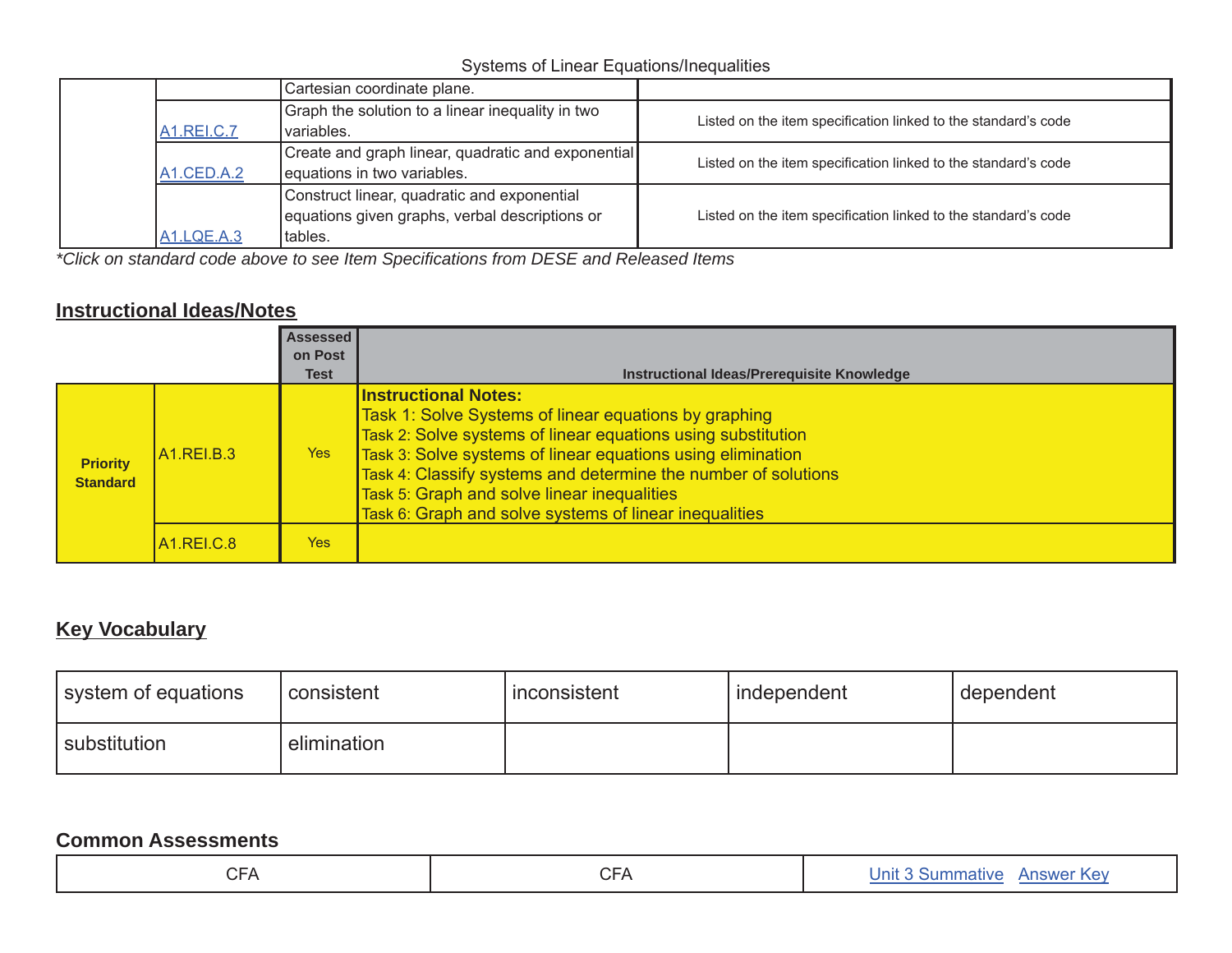## **Proficiency Scale**

| <b>Score</b>        | <b>Learning Goal</b>                                                                                                                                                                                                                                                                                                                                                                                                                                                                                                     | <b>Sample Tasks</b>                                                                                                                                                                                                                          |
|---------------------|--------------------------------------------------------------------------------------------------------------------------------------------------------------------------------------------------------------------------------------------------------------------------------------------------------------------------------------------------------------------------------------------------------------------------------------------------------------------------------------------------------------------------|----------------------------------------------------------------------------------------------------------------------------------------------------------------------------------------------------------------------------------------------|
| <b>Score</b><br>4.0 | In addition to Score 3.0, in-depth inferences or<br>applications that go beyond what was taught. For<br>example, the student may:<br>Analyzes the structure of equations and inequalities to<br>determine the optimal method of solving or creating<br>equivalent expressions; justifies understanding of the<br>technique of linear combination; critiques the reasoning of<br>others' solution methods; analyzes the details of a solution<br>of a system of inequalities in the context of a real-world<br>situation. | At a movie theater, the price of<br>2 adult tickets and 4 child tickets is<br>S48. The price of 5 adult tickets and<br>2 child tickets is \$64. What is the<br>ticket price for one adult and for<br>one child?<br>adult: \$10<br>child: \$7 |
|                     | 3.5 In addition to 3.0 performance, in-depth inferences and applications with partial success.                                                                                                                                                                                                                                                                                                                                                                                                                           |                                                                                                                                                                                                                                              |
| <b>Score</b><br>3.0 | The student exhibits no major errors or gaps in the<br>learning goal (complex ideas and processes).<br>The student will:<br>Explains/illustrates the steps in solving an inequality; selects<br>and uses appropriate strategies to solve a system of<br>equations; solves a system of linear inequalities;<br>explains/show that the graph of linear equation or<br>inequality in two variables is the set of all its solutions<br>plotted in the Cartesian coordinate plane                                             | What is the solution of the system<br>of equations?<br>$5x - 4y = -10$<br>(2, 5)<br>$3x + 2y = 16$                                                                                                                                           |
|                     |                                                                                                                                                                                                                                                                                                                                                                                                                                                                                                                          | 2.5 No major errors or gaps in 2.0 content and partial knowledge of 3.0 content.                                                                                                                                                             |
| <b>Score</b><br>2.0 | The student exhibits no major errors or gaps in the simpler<br>details and processes.<br>The student will:<br>Explains/illustrates the steps in solving an equation; solves a<br>system of linear equations algebraically and graphically;<br>solves a system of a linear graphically; graphs the solution<br>to a linear inequality in two variables.                                                                                                                                                                   | Solve the system by graphing.<br>$y = \frac{1}{2}x + 2$<br>$y=-x-2$<br>$-3, 1)$<br>solution                                                                                                                                                  |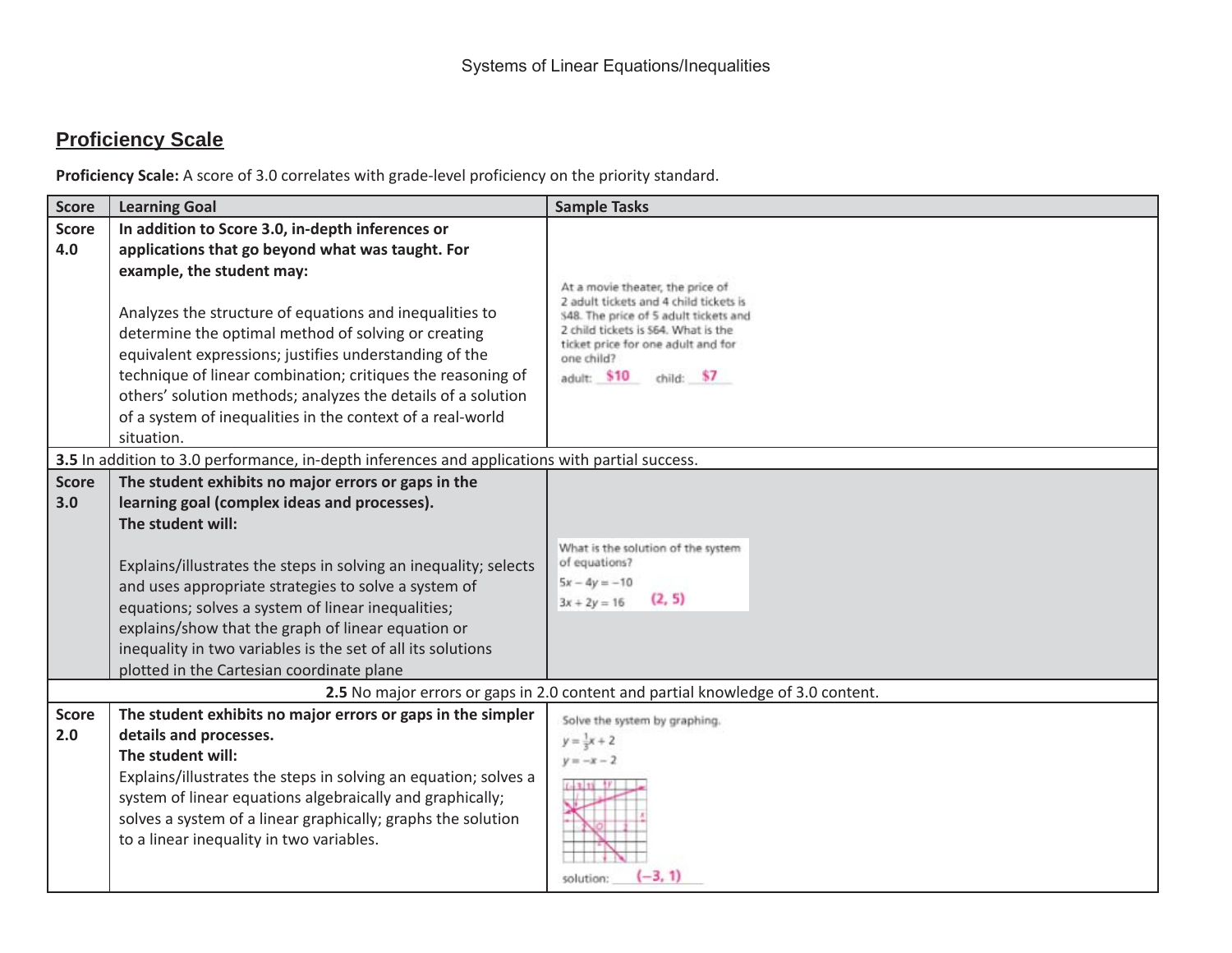Systems of Linear Equations/Inequalities

|                     | 1.5 Partial understanding of the 2.0 content with major errors or gaps in 3.0 content.                                                                           |                                                                                     |  |  |  |
|---------------------|------------------------------------------------------------------------------------------------------------------------------------------------------------------|-------------------------------------------------------------------------------------|--|--|--|
| <b>Score</b><br>1.0 | With help, a partial understanding of the 2.0 content and<br>some of the 3.0 content.<br>Identify the solution to a linear system of equations given a<br>graph. | Estimate the solution of the system<br>of equations.<br>Юŧ<br>(1, 2.5)<br>solution: |  |  |  |
|                     | <b>0.5</b> With help, a partial understanding of the 2.0 content but not of the 3.0 content.                                                                     |                                                                                     |  |  |  |
| <b>Score</b>        | Even with help, no understanding of skill or content                                                                                                             |                                                                                     |  |  |  |
| 0.0                 | demonstrated.                                                                                                                                                    |                                                                                     |  |  |  |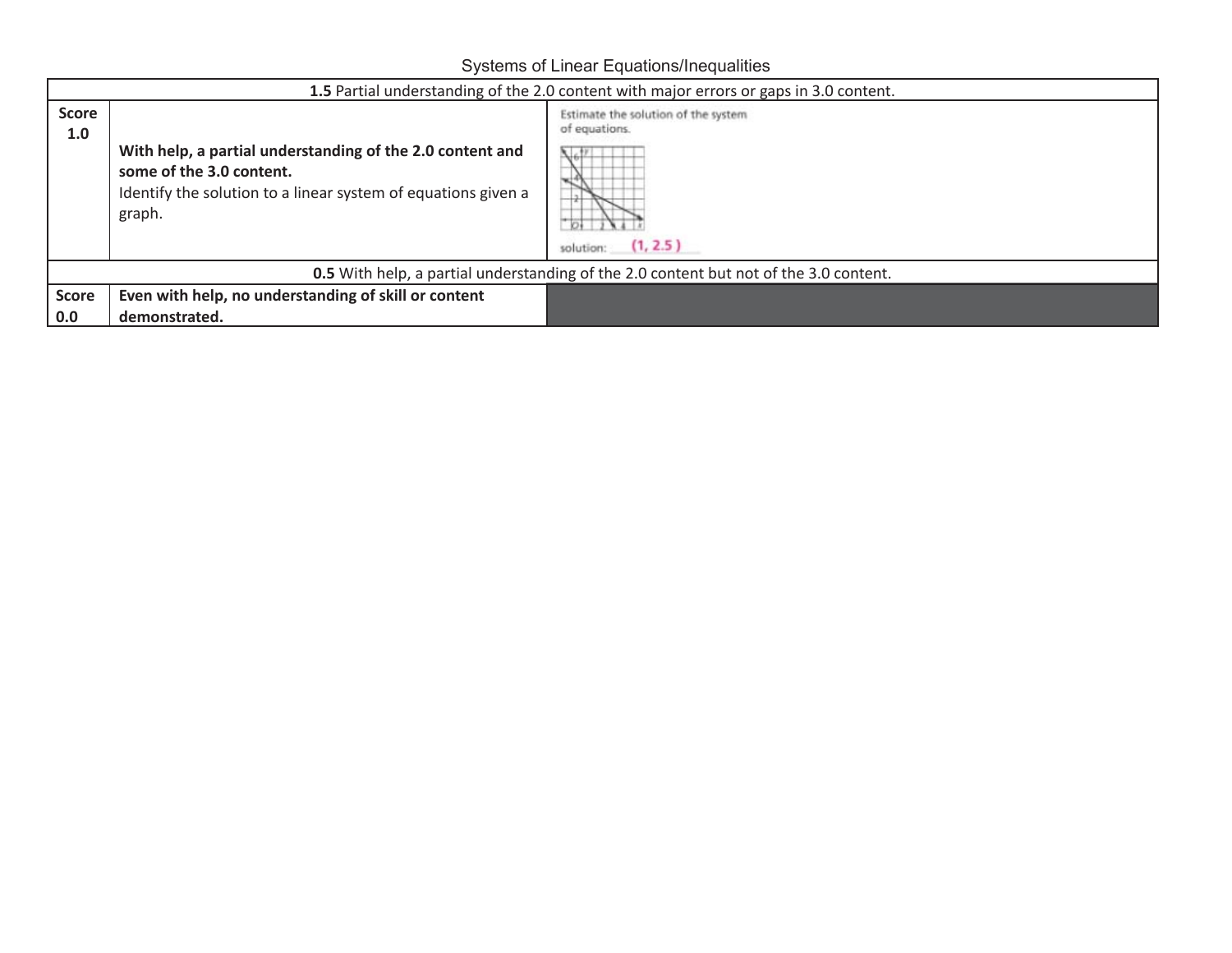### Data Analysis & Statistics

|  | Grade: 8-10 Subject: | Math | Dates: | 11/15-12/8 | Text: |
|--|----------------------|------|--------|------------|-------|
|  |                      |      |        |            |       |

### **Standards**

| <b>Unit Title</b>                     |                                                                | <b>Data Analysis &amp; Statistics</b>                                                                                                                                                                                                                                                      | <b>Expectation Unwrapped</b>                                                                                                                                                                                                                                                   |
|---------------------------------------|----------------------------------------------------------------|--------------------------------------------------------------------------------------------------------------------------------------------------------------------------------------------------------------------------------------------------------------------------------------------|--------------------------------------------------------------------------------------------------------------------------------------------------------------------------------------------------------------------------------------------------------------------------------|
| <b>Priority</b><br><b>Standard</b>    | A1.DS.A.1<br>Analyze and interpret graphical displays of data. |                                                                                                                                                                                                                                                                                            | The student will analyze and interpret data plots displayed in a dot plot.<br>$\bullet$<br>The student will analyze and interpret data plots displayed in a histogram.<br>$\bullet$<br>The student will analyze and interpret data plots displayed in a box plot.<br>$\bullet$ |
|                                       | <b>A1.DS.A.2</b>                                               | Use statistics appropriate to the shape of the data<br>distribution to compare center and spread of two or<br>more different data sets.                                                                                                                                                    | Listed on the item specification linked to the standard's code                                                                                                                                                                                                                 |
|                                       | <b>A1.DS.A.3</b>                                               | Interpret differences in shape, center and spreads in the<br>context of the data sets, accounting for possible effects<br>of outliers.                                                                                                                                                     | Listed on the item specification linked to the standard's code                                                                                                                                                                                                                 |
|                                       | A <sub>1.DS.A.4.a</sub>                                        | Summarize data in two-way frequency tables. Interpret<br>relative frequencies in the context of the data.                                                                                                                                                                                  | Listed on the item specification linked to the standard's code                                                                                                                                                                                                                 |
|                                       | A1.DS.A.4.b                                                    | Summarize data in two-way frequency tables.<br>Recognize possible associations and trends in the data.                                                                                                                                                                                     | Listed on the item specification linked to the standard's code                                                                                                                                                                                                                 |
| <b>Supporting</b><br><b>Standards</b> | A1.DS.A.5.a                                                    | Construct a scatter plot of bivariate quantitative data<br>describing how the variables are related; determine and<br>use a function that models the relationship. Construct a<br>linear function to model bivariate data represented on a<br>scatter plot that minimizes residuals.       | Listed on the item specification linked to the standard's code                                                                                                                                                                                                                 |
|                                       | A1.DS.A.5.b                                                    | Construct a scatter plot of bivariate quantitative data<br>describing how the variables are related; determine and<br>use a function that models the relationship. Construct an<br>exponential function to model bivariate data represented<br>on a scatter plot that minimizes residuals. | Listed on the item specification linked to the standard's code                                                                                                                                                                                                                 |
|                                       | <b>A1.DS.A.8</b>                                               | Distinguish between correlation and causation.                                                                                                                                                                                                                                             | Listed on the item specification linked to the standard's code                                                                                                                                                                                                                 |
|                                       | A1.DS.A.6                                                      | Interpret the slope (rate of change) and the y-intercept<br>(constant term) of a linear model in the context of the<br>data.                                                                                                                                                               | Listed on the item specification linked to the standard's code                                                                                                                                                                                                                 |
|                                       | <b>A1.DS.A.7</b>                                               | Determine and interpret the correlation coefficient for a<br>linear association.                                                                                                                                                                                                           | Listed on the item specification linked to the standard's code                                                                                                                                                                                                                 |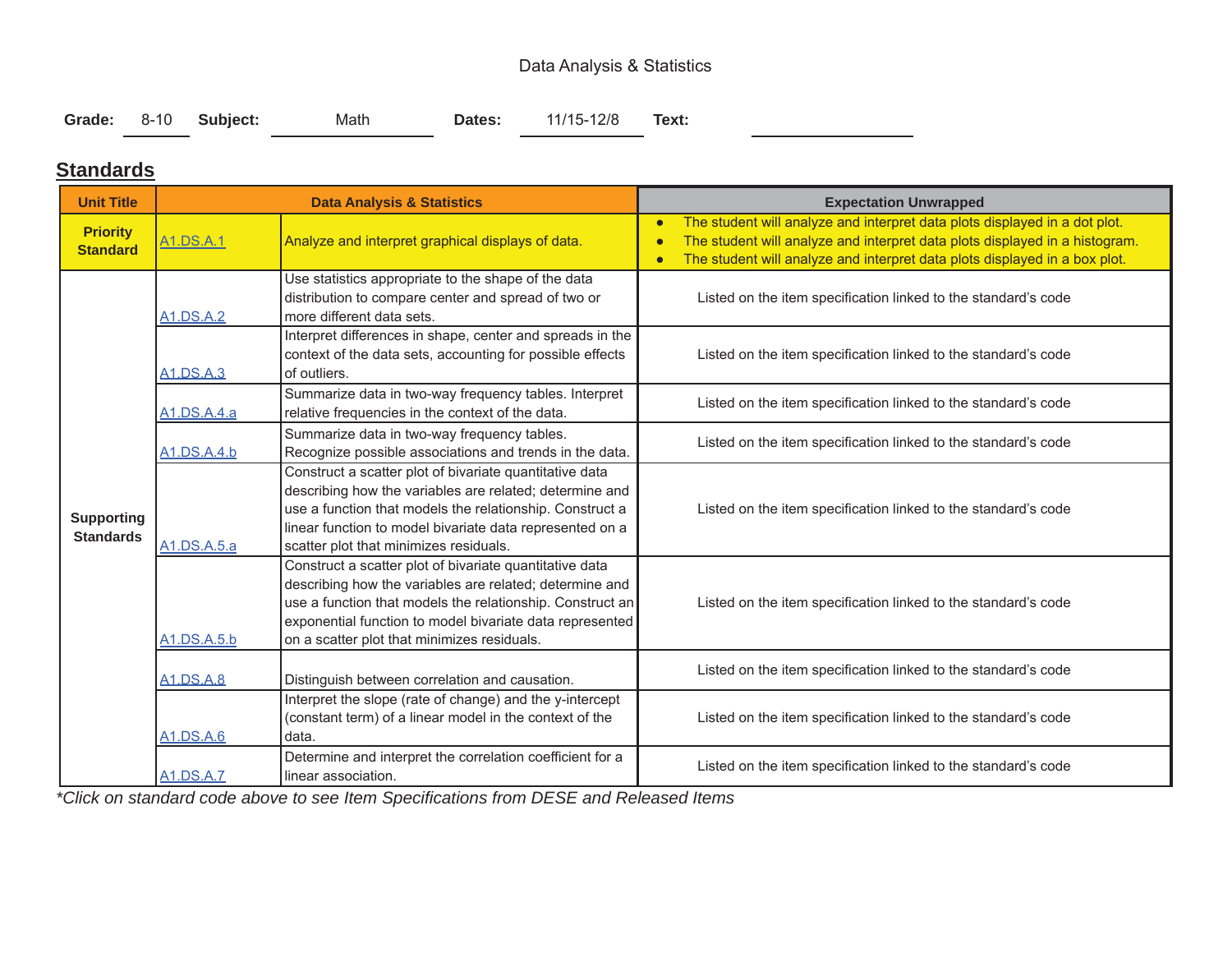### Data Analysis & Statistics

### **Instructional Ideas/Notes**

|                                    |                        | <b>Assessed</b><br>on Post |                                                                                                                                                                                                                                                                                                                                                                                                                                                                                                                                                                                                                 |
|------------------------------------|------------------------|----------------------------|-----------------------------------------------------------------------------------------------------------------------------------------------------------------------------------------------------------------------------------------------------------------------------------------------------------------------------------------------------------------------------------------------------------------------------------------------------------------------------------------------------------------------------------------------------------------------------------------------------------------|
|                                    |                        | Test                       | Instructional Ideas/Prerequisite Knowledge                                                                                                                                                                                                                                                                                                                                                                                                                                                                                                                                                                      |
| <b>Priority</b><br><b>Standard</b> | $\mathsf{IA1}$ .DS.A.1 | Yes <b>Yes</b>             | <b>Instructional Notes:</b><br>Task 1: Scatter Plots and Line of Fit (3-5)<br>Task 2: Analyzing line of fit to make predictions (3-6)<br>Task 3: Correlation and Causation (3-6)<br>Task 4: Organize and Understand data using dot plots, histograms, and box and whistler plots (11-1)<br>Task 5: Compare data sets using measures of center and spread (11-2)<br>Task 6: Interpret shapes of data displays representing different types of data distribution (11-3)<br>Task 7: Organize data in a two-way frequency table and use them to make inferences (11-5)<br>Lessons: 3-5, 3-6, 11-1, 11-2, 11-3, 11-5 |

## **Key Vocabulary**

| conditional relative<br>frequency | joint frequency      | joint relative frequency | marginal frequency   | marginal relative<br>frequency |
|-----------------------------------|----------------------|--------------------------|----------------------|--------------------------------|
| normal distribution               | standard deviation   | variance                 | negative association | negative correlation           |
| no association                    | positive association | positive correlation     | trend line           | causation                      |
| correlation coefficient           | extrapolation        | interpolation            | line of best fit     | linear regression              |
| residual                          |                      |                          |                      |                                |

| $\cap$<br><b>UFA</b> | $\sim$ $\sim$<br>-<br>ັ | nı<br>a a mhinistr |
|----------------------|-------------------------|--------------------|
|----------------------|-------------------------|--------------------|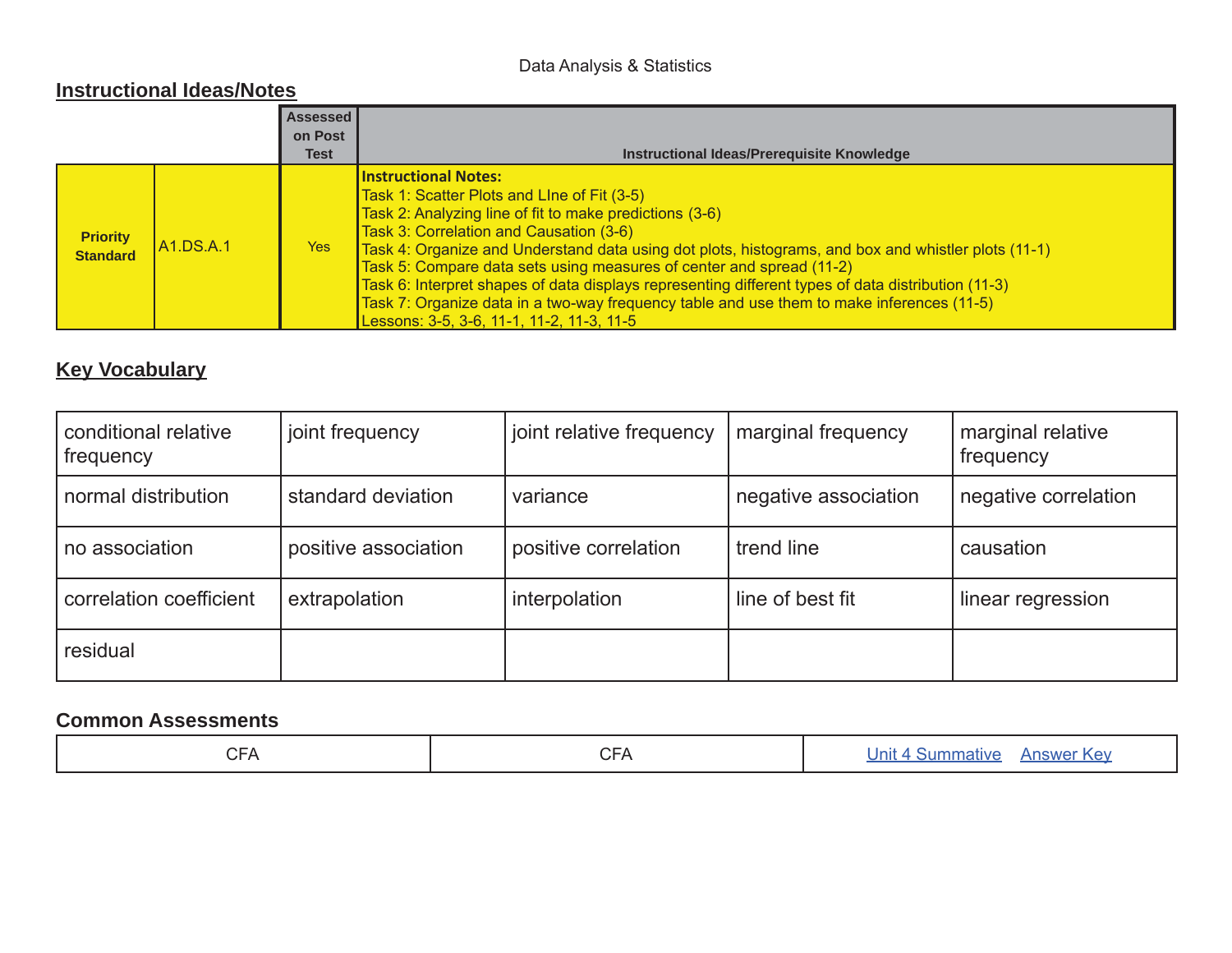## **Proficiency Scale**

| <b>Score</b>        | <b>Learning Goal</b>                                                                                                                                                                                                                                                                                                                                                                                                                                                                                                                                                                                                                                                                                                                            | <b>Sample Tasks</b>                                                                                                                                                                                                                                                                                                                                                                                                                                                                                                                                                                                                                                                                                                                                                                                                                                                                                                                             |
|---------------------|-------------------------------------------------------------------------------------------------------------------------------------------------------------------------------------------------------------------------------------------------------------------------------------------------------------------------------------------------------------------------------------------------------------------------------------------------------------------------------------------------------------------------------------------------------------------------------------------------------------------------------------------------------------------------------------------------------------------------------------------------|-------------------------------------------------------------------------------------------------------------------------------------------------------------------------------------------------------------------------------------------------------------------------------------------------------------------------------------------------------------------------------------------------------------------------------------------------------------------------------------------------------------------------------------------------------------------------------------------------------------------------------------------------------------------------------------------------------------------------------------------------------------------------------------------------------------------------------------------------------------------------------------------------------------------------------------------------|
| <b>Score</b><br>4.0 | In addition to Score 3.0, in-depth inferences or applications<br>that go beyond what was taught. For example, the student<br>may:<br>Critiques the validity of conjectures about a data set in various<br>forms; discusses possible associations and trends in data;<br>constructs viable arguments to justify relationship between the<br>variables; analyzes the fit of various models of data.                                                                                                                                                                                                                                                                                                                                               | 21. During one month, the mean high<br>temperature in Boise, Idaho, was<br>52.1° F with a standard deviation<br>of 6.5° F. During the same month,<br>the mean high temperature in<br>Death Valley, California, was<br>81.9° F with a standard deviation<br>of 6.4° F. Which of the following<br>are true? Select all that apply.<br>A About 95% of the high<br>temperatures measured in Boise<br>ranged from 45.6° to 58.6°.<br>The average high temperature<br>in Death Valley was greater<br>than the average in Boise.<br>The variation of high<br>temperatures in Death Valley<br>was about the same as the<br>variation in Boise.                                                                                                                                                                                                                                                                                                          |
|                     | 3.5 In addition to 3.0 performance, in-depth inferences and applications with partial success.                                                                                                                                                                                                                                                                                                                                                                                                                                                                                                                                                                                                                                                  |                                                                                                                                                                                                                                                                                                                                                                                                                                                                                                                                                                                                                                                                                                                                                                                                                                                                                                                                                 |
| <b>Score</b><br>3.0 | The student exhibits no major errors or gaps in the learning<br>goal (complex ideas and processes).<br>The student will:<br>Compares, interprets and analyzes sets of data using statistical<br>measures or graphs; recognizes the presence and effects of<br>outliers; summarizes and interprets data in two-way frequency<br>tables; uses appropriate tools and/or technology to construct<br>scatterplots of bivariate data; determines a function that models a<br>data set; interprets parameters of data models; interpret the<br>correlation coefficient for a linear association; understands that<br>correlation does not necessarily lead to causation; interprets the<br>relationships of the variables in the contexts of the data. | 1. A school offers two music classes, Band and Choir. Out of 66 students in Band,<br>36 are male. Twelve males and 42 females are in choir. There are no students<br>who are enrolled in both classes.<br>Complete the two-way frequency table to<br><b>Band</b> Choir Totals<br>organize the Band and Choir data.<br>$\begin{array}{ c c c c c c } \hline 36 & 12 \\ \hline \end{array}$<br>Males<br>48<br>72<br>Females 30 42<br>2. Use the table in Item 1. Which of these statements<br>Totals 66 54 120<br>is true?<br>Of the students in music, 10% are males in<br>Choir, and 35% are females in Choir.<br>(B) Of the students in music, 55% are males, and 45% are females<br>C Of the students in music, 25% are males in Choir, and 75% are males in Band.<br>◎ Of the students in music, 25% are females in Choir, and 30% are males<br>in Choir<br>2.5 No major errors or gaps in 2.0 content and partial knowledge of 3.0 content. |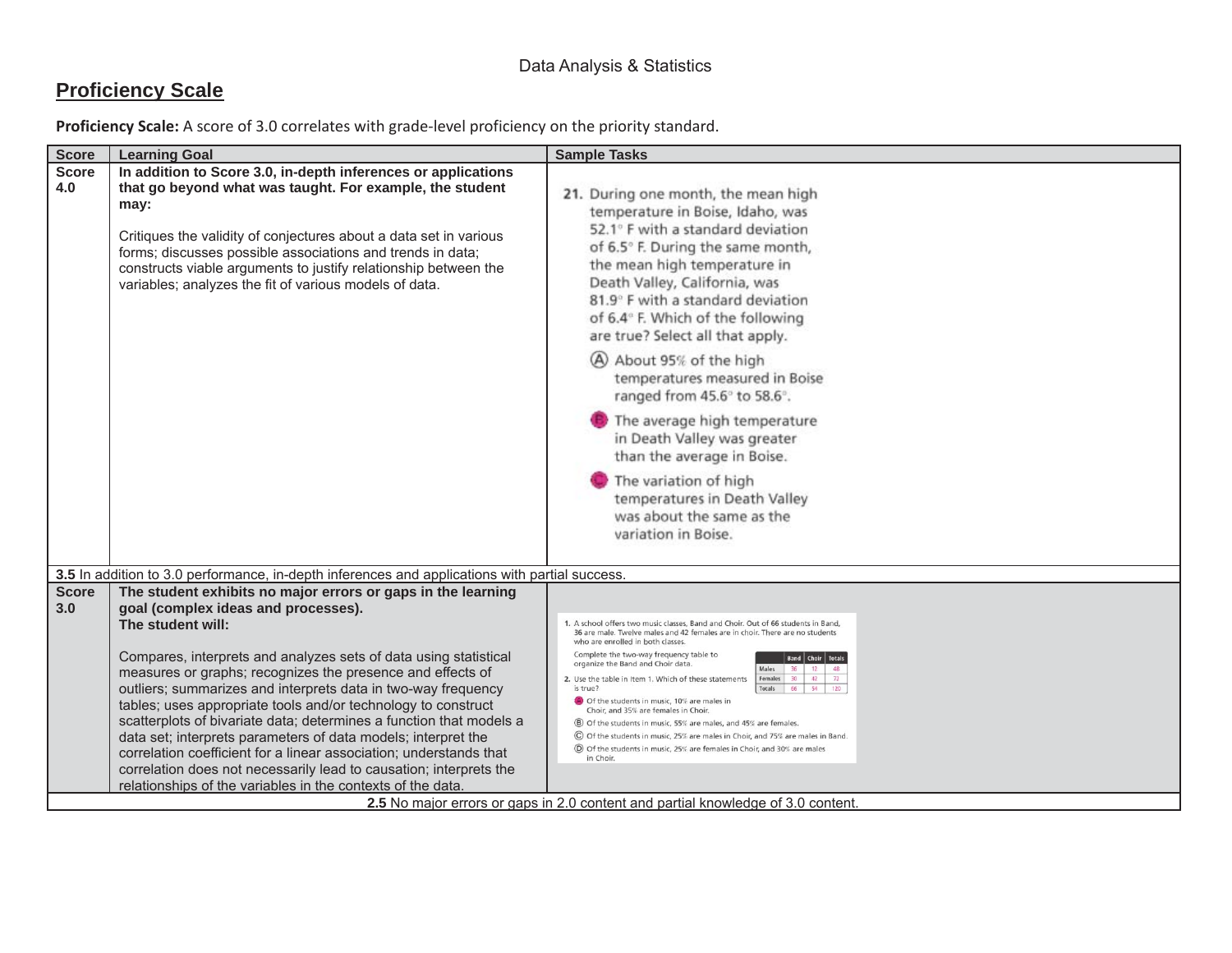## Data Analysis & Statistics

| <b>Score</b><br>2.0 | The student exhibits no major errors or gaps in the simpler<br>details and processes.<br>The student will:<br>Interprets graphical representations of data; organizes data in a<br>given two-way frequency table; creates a scatter plot from given<br>data; creates a trend line from two optimal points that are given; | 2. Which equation best models the data shown in the<br>scatter plot?<br>$-2$ 0 $12$<br>$A \vee y = x - 3$<br>$B_y = x - 5$<br>$Q y = 3x - 3$<br>$y = 3x - 5$          |
|---------------------|---------------------------------------------------------------------------------------------------------------------------------------------------------------------------------------------------------------------------------------------------------------------------------------------------------------------------|-----------------------------------------------------------------------------------------------------------------------------------------------------------------------|
|                     |                                                                                                                                                                                                                                                                                                                           | 1.5 Partial understanding of the 2.0 content with major errors or gaps in 3.0 content.                                                                                |
| <b>Score</b><br>1.0 | With help, a partial understanding of the 2.0 content and some<br>of the 3.0 content.<br>Calculates statistical measures of center and spread for a given<br>data set; creates representations of data;                                                                                                                   | 4. The box plot shows the ages of people<br>at a movie screening. What percent of<br>the people are between 20 and<br>37 years old?<br>10 15 20 25 30 35 40 45<br>50% |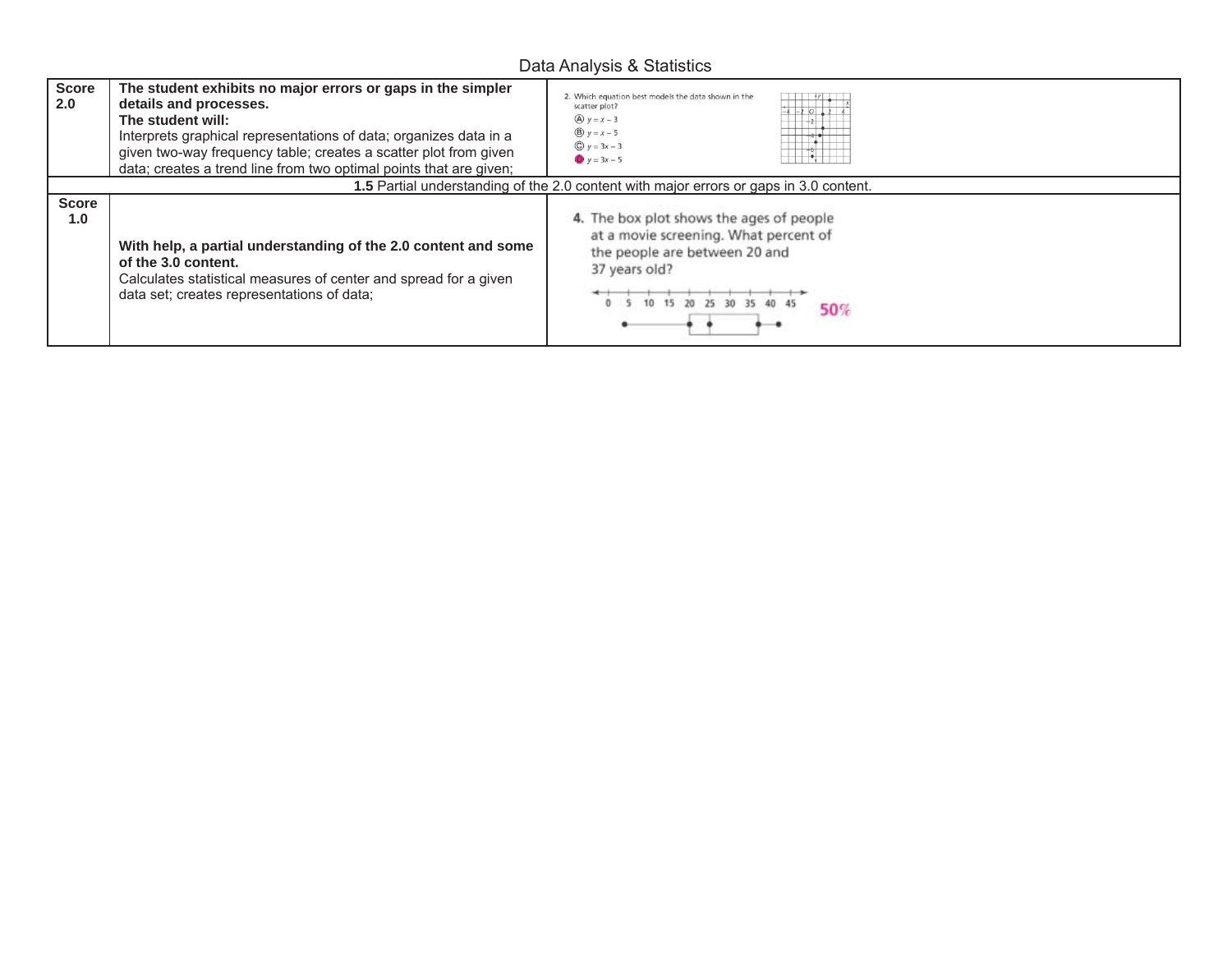## Polynomials

|  |  | Grade: 8-10 Subject: | Math |  | <b>Dates:</b> 1/4-1/21 | Text: |  |
|--|--|----------------------|------|--|------------------------|-------|--|
|--|--|----------------------|------|--|------------------------|-------|--|

### **Standards**

| <b>Unit Title</b>                     |                   | <b>Polynomials</b>                                                                                                                                                | <b>Expectation Unwrapped</b>                                                                                                                                                                                                                                                                                                                                                                                                                                                                                          |  |  |
|---------------------------------------|-------------------|-------------------------------------------------------------------------------------------------------------------------------------------------------------------|-----------------------------------------------------------------------------------------------------------------------------------------------------------------------------------------------------------------------------------------------------------------------------------------------------------------------------------------------------------------------------------------------------------------------------------------------------------------------------------------------------------------------|--|--|
| <b>Priority</b><br><b>Standard</b>    | <u>A1.APR.A.1</u> | Add, subtract and multiply polynomials, and understand<br>that polynomials follow the same general rules of<br>arithmetic and are closed under these operations.  | The student will add polynomials and understand that polynomials<br>$\bullet$<br>follow the same general rules of arithmetic and are closed under<br>addition.<br>The student will subtract polynomials and understand that polynomials<br>$\bullet$<br>follow the same general rules of arithmetic and are closed under<br>subtraction.<br>The student will multiply polynomials and understand that polynomials<br>$\bullet$<br>follow the same general rules of arithmetic and are closed under<br>multiplication. |  |  |
|                                       | A1.NQ.B.3.a       | Use units of measure as a way to understand and solve<br>problems involving quantities. Identify, label and use<br>appropriate units of measure within a problem. | Listed on the item specification linked to the standard's code                                                                                                                                                                                                                                                                                                                                                                                                                                                        |  |  |
| <b>Supporting</b><br><b>Standards</b> | <b>A1.APR.A.2</b> | Divide polynomials by monomials.                                                                                                                                  | Listed on the item specification linked to the standard's code                                                                                                                                                                                                                                                                                                                                                                                                                                                        |  |  |
|                                       | <b>A1.NQ.B.4</b>  | Define and use appropriate quantities for representing a<br>given context or problem.                                                                             | Listed on the item specification linked to the standard's code                                                                                                                                                                                                                                                                                                                                                                                                                                                        |  |  |
|                                       | A1.SSE.A.2        | Analyze the structure of polynomials to create<br>equivalent expressions or equations.                                                                            | Listed on the item specification linked to the standard's code                                                                                                                                                                                                                                                                                                                                                                                                                                                        |  |  |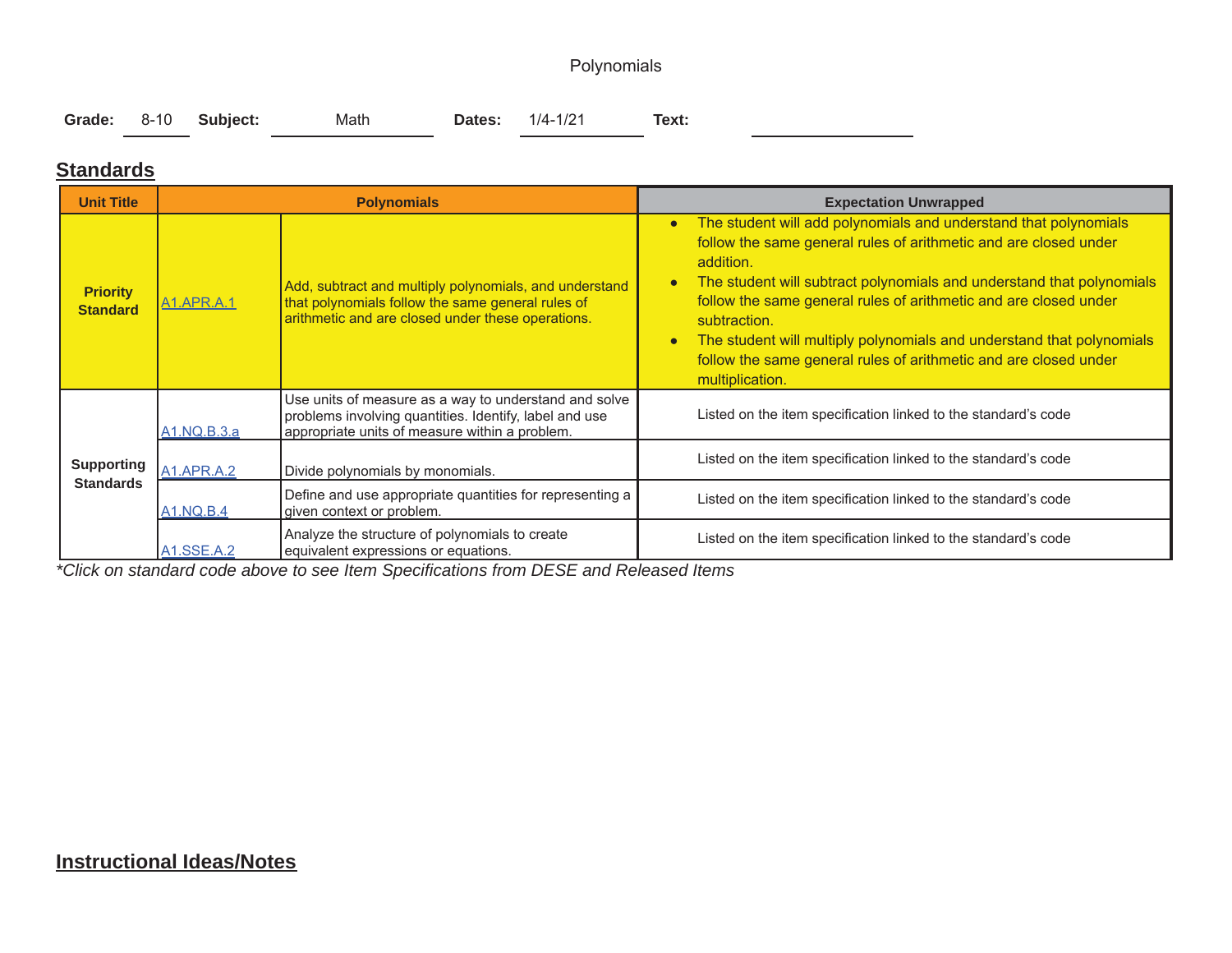|                                    | Polynomials   |             |                                                                                                                                                                                                                                                                                                                                 |  |  |
|------------------------------------|---------------|-------------|---------------------------------------------------------------------------------------------------------------------------------------------------------------------------------------------------------------------------------------------------------------------------------------------------------------------------------|--|--|
| Assessed                           |               |             |                                                                                                                                                                                                                                                                                                                                 |  |  |
|                                    |               | on Post     |                                                                                                                                                                                                                                                                                                                                 |  |  |
|                                    |               | <b>Test</b> | Instructional Ideas/Prerequisite Knowledge                                                                                                                                                                                                                                                                                      |  |  |
| <b>Priority</b><br><b>Standard</b> | $AA$ .APR.A.1 | Yes         | <b>Instructional Notes:</b><br>Task 1: Classify polynomials and write them in standard form. Evaluate polynomial expressions.<br>Task 2: Add and subtract polynomials.<br>Task 3: Multiply polynomials by a monomial.<br>Task 4: Multiply polynomials.<br>Task 5: Find special products of binomials.<br>Lessons: 7-1, 7-2, 7-3 |  |  |

# **Key Vocabulary**

| I polynomial       | binomial               | trinomial             | degree of a monomial | degree of a polynomial<br>leading coefficient |
|--------------------|------------------------|-----------------------|----------------------|-----------------------------------------------|
| <b>FOIL Method</b> | ' quadratic expression | difference of squares |                      |                                               |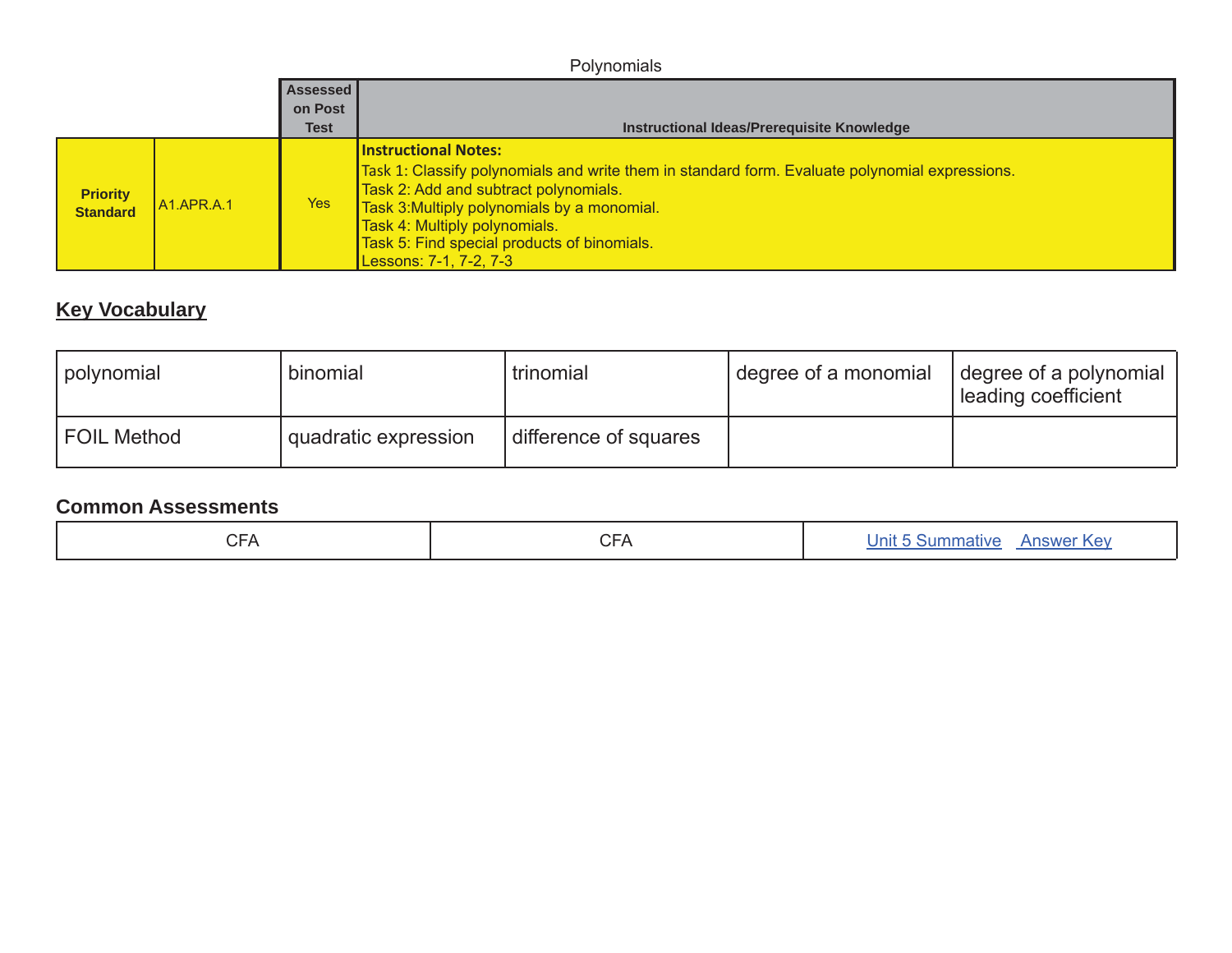## Polynomials

# **Proficiency Scale**

| Proficiency Scale: A score of 3.0 correlates with grade-level proficiency on the priority standard. |  |  |  |
|-----------------------------------------------------------------------------------------------------|--|--|--|
|-----------------------------------------------------------------------------------------------------|--|--|--|

| <b>Score</b>        | <b>Learning Goal</b>                                                                                                                                                                                                                                                                                                                                                                                                                              | <b>Sample Tasks</b>                                                                                                                                                                                                                                                                                          |  |  |  |
|---------------------|---------------------------------------------------------------------------------------------------------------------------------------------------------------------------------------------------------------------------------------------------------------------------------------------------------------------------------------------------------------------------------------------------------------------------------------------------|--------------------------------------------------------------------------------------------------------------------------------------------------------------------------------------------------------------------------------------------------------------------------------------------------------------|--|--|--|
| <b>Score</b><br>4.0 | In addition to Score 3.0, in-depth inferences or applications<br>that go beyond what was taught. For example, the student<br>may:<br>Connects mathematical ideas and real-world situations through<br>modeling of arithmetic on polynomials. Generalize the operations<br>of addition, subtraction, and multiplication of polynomials to<br>construct an argument that polynomials are closed under addition,<br>subtraction, and multiplication. | 7. A portrait without its frame has<br>a height 1.5 times its width w,<br>in inches. Its frame is 2 in, wide<br>all along its perimeter. What is<br>an expression for the area of the<br>framed portrait in terms of w?<br>Simplify your expression and write<br>it in standard form.<br>$1.5w^2 + 10w + 16$ |  |  |  |
|                     | 3.5 In addition to 3.0 performance, in-depth inferences and applications with partial success.                                                                                                                                                                                                                                                                                                                                                    |                                                                                                                                                                                                                                                                                                              |  |  |  |
| <b>Score</b><br>3.0 | The student exhibits no major errors or gaps in the learning<br>goal (complex ideas and processes).<br>The student will:<br>Adds, subtracts and multiplies multivariable polynomials; divides<br>polynomials by monomials.                                                                                                                                                                                                                        | 9. Find the product.<br>$(4x - 7)(4x + 7)$<br>$16x^2 - 49$                                                                                                                                                                                                                                                   |  |  |  |
|                     |                                                                                                                                                                                                                                                                                                                                                                                                                                                   | 2.5 No major errors or gaps in 2.0 content and partial knowledge of 3.0 content.                                                                                                                                                                                                                             |  |  |  |
| <b>Score</b><br>2.0 | The student exhibits no major errors or gaps in the simpler<br>details and processes.<br>The student will:<br>Multiply single variable polynomials.                                                                                                                                                                                                                                                                                               | 5. Find the product.<br>$-8y^2(2y^2 + 7y - 5)$<br>$\textcircled{A}$ -16y <sup>4</sup> - 56y - 40<br><b>B</b> $-16y^4 - 56y^3 + 40y^2$<br>$\textcircled{c}$ 16y <sup>4</sup> + 56y <sup>3</sup> – 40y <sup>2</sup><br>$(D) -6y^4 - y^3 - 13y^2$                                                               |  |  |  |
|                     | 1.5 Partial understanding of the 2.0 content with major errors or gaps in 3.0 content.                                                                                                                                                                                                                                                                                                                                                            |                                                                                                                                                                                                                                                                                                              |  |  |  |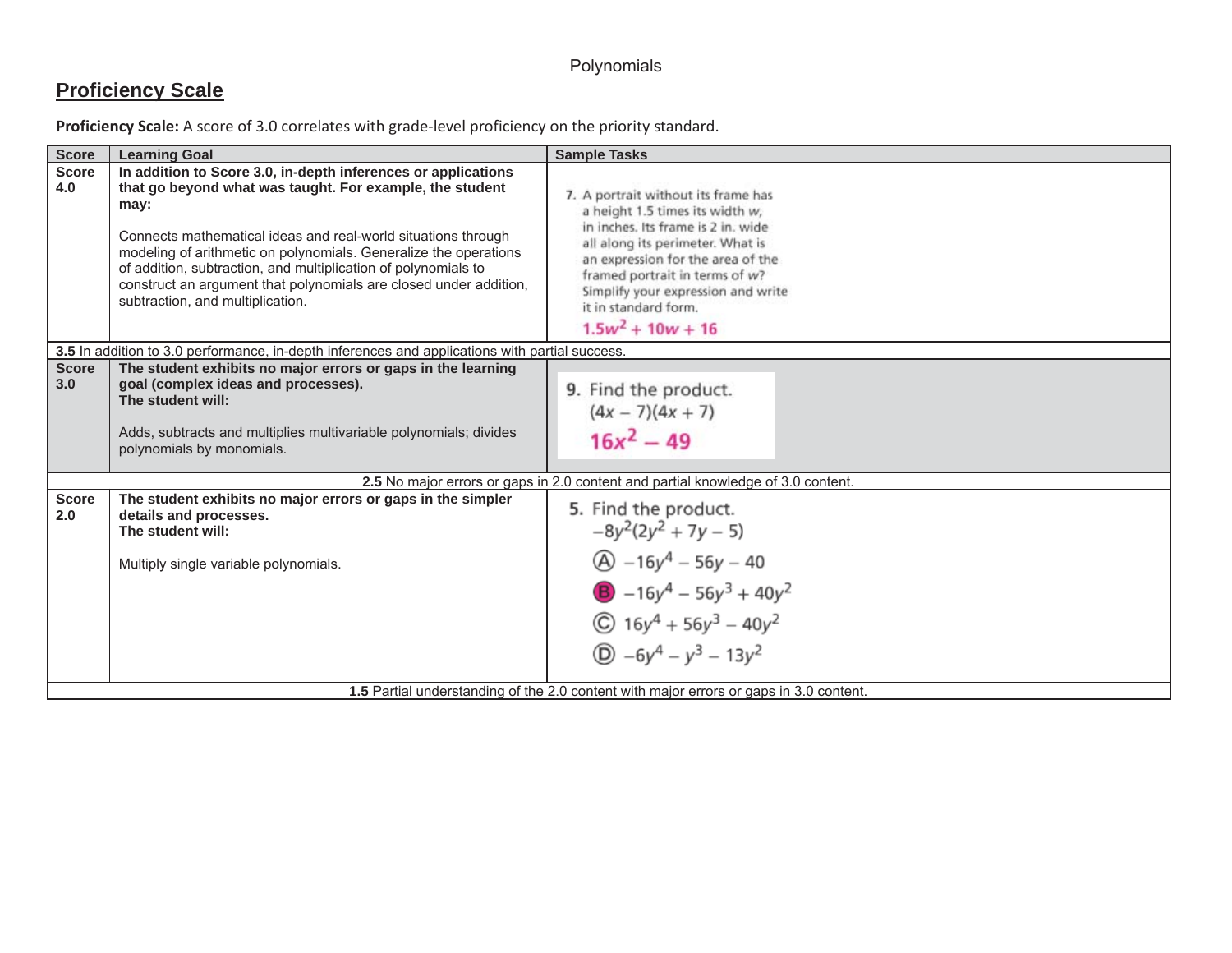## Polynomials

| <b>Score</b>                                                   | 3. Simplify: $(5x^3 + 7x - 8) +$<br>$(2x^3 - 5x^2 - x + 3)$ . Write your |
|----------------------------------------------------------------|--------------------------------------------------------------------------|
| 1.0                                                            | answer in standard form.                                                 |
| With help, a partial understanding of the 2.0 content and some | $7x^3 - 5x^2 + 6x - 5$                                                   |
| of the 3.0 content.                                            | 4. Simplify: $(-7x + 5) - (2x^2 - 8x + 6)$ .                             |
| Adds and subtracts polynomials, multiplies a single variable   | Write your answer in standard form.                                      |
| monomial and a single variable polynomial.                     | $-2x^2 + x - 1$                                                          |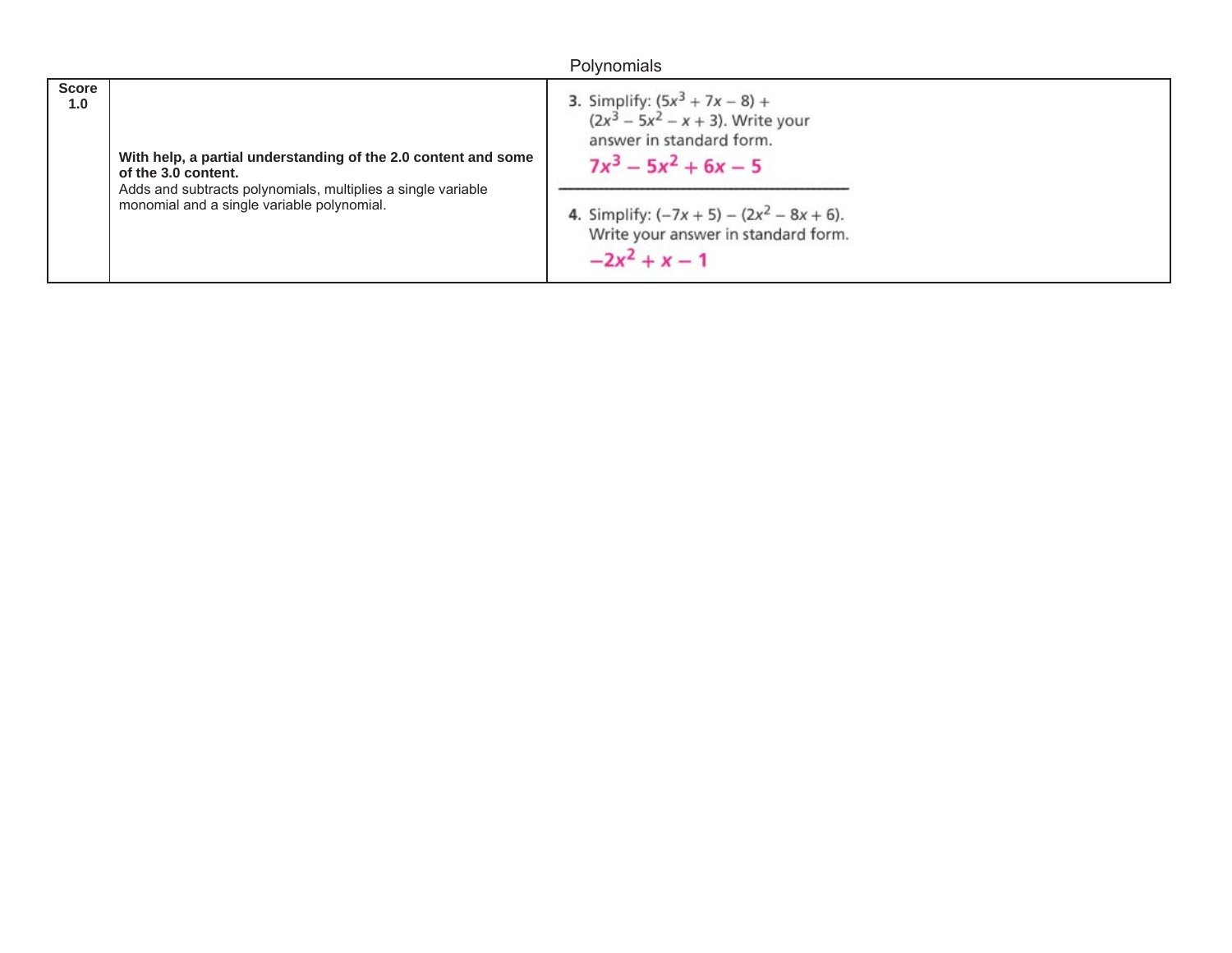## Factoring Polynomials

|  | Grade: 8-10 Subject: | Math | Dates: | 1/24-2/16 | Text: |
|--|----------------------|------|--------|-----------|-------|
|  |                      |      |        |           |       |

### **Standards**

| <b>Unit Title</b>                     |                         | <b>Factoring Polynomials</b>                                                                                                                                                                   | <b>Expectation Unwrapped</b>                                                                                                                                                                                                                                                                                                                                                                                             |  |  |
|---------------------------------------|-------------------------|------------------------------------------------------------------------------------------------------------------------------------------------------------------------------------------------|--------------------------------------------------------------------------------------------------------------------------------------------------------------------------------------------------------------------------------------------------------------------------------------------------------------------------------------------------------------------------------------------------------------------------|--|--|
| <b>Priority</b><br><b>Standard</b>    | A <sub>1.</sub> SSE.A.2 | Analyze the structure of polynomials to create<br>equivalent expressions or equations.                                                                                                         | The student will factor a polynomial expression.<br>$\bullet$<br>The student will analyze the structure of polynomials to determine an<br>$\bullet$<br>appropriate method for decomposing and composing to create<br>equivalent expressions.<br>The student will analyze the structure of polynomials to determine an<br>$\bullet$<br>appropriate method for decomposing and composing to create<br>equivalent equations |  |  |
|                                       | A1.SSE.A.3.a            | Choose and produce equivalent forms of a<br>quadratic expression or equations to reveal and<br>explain properties. Find the zeros of a quadratic<br>function by rewriting it in factored form. | Listed on the item specification linked to the standard's code                                                                                                                                                                                                                                                                                                                                                           |  |  |
| <b>Supporting</b><br><b>Standards</b> | A1.NQ.B.3.a             | Use units of measure as a way to understand and<br>solve problems involving quantities. Identify, label<br>and use appropriate units of measure within a<br>problem.                           | Listed on the item specification linked to the standard's code                                                                                                                                                                                                                                                                                                                                                           |  |  |
|                                       | <b>A1.NQ.B.4</b>        | Define and use appropriate quantities for<br>representing a given context or problem.                                                                                                          | Listed on the item specification linked to the standard's code                                                                                                                                                                                                                                                                                                                                                           |  |  |
|                                       | A1.SSE.A.1              | Interpret the contextual meaning of individual<br>terms or factors from a given problem that utilizes<br>formulas or expressions.                                                              | Listed on the item specification linked to the standard's code                                                                                                                                                                                                                                                                                                                                                           |  |  |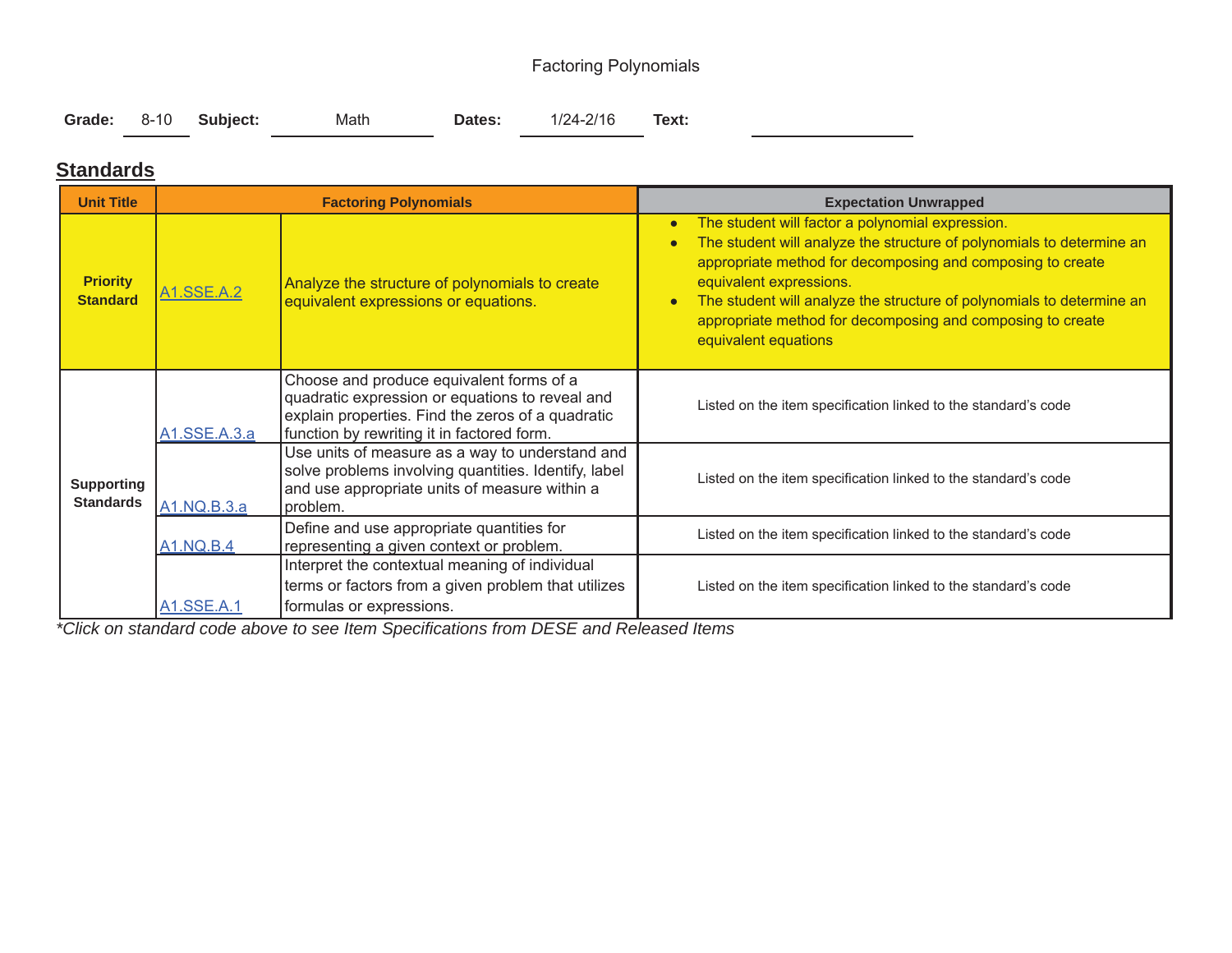## Factoring Polynomials

### **Instructional Ideas/Notes**

|                                    |                         | Assessed<br>on Post<br><b>Test</b> | Instructional Ideas/Prerequisite Knowledge                                                                                                                                                                                                                                                                                                                                                                                                                                                                                                                       |
|------------------------------------|-------------------------|------------------------------------|------------------------------------------------------------------------------------------------------------------------------------------------------------------------------------------------------------------------------------------------------------------------------------------------------------------------------------------------------------------------------------------------------------------------------------------------------------------------------------------------------------------------------------------------------------------|
| <b>Priority</b><br><b>Standard</b> | A <sub>1.</sub> SSE.A.2 | <b>Yes</b>                         | <b>Instructional Notes:</b><br>Task 1: Write prime factorization of numbers. Find the Greatest Common Factor of monomials.<br>Task 2: Factor polynomials using Greatest Common Factor.<br>Task 3: Factor quadratic trinomials of the form $y = x^2 + bx + x$<br>Task 4: Factor quadratic trinomials in the form $y = ax^2 + bx + x$<br>Task 5: Factor perfect square trinomials. Factor difference of two squares.<br>Task 6: Choose an appropriate method for factoring polynomials. Combine methods for factoring a polynomial.<br>Lessons: 7-4, 7-5, 7-6, 7-7 |

## **Key Vocabulary**

| factoring                     | factoring by grouping            | <b>zero product property</b> | quadratic equation_ | I prime polynomial |
|-------------------------------|----------------------------------|------------------------------|---------------------|--------------------|
| perfect square<br>  trinomial | I difference of two<br>squares ' |                              |                     |                    |

| ∩⊏∧<br>ה וט | ⌒冖៱<br>$\vdash$ $\mathcal{L}$<br>$\cup$ $\cap$ | Unit 6 Summative Answer Key |
|-------------|------------------------------------------------|-----------------------------|
|-------------|------------------------------------------------|-----------------------------|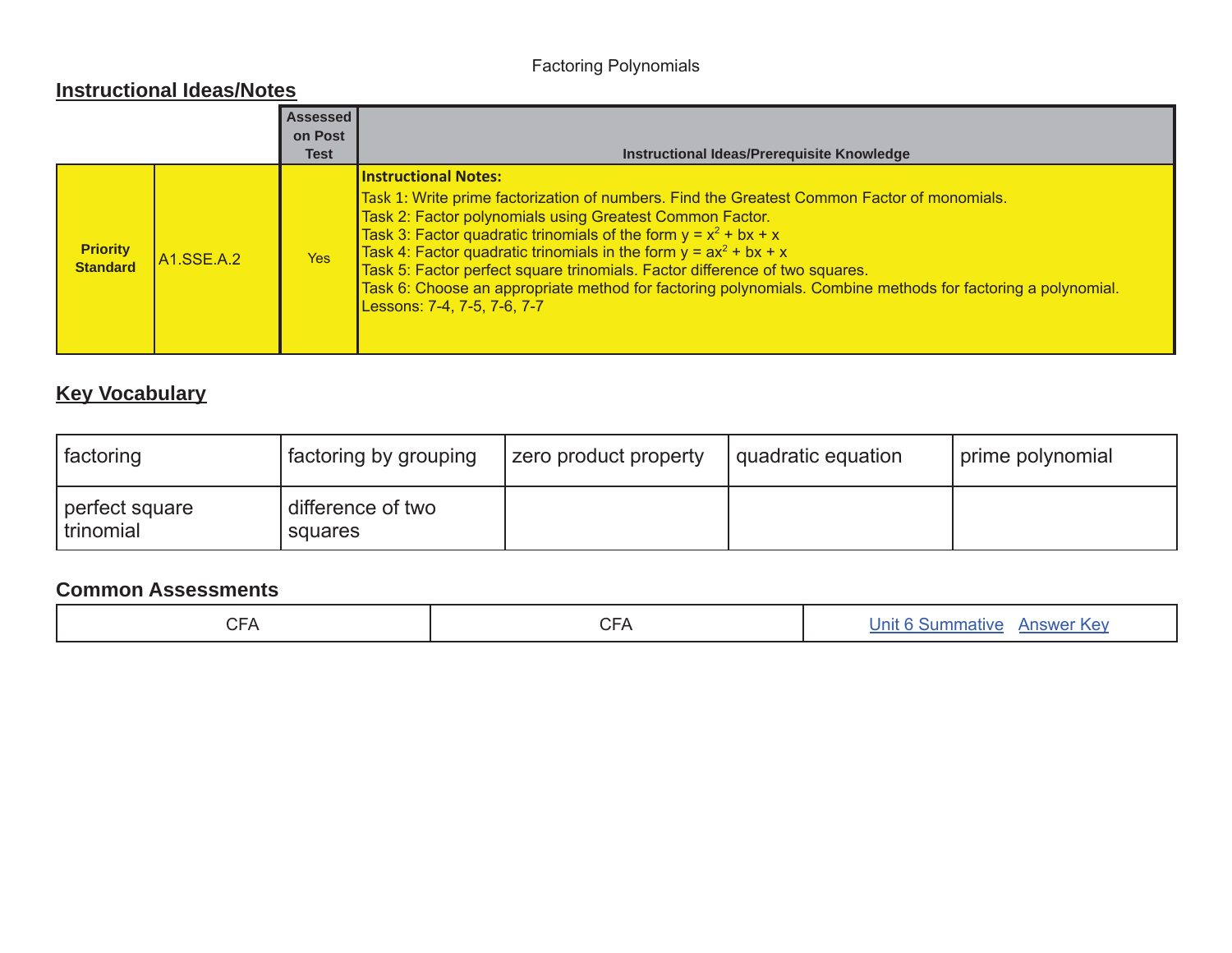## **Proficiency Scale**

| <b>Score</b>        | <b>Learning Goal</b>                                                                                                                                                                                                                                                                                                                                                                                                                                                                                                       | <b>Sample Tasks</b>                                                                                                                                                                                                        |
|---------------------|----------------------------------------------------------------------------------------------------------------------------------------------------------------------------------------------------------------------------------------------------------------------------------------------------------------------------------------------------------------------------------------------------------------------------------------------------------------------------------------------------------------------------|----------------------------------------------------------------------------------------------------------------------------------------------------------------------------------------------------------------------------|
| <b>Score</b><br>4.0 | In addition to Score 3.0, in-depth inferences or applications<br>that go beyond what was taught. For example, the student<br>may:<br>Analyzes and manipulates the structure of polynomials and<br>exponentials to highlight key features with or without context;<br>manipulates quadratic expressions that have been factored                                                                                                                                                                                             | 13. The volume of the box shown is $x^3 - 5x^2 + 6x$ if one of the dimensions is x, which represents the two<br>missing dimensions?<br>A $(x + 2)(x - 3)$<br>$B(x+2)(x+3)$<br>$C(x-2)(x-3)$<br>$D (x-2)(x+3)$              |
|                     | completely to reveal the solutions of the quadratic equation.                                                                                                                                                                                                                                                                                                                                                                                                                                                              |                                                                                                                                                                                                                            |
| <b>Score</b><br>3.0 | 3.5 In addition to 3.0 performance, in-depth inferences and applications with partial success.<br>The student exhibits no major errors or gaps in the learning<br>goal (complex ideas and processes).<br>The student will:<br>Looks for and makes use of structure in quadratic expressions to<br>produce equivalent forms; interprets mathematics models including<br>individual terms and factors in the context of the problem;<br>recognizes when expressions can be factored to find the solutions<br>of an equation. | <b>18.</b> Factor $15y^2 + 10y - 40$ .<br>$\textcircled{4}$ 5(y + 4)(3y – 2)<br>$\textcircled{B}$ (5y – 10)(3y + 4)<br>$\circled{C}$ 5(y – 2)(3y + 4)<br>$\bullet$ 5(y + 2)(3y - 4)                                        |
|                     |                                                                                                                                                                                                                                                                                                                                                                                                                                                                                                                            |                                                                                                                                                                                                                            |
| <b>Score</b><br>2.0 | The student exhibits no major errors or gaps in the simpler<br>details and processes.<br>The student will:<br>Identifies key terms in expressions and equations; uses<br>mathematical models; factors a simple (a=1) quadratic expression.                                                                                                                                                                                                                                                                                 | 2.5 No major errors or gaps in 2.0 content and partial knowledge of 3.0 content.<br>20. Factor the perfect square trinomial<br>$x^2$ – 12x + 36.<br>A $(x - 6)^2$<br>(B) $(x - 6)(x + 6)$<br>$(x+6)^2$<br>(D) $(x - 12)^2$ |
| <b>Score</b><br>1.0 | With help, a partial understanding of the 2.0 content and some<br>of the 3.0 content.<br>Identifies parts of an expression to write it in standard form; factors<br>a GCF from a quadratic expression.                                                                                                                                                                                                                                                                                                                     | 1.5 Partial understanding of the 2.0 content with major errors or gaps in 3.0 content.<br>11. What is the greatest common<br>factor of the terms of the<br>polynomial $-16y^4 + 12y^2 - 4y$ ?<br>$-4y$                     |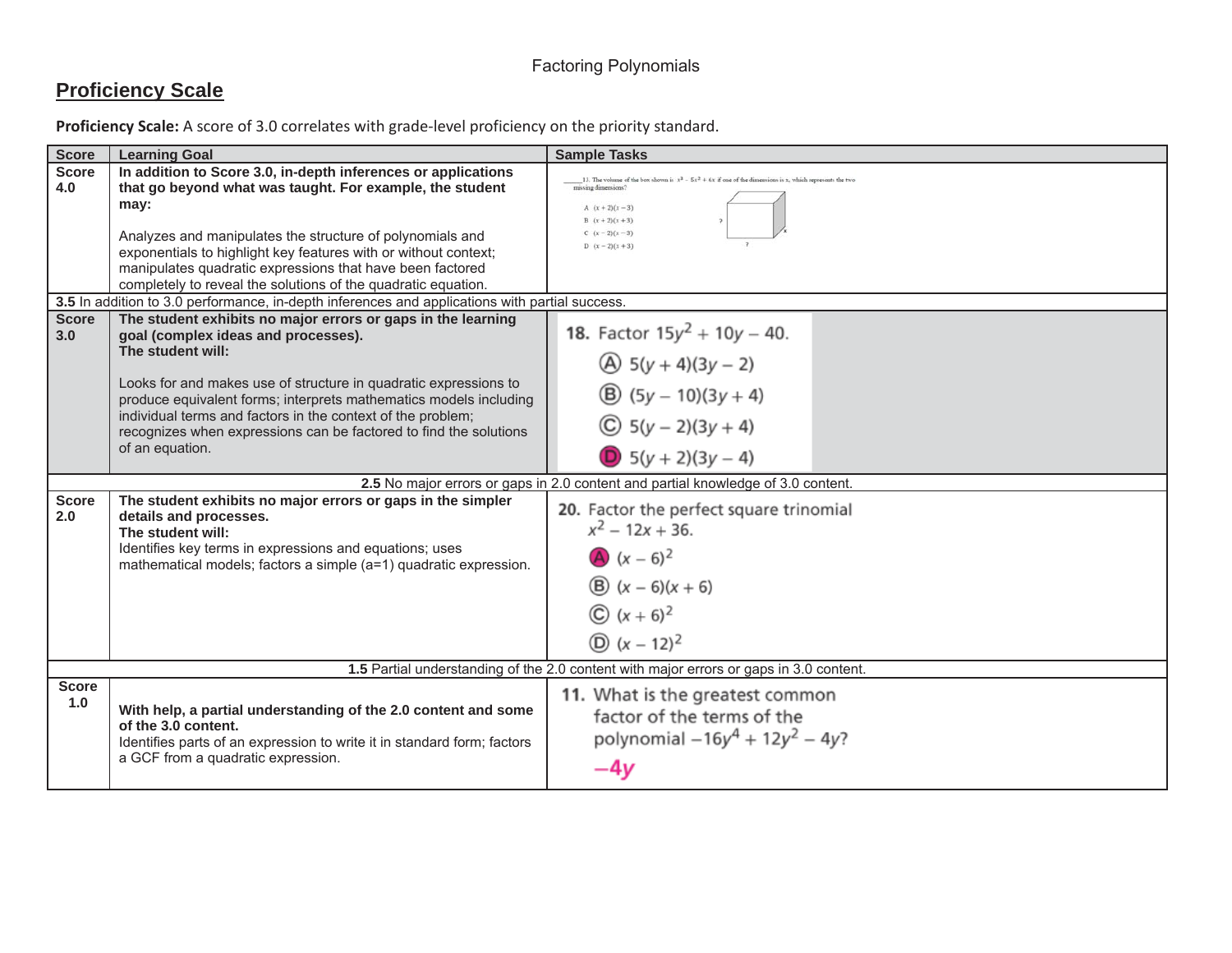### Quadratic Functions

|  |  | Grade: 8-10 Subject: |  | Math | <b>Dates:</b> | 2/17-4/8 | Text: |
|--|--|----------------------|--|------|---------------|----------|-------|
|--|--|----------------------|--|------|---------------|----------|-------|

 $\overline{\phantom{a}}$ 

### **Standards**

÷.

| <b>Unit Title</b>                  |                     | <b>Quadratic Functions</b>                                                                                                                                                                                | <b>Expectation Unwrapped</b>                                                                                                                                                                                                                                                                    |
|------------------------------------|---------------------|-----------------------------------------------------------------------------------------------------------------------------------------------------------------------------------------------------------|-------------------------------------------------------------------------------------------------------------------------------------------------------------------------------------------------------------------------------------------------------------------------------------------------|
| <b>Priority</b><br><b>Standard</b> | <b>A1.REI.A.2.c</b> | Solve problems involving quadratic equations. Analyze<br>different methods of solving quadratic equations.                                                                                                | The student will solve quadratic equations using different methods.<br>$\bullet$<br>(e.g., inspection, the square root property, completing the square, using<br>the quadratic formula, factoring)<br>The student will analyze quadratic equations to determine the best<br>method for solving. |
|                                    | A1.SSE.A.3.a        | Choose and produce equivalent forms of a quadratic<br>expression or equations to reveal and explain<br>properties. Find the zeros of a quadratic function by<br>rewriting it in factored form.            | Listed on the item specification linked to the standard's code                                                                                                                                                                                                                                  |
|                                    | A1.SSE.A.3.b        | Choose and produce equivalent forms of a quadratic<br>expression or equations to reveal and explain<br>properties. Find the maximum or minimum value of a<br>quadratic function by completing the square. | Listed on the item specification linked to the standard's code                                                                                                                                                                                                                                  |
|                                    | A1.IF.B.3           | Using tables, graphs and verbal descriptions, interpret<br>key characteristics of a function that models the<br>relationship between two quantities.                                                      | Listed on the item specification linked to the standard's code                                                                                                                                                                                                                                  |
|                                    | A1.REI.A.2.a        | Solve problems involving quadratic equations. Use the<br>method of completing the square to create an equivalent<br>quadratic equation.                                                                   | Listed on the item specification linked to the standard's code                                                                                                                                                                                                                                  |
| <b>Supporting</b>                  | A1.REI.A.2.b        | Solve problems involving quadratic equations. Derive<br>the quadratic formula.                                                                                                                            | Listed on the item specification linked to the standard's code                                                                                                                                                                                                                                  |
| <b>Standards</b>                   | <b>A1.REI.B.4</b>   | Solve a system consisting of a linear equation and a<br>quadratic equation algebraically and/or graphically.                                                                                              | Listed on the item specification linked to the standard's code                                                                                                                                                                                                                                  |
|                                    | A1.NQ.B.3.a         | Use units of measure as a way to understand and solve<br>problems involving quantities. Identify, label and use<br>appropriate units of measure within a problem.                                         | Listed on the item specification linked to the standard's code                                                                                                                                                                                                                                  |
|                                    | <b>A1.NQ.B.4</b>    | Define and use appropriate quantities for representing a<br>given context or problem.                                                                                                                     | Listed on the item specification linked to the standard's code                                                                                                                                                                                                                                  |
|                                    | <b>A1.CED.A.2</b>   | Create and graph linear, quadratic and exponential<br>equations in two variables.                                                                                                                         | Listed on the item specification linked to the standard's code                                                                                                                                                                                                                                  |
|                                    | <b>A1.IF.B.4</b>    | Relate the domain and range of a function to its graph<br>and, where applicable, to the quantitative relationship it<br>describes.                                                                        | Listed on the item specification linked to the standard's code                                                                                                                                                                                                                                  |
|                                    | A1.IF.B.5           | Determine the average rate of change of a function over<br>a specified interval and interpret the meaning.                                                                                                | Listed on the item specification linked to the standard's code                                                                                                                                                                                                                                  |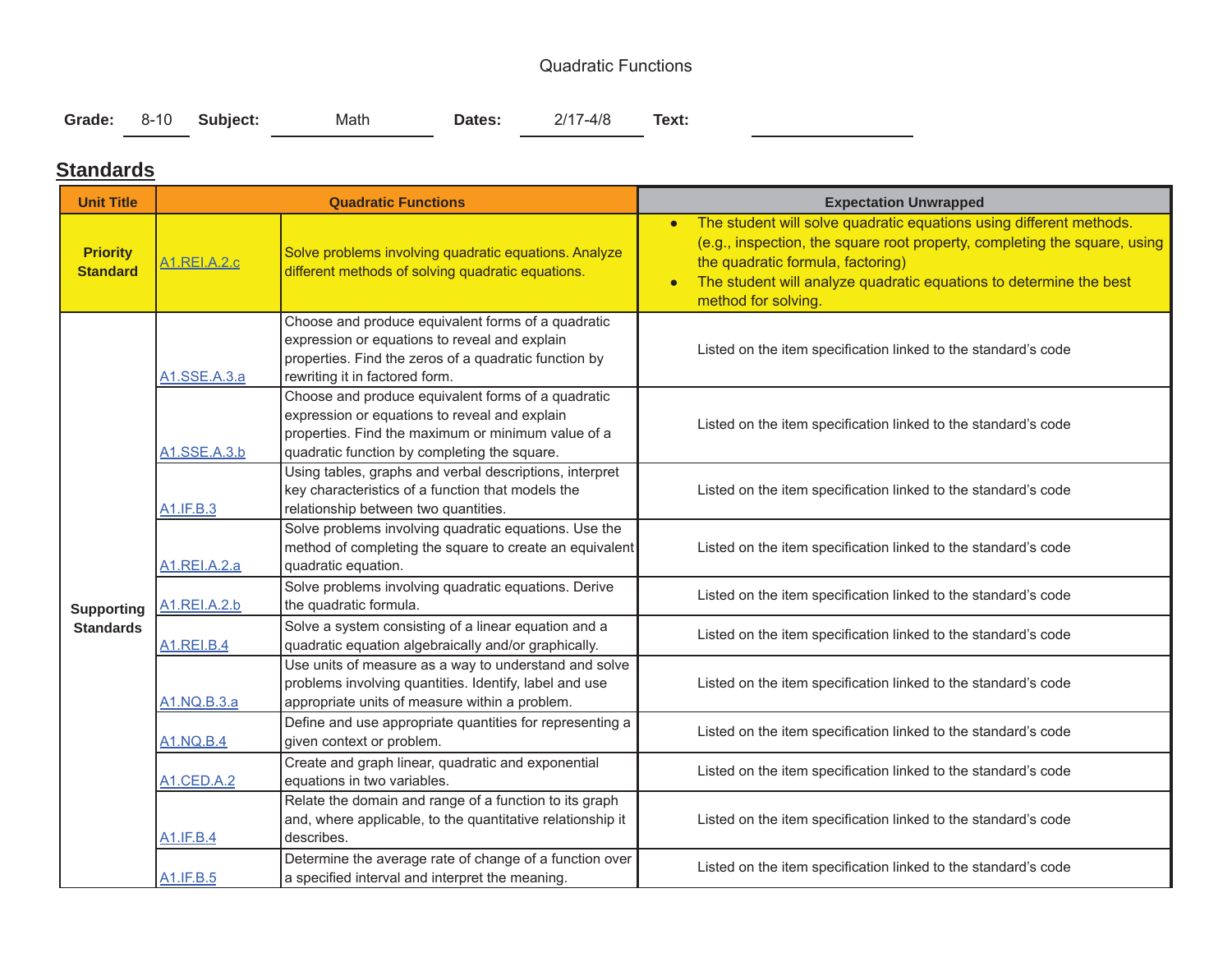### Quadratic Functions

| <b>A1.IF.C.7</b> | Graph functions expressed symbolically and identify and<br>interpret key features of the graph.                                                                  | Listed on the item specification linked to the standard's code |
|------------------|------------------------------------------------------------------------------------------------------------------------------------------------------------------|----------------------------------------------------------------|
| <b>A1.IF.C.8</b> | Translate between different but equivalent forms of a<br>function to reveal and explain properties of the function<br>and interpret these in terms of a context. | Listed on the item specification linked to the standard's code |
| A1.IF.C.9        | Compare the properties of two functions given different<br>representations.                                                                                      | Listed on the item specification linked to the standard's code |
| A1.BF.A.1        | Analyze the effect of translations and scale changes on<br>I functions.                                                                                          | Listed on the item specification linked to the standard's code |
| A1.IF.A.2        | Use function notation to evaluate functions for inputs in<br>their domains, and interpret statements that use function<br>notation in terms of a context.        | Listed on the item specification linked to the standard's code |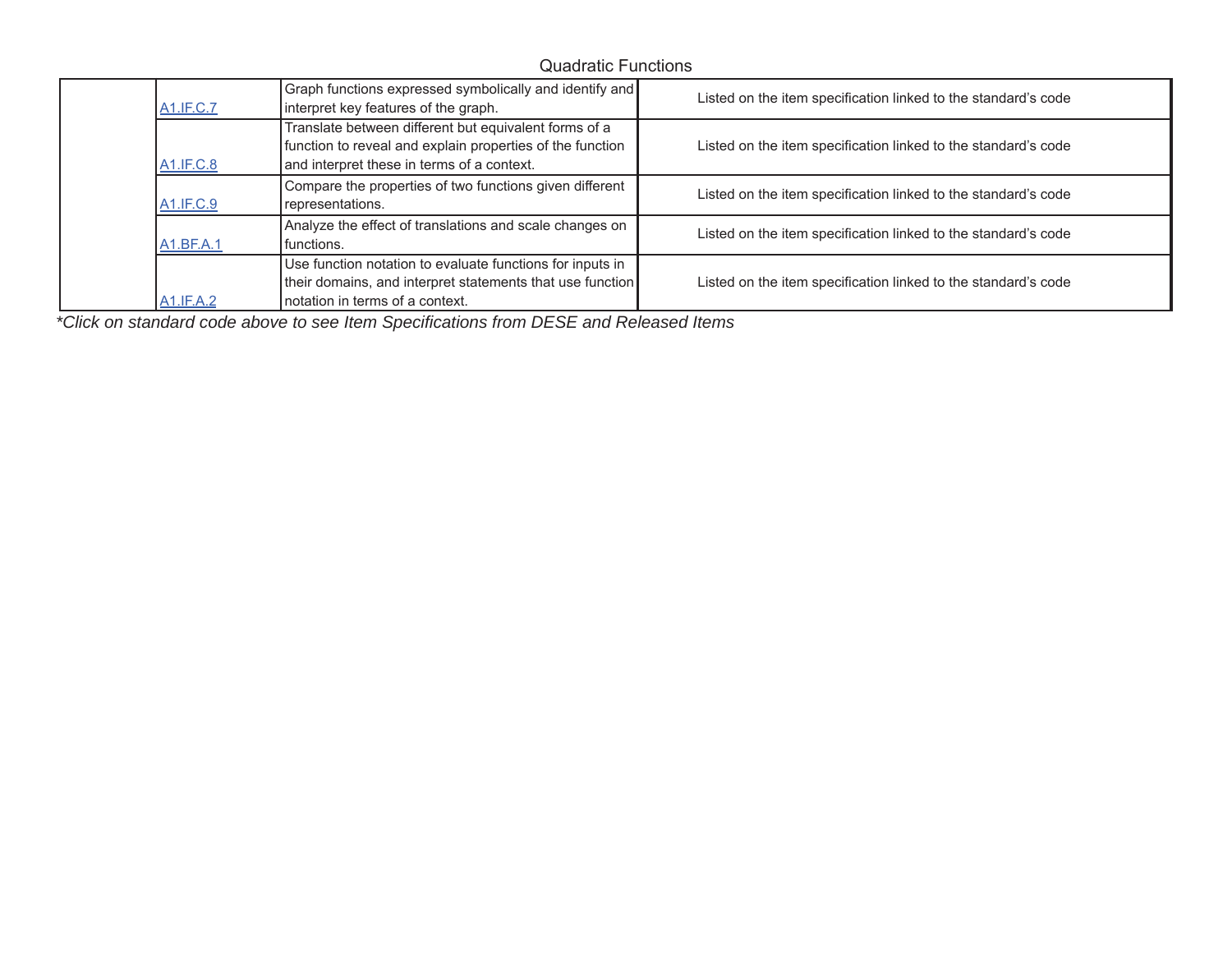### Quadratic Functions

#### **Instructional Ideas/Notes**

|                                    |                           | <b>Assessed</b><br>on Post<br><b>Test</b> | Instructional Ideas/Prerequisite Knowledge                                                                                                                                                                                                                                                                                                                                                                                                                                                                                                                                                                                                                                                                                                                                                                                |
|------------------------------------|---------------------------|-------------------------------------------|---------------------------------------------------------------------------------------------------------------------------------------------------------------------------------------------------------------------------------------------------------------------------------------------------------------------------------------------------------------------------------------------------------------------------------------------------------------------------------------------------------------------------------------------------------------------------------------------------------------------------------------------------------------------------------------------------------------------------------------------------------------------------------------------------------------------------|
| <b>Priority</b><br><b>Standard</b> | A <sub>1</sub> .REI.A.2.c | Yes                                       | <b>Instructional Notes:</b><br>Task 1: Identify functions and determine whether they have a minimum or maximum. Graph a quadratic function and<br>give its domain and range.<br>Task 2: Find the zeros of a quadratic from its graph. Find the axis of symmetry and the vertex of a parabola.<br>Task 3: Graph a quadratic function in the form $y = ax^2 + bx + c$<br>Task 4: Solve quadratic equations by graphing.<br>Task 5: Solve quadratic equations by factoring.<br>Task 6: Solve quadratic equations by using square roots.<br>Task 7: Solve quadratic equations by completing the square.<br>Task 8: Solve quadratic equations by using Quadratic Formula. Determine the number of solutions of a quadratic<br>equation by using the discriminant.<br>Lessons: 8-1, 8-2, 8-3, 8-4, 9-1, 9-2, 9-3, 9-4, 9-5, 9-6 |

## **Key Vocabulary**

| quadratic formula            | standard form        | parabola    | axis of symmetry   | vertex           |
|------------------------------|----------------------|-------------|--------------------|------------------|
| minimum                      | maximum              | double root | quadratic equation | prime polynomial |
| difference of two<br>squares | perfect square trina |             |                    |                  |

| $\cap$<br>$\sim$ $\sim$<br>⊢△<br>◡<br>$\sim$ $\sim$ $\sim$ $\sim$<br>. . | Unit<br>nmative<br>Kev<br>5Um<br>Answe. |
|--------------------------------------------------------------------------|-----------------------------------------|
|--------------------------------------------------------------------------|-----------------------------------------|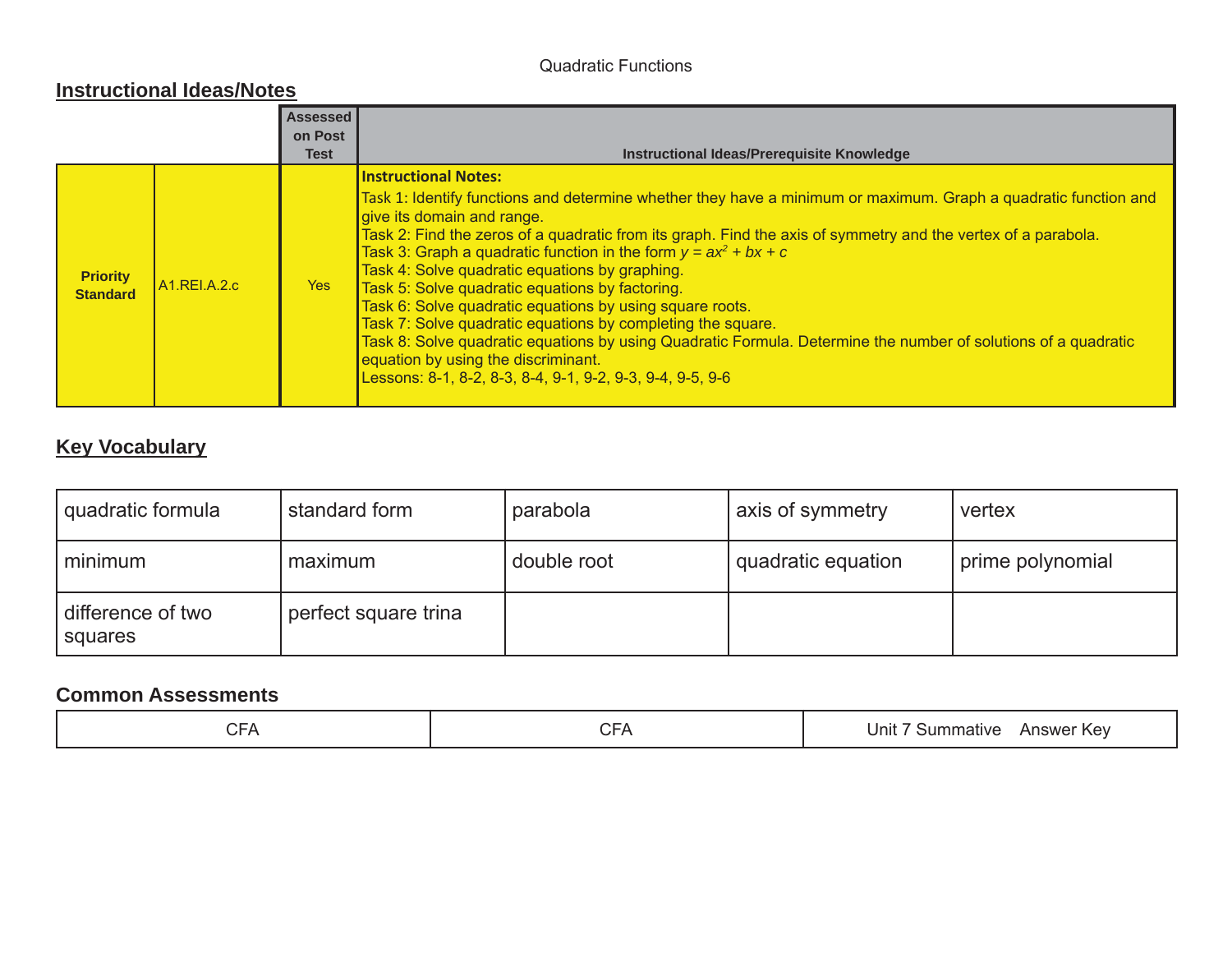## **Proficiency Scale**

| <b>Score</b>        | <b>Learning Goal</b>                                                                                                                                                                                                                                                                                                                                                                                                                                   | <b>Sample Tasks</b>                                                                                                                                       |
|---------------------|--------------------------------------------------------------------------------------------------------------------------------------------------------------------------------------------------------------------------------------------------------------------------------------------------------------------------------------------------------------------------------------------------------------------------------------------------------|-----------------------------------------------------------------------------------------------------------------------------------------------------------|
| <b>Score</b><br>4.0 | In addition to Score 3.0, in-depth inferences or applications that go beyond what was taught. For<br>example, the student may:<br>Analyzes and manipulates the structure of polynomials to highlight key features with or without context;<br>manipulates quadratic expressions to reveal the vertex or zeros of a quadratic function.                                                                                                                 | 13. Which of the equations are represented by the graph shown?<br>Select all that apply.                                                                  |
|                     |                                                                                                                                                                                                                                                                                                                                                                                                                                                        | <b>A.</b> $y = (x - 2)(x - 4)$<br><b>B.</b> $y = (x - 3)^2 - 1$<br><b>C.</b> $y = (x - 3)^2 + 1$<br><b>D.</b> $y = x^2 - 6x + 8$<br>E. $y = x^2 + 6x + 8$ |
|                     | 3.5 In addition to 3.0 performance, in-depth inferences and applications with partial success.                                                                                                                                                                                                                                                                                                                                                         |                                                                                                                                                           |
| <b>Score</b><br>3.0 | The student exhibits no major errors or gaps in the learning goal (complex ideas and processes).<br>The student will:<br>Looks for and makes use of structure in quadratic functions to produce equivalent forms to reveal and<br>explain properties; interprets mathematics models including individual terms and factors in the context of the<br>problem; recognizes when expressions can be factored to find the zeros (solutions) of an equation. | This is the graph of $y = f(x)$ .<br>8.                                                                                                                   |
|                     |                                                                                                                                                                                                                                                                                                                                                                                                                                                        | Which of the following is the graph of $y = 2f(x) - 1$ ?<br>C.<br>D.                                                                                      |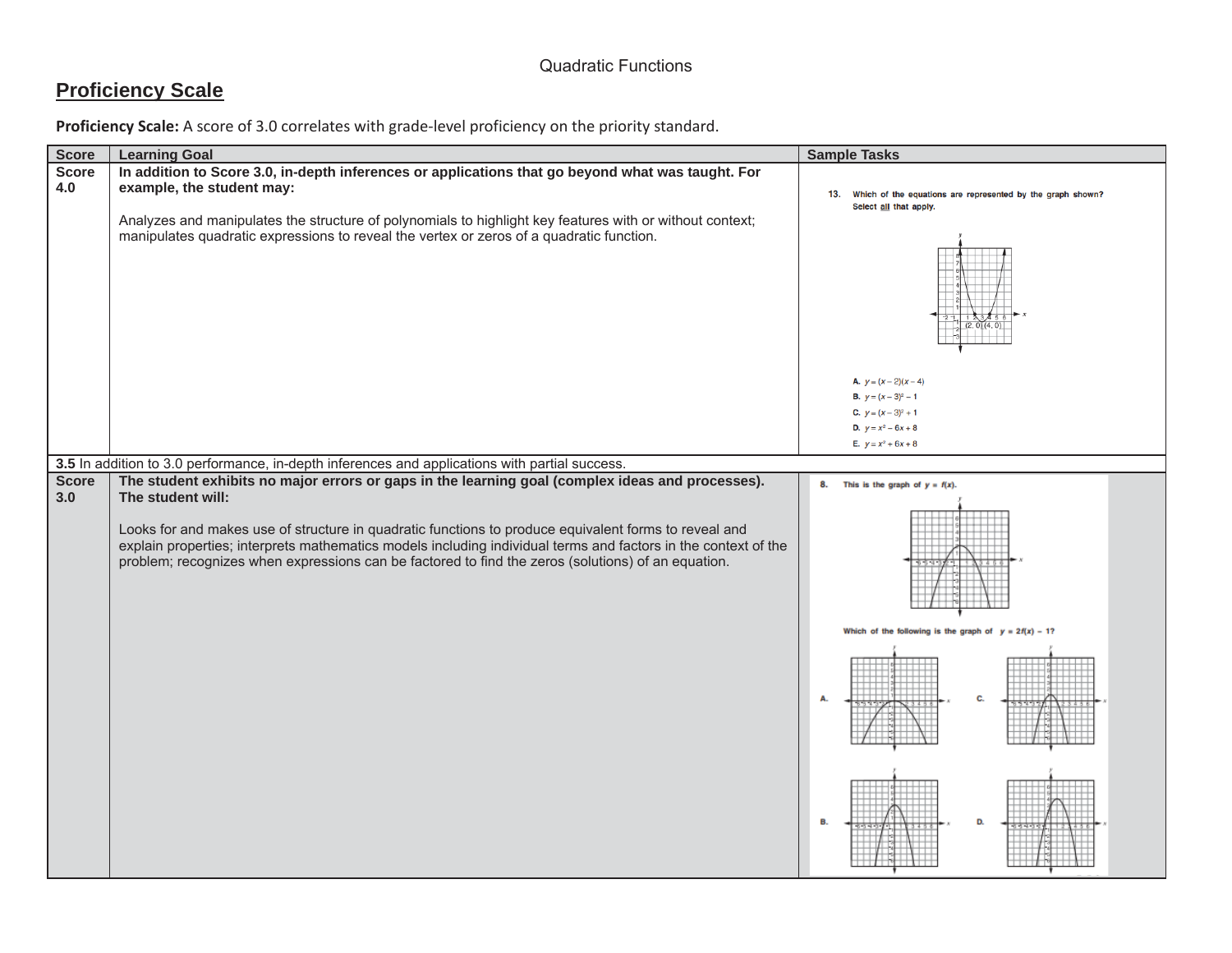Quadratic Functions

|                     | 2.5 No major errors or gaps in 2.0 content and partial knowledge of 3.0 content.                                                                                                                                                                                      |                                                                                                                                                                                   |
|---------------------|-----------------------------------------------------------------------------------------------------------------------------------------------------------------------------------------------------------------------------------------------------------------------|-----------------------------------------------------------------------------------------------------------------------------------------------------------------------------------|
| <b>Score</b><br>2.0 | The student exhibits no major errors or gaps in the simpler details and processes.<br>The student will:<br>Identifies key terms in quadratic functions; uses mathematical models; factors and solves a simple $(a=1)$<br>quadratic functions.                         | 8. Identify the vertex and y-intercept<br>of the graph of the function<br>$y = (x + 2)^2 - 3$ .<br>$(-2, -3)$<br>vertex:<br>y-intercept:                                          |
|                     | 1.5 Partial understanding of the 2.0 content with major errors or gaps in 3.0 content.                                                                                                                                                                                |                                                                                                                                                                                   |
| <b>Score</b><br>1.0 | With help, a partial understanding of the 2.0 content and some of the 3.0 content.<br>Identifies parts of an expression to write it in standard form; factors and solves quadratic functions with GCF<br>only; uses given expressions and equations to solve problems | 10. What is the axis of symmetry of<br>the graph of the function<br>$f(x) = 2x^2 + 8x - 5?$<br>$\textcircled{A}$ $x = -5$<br>$ x = -2 $<br>$\circled{D}$ $x=2$<br>$B \times = -4$ |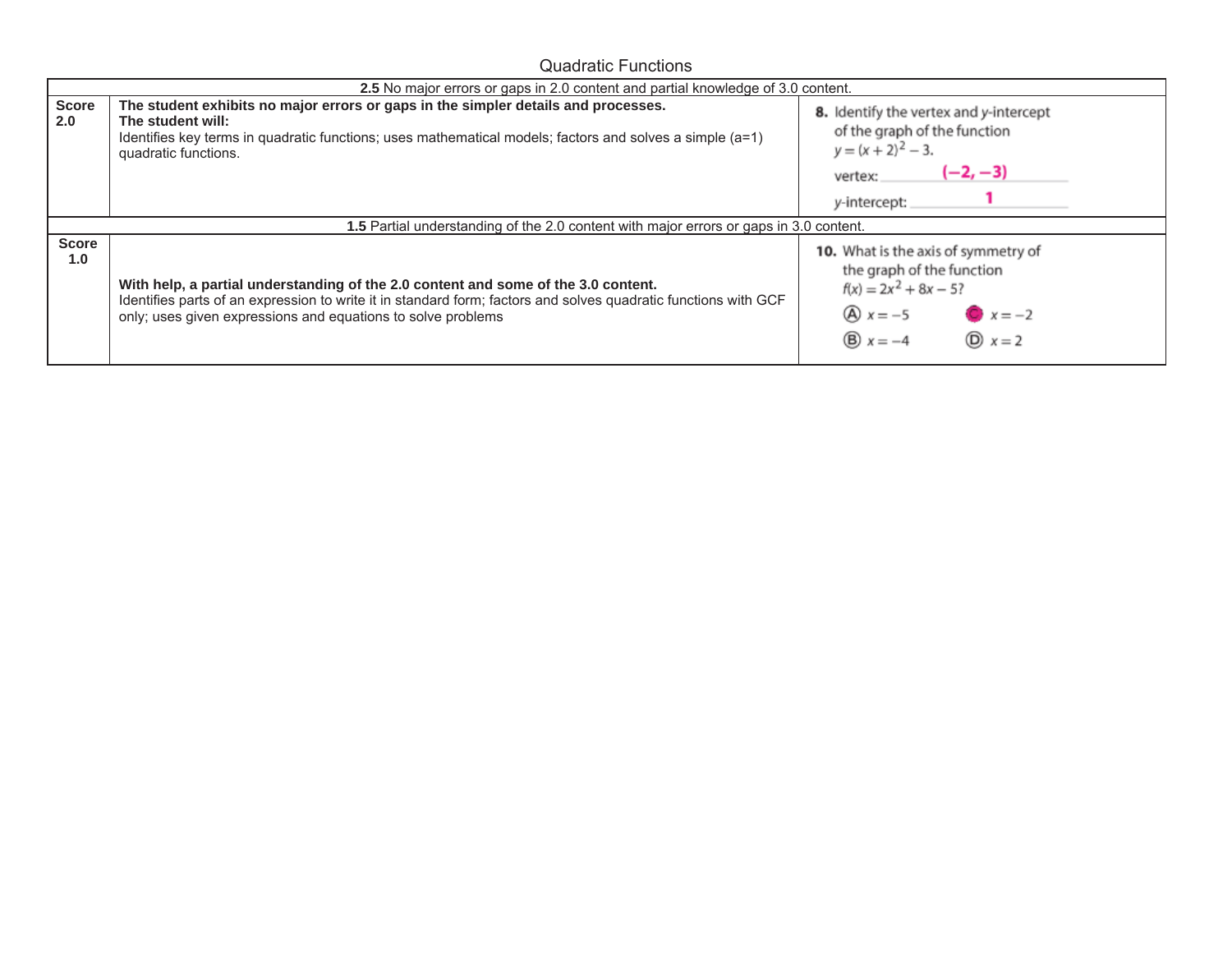## Exponents & Exponential Functions

|  | Grade: 8-10 Subject: | Math | <b>Dates:</b> | 4/11-4/22 | Text: |
|--|----------------------|------|---------------|-----------|-------|
|  |                      |      |               |           |       |

### **Standards**

| <b>Unit Title</b>                     | <b>Exponents &amp; Exponential Functions</b> |                                                                                                                                                                   | <b>Expectation Unwrapped</b>                                                                                                                                                                                                                                                                                                                                                                                                                                                                                                                                                                                                                                                                                                                   |  |  |
|---------------------------------------|----------------------------------------------|-------------------------------------------------------------------------------------------------------------------------------------------------------------------|------------------------------------------------------------------------------------------------------------------------------------------------------------------------------------------------------------------------------------------------------------------------------------------------------------------------------------------------------------------------------------------------------------------------------------------------------------------------------------------------------------------------------------------------------------------------------------------------------------------------------------------------------------------------------------------------------------------------------------------------|--|--|
| <b>Priority</b><br><b>Standard</b>    | A1.LQE.A.3                                   | Construct linear, quadratic and exponential equations<br>given graphs, verbal descriptions or tables.                                                             | The student will construct linear equations given graphs.<br>$\bullet$<br>The student will construct linear equations given verbal descriptions.<br>$\bullet$<br>The student will construct linear equations given tables.<br>$\bullet$<br>The student will construct quadratic equations given graphs.<br>$\bullet$<br>The student will construct quadratic equations given verbal<br>$\bullet$<br>descriptions.<br>The student will construct quadratic equations given tables.<br>The student will construct exponential equations given graphs.<br>$\bullet$<br>The student will construct exponential equations given verbal<br>$\bullet$<br>descriptions.<br>The student will construct exponential equations given tables.<br>$\bullet$ |  |  |
|                                       | <b>A1.NQ.A.1</b>                             | Explain how the meaning of rational exponents extends<br>from the properties of integer exponents.                                                                | Listed on the item specification linked to the standard's code                                                                                                                                                                                                                                                                                                                                                                                                                                                                                                                                                                                                                                                                                 |  |  |
|                                       | <b>A1.NQ.A.2</b>                             | Rewrite expressions involving radicals and rational<br>exponents using the properties of exponents. Limit to<br>rational exponents with a numerator of 1.         | Listed on the item specification linked to the standard's code                                                                                                                                                                                                                                                                                                                                                                                                                                                                                                                                                                                                                                                                                 |  |  |
|                                       | <b>A1.NQ.B.5</b>                             | Choose a level of accuracy appropriate to limitations on<br>measurement when reporting quantities.                                                                | Listed on the item specification linked to the standard's code                                                                                                                                                                                                                                                                                                                                                                                                                                                                                                                                                                                                                                                                                 |  |  |
|                                       | A1.NQ.B.3.a                                  | Use units of measure as a way to understand and solve<br>problems involving quantities. Identify, label and use<br>appropriate units of measure within a problem. | Listed on the item specification linked to the standard's code                                                                                                                                                                                                                                                                                                                                                                                                                                                                                                                                                                                                                                                                                 |  |  |
|                                       | <b>A1.NQ.B.4</b>                             | Define and use appropriate quantities for representing a<br>given context or problem.                                                                             | Listed on the item specification linked to the standard's code                                                                                                                                                                                                                                                                                                                                                                                                                                                                                                                                                                                                                                                                                 |  |  |
| <b>Supporting</b><br><b>Standards</b> | <b>A1.CED.A.2</b>                            | Create and graph linear, quadratic and exponential<br>equations in two variables.                                                                                 | Listed on the item specification linked to the standard's code                                                                                                                                                                                                                                                                                                                                                                                                                                                                                                                                                                                                                                                                                 |  |  |
|                                       | <b>A1.IF.B.4</b>                             | Relate the domain and range of a function to its graph<br>and, where applicable, to the quantitative relationship it<br>describes.                                | Listed on the item specification linked to the standard's code                                                                                                                                                                                                                                                                                                                                                                                                                                                                                                                                                                                                                                                                                 |  |  |
|                                       | A1.IF.B.5                                    | Determine the average rate of change of a function over<br>a specified interval and interpret the meaning.                                                        | Listed on the item specification linked to the standard's code                                                                                                                                                                                                                                                                                                                                                                                                                                                                                                                                                                                                                                                                                 |  |  |
|                                       | A1.IF.B.6                                    | Interpret the parameters of a linear or exponential<br>function in terms of the context.                                                                          | Listed on the item specification linked to the standard's code                                                                                                                                                                                                                                                                                                                                                                                                                                                                                                                                                                                                                                                                                 |  |  |
|                                       | A1.IF.C.8                                    | Translate between different but equivalent forms of a<br>function to reveal and explain properties of the function<br>and interpret these in terms of a context.  | Listed on the item specification linked to the standard's code                                                                                                                                                                                                                                                                                                                                                                                                                                                                                                                                                                                                                                                                                 |  |  |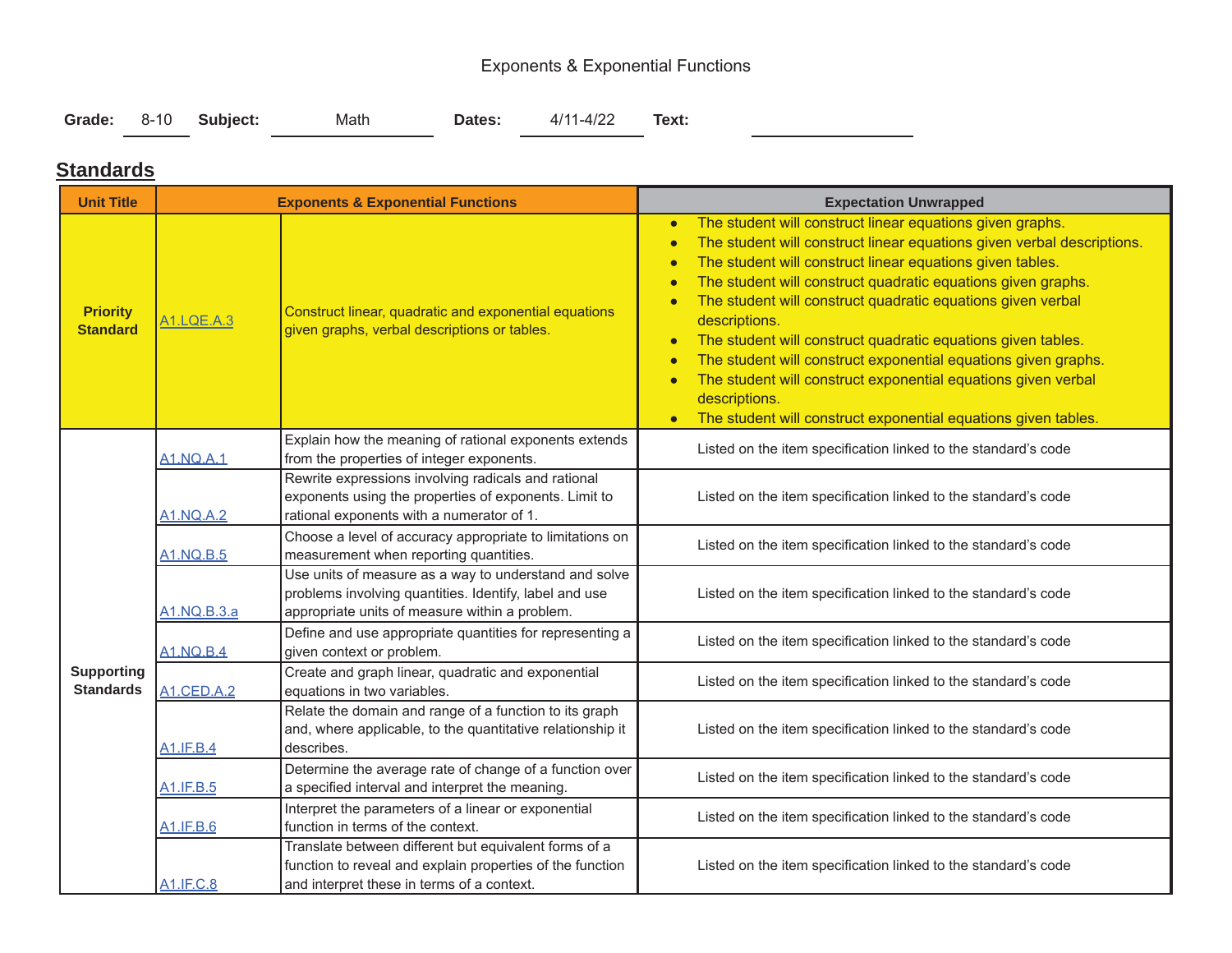Exponents & Exponential Functions

| A1.LQE.A.1.b      | Distinguish between situations that can be modeled with<br>linear or exponential functions. Recognize exponential<br>situations in which a quantity grows or decays by a<br>constant percent rate per unit interval. | Listed on the item specification linked to the standard's code |
|-------------------|----------------------------------------------------------------------------------------------------------------------------------------------------------------------------------------------------------------------|----------------------------------------------------------------|
| <b>A1.LQE.A.2</b> | Describe, using graphs and tables, that a quantity<br>increasing exponentially eventually exceeds a quantity<br>increasing linearly or quadratically.                                                                | Listed on the item specification linked to the standard's code |
| <b>A1.LQE.B.5</b> | Recognize that sequences are functions, sometimes<br>defined recursively, whose domain is a subset of the set<br>of integers                                                                                         | Listed on the item specification linked to the standard's code |
| <b>A1.LQE.B.4</b> | Write arithmetic and geometric sequences in recursive<br>and explicit forms, and use them to model situations and<br>translate between the two forms                                                                 | Listed on the item specification linked to the standard's code |
| A1.LQE.A.1.a      | Distinguish between situations that can be modeled with<br>linear or exponential functions. Determine that linear<br>functions change by equal differences over equal<br>intervals.                                  | Listed on the item specification linked to the standard's code |
| <b>A1.LQE.B.6</b> | Find the terms of sequences given an explicit or<br>recursive formula.                                                                                                                                               | Listed on the item specification linked to the standard's code |
| A1.CED.A.1        | Create equations and inequalities in one variable and<br>use them to model and/or solve problems.                                                                                                                    | Listed on the item specification linked to the standard's code |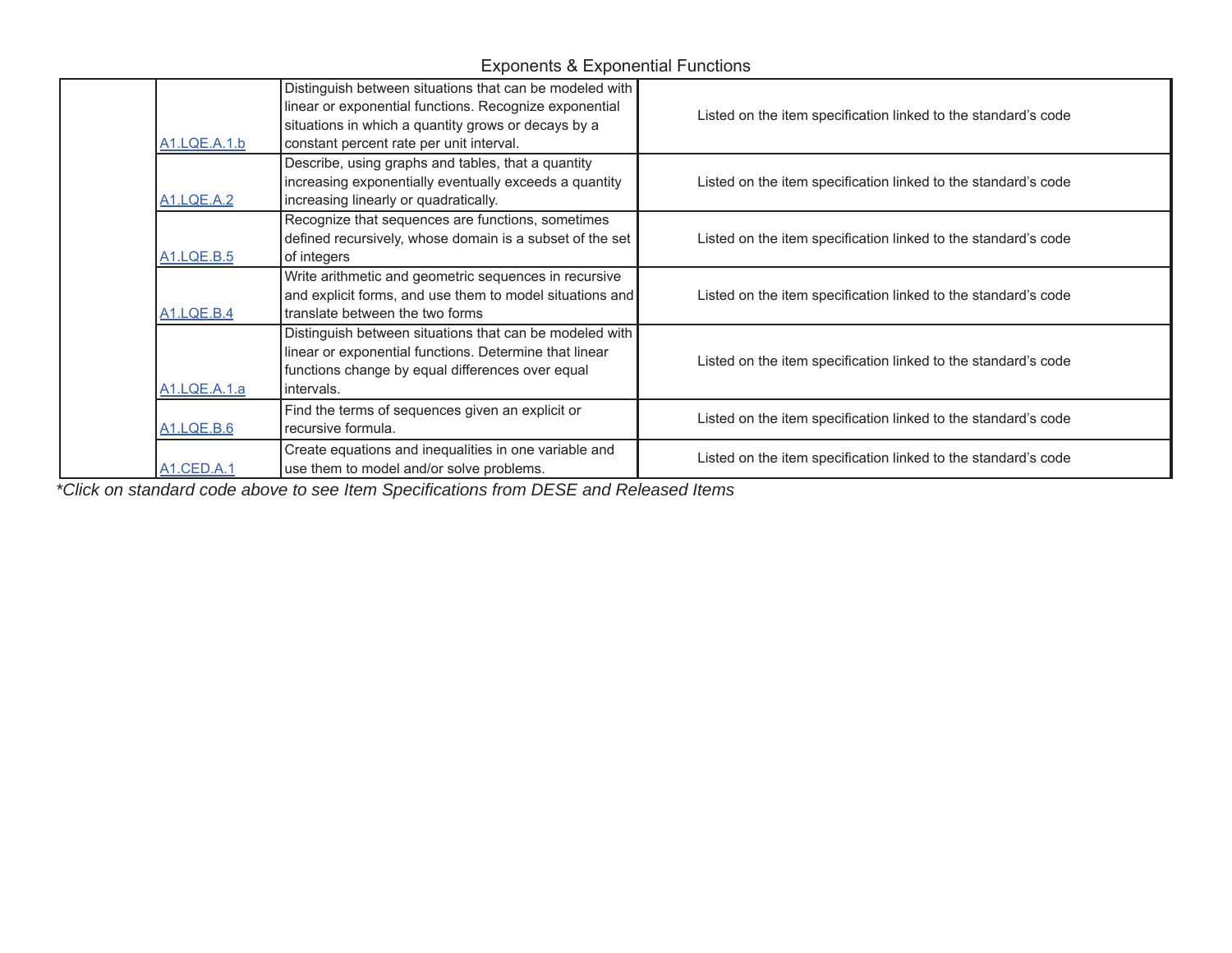### **Instructional Ideas/Notes**

|                                    |                         | <b>Assessed</b><br>on Post |                                                                                                                                                                                                                                                                                                                                                                                                                                                                                                                                                            |
|------------------------------------|-------------------------|----------------------------|------------------------------------------------------------------------------------------------------------------------------------------------------------------------------------------------------------------------------------------------------------------------------------------------------------------------------------------------------------------------------------------------------------------------------------------------------------------------------------------------------------------------------------------------------------|
|                                    |                         | <b>Test</b>                | Instructional Ideas/Prerequisite Knowledge                                                                                                                                                                                                                                                                                                                                                                                                                                                                                                                 |
| <b>Priority</b><br><b>Standard</b> | A <sub>1</sub> .LQE.A.3 | Yes                        | <b>Instructional Notes:</b><br>Task 1: Evaluate expressions containing zero and integer exponents. Simplify expression with zero and integer<br>exponents.<br>Task 2: Evaluate and multiply by powers of 10. Convert between standard notation and scientific notation.<br>Task 3: Use Multiplication Properties of Exponents to evaluate and simplify expressions.<br>Task 4: Use Division Properties of Exponents to evaluate and simplify expressions.<br>Task 5: Solve problems involving exponential growth and decay.<br>Lessons: 3-4, 6-1, 6-3, 6-4 |

## **Key Vocabulary**

| $\epsilon$ . $\epsilon$<br>monomial<br>notation<br>`scientific | constant | exponent<br>zero | exponent<br>cative |
|----------------------------------------------------------------|----------|------------------|--------------------|
|----------------------------------------------------------------|----------|------------------|--------------------|

### **Common Assessments**

| $\sim$ $\sim$<br>$\sim$ $-$<br>-<br>. .<br>.<br>້ | Kev<br>Jnı'<br>าmatıve<br>.5Um<br>Answer |
|---------------------------------------------------|------------------------------------------|
|---------------------------------------------------|------------------------------------------|

## **Proficiency Scale**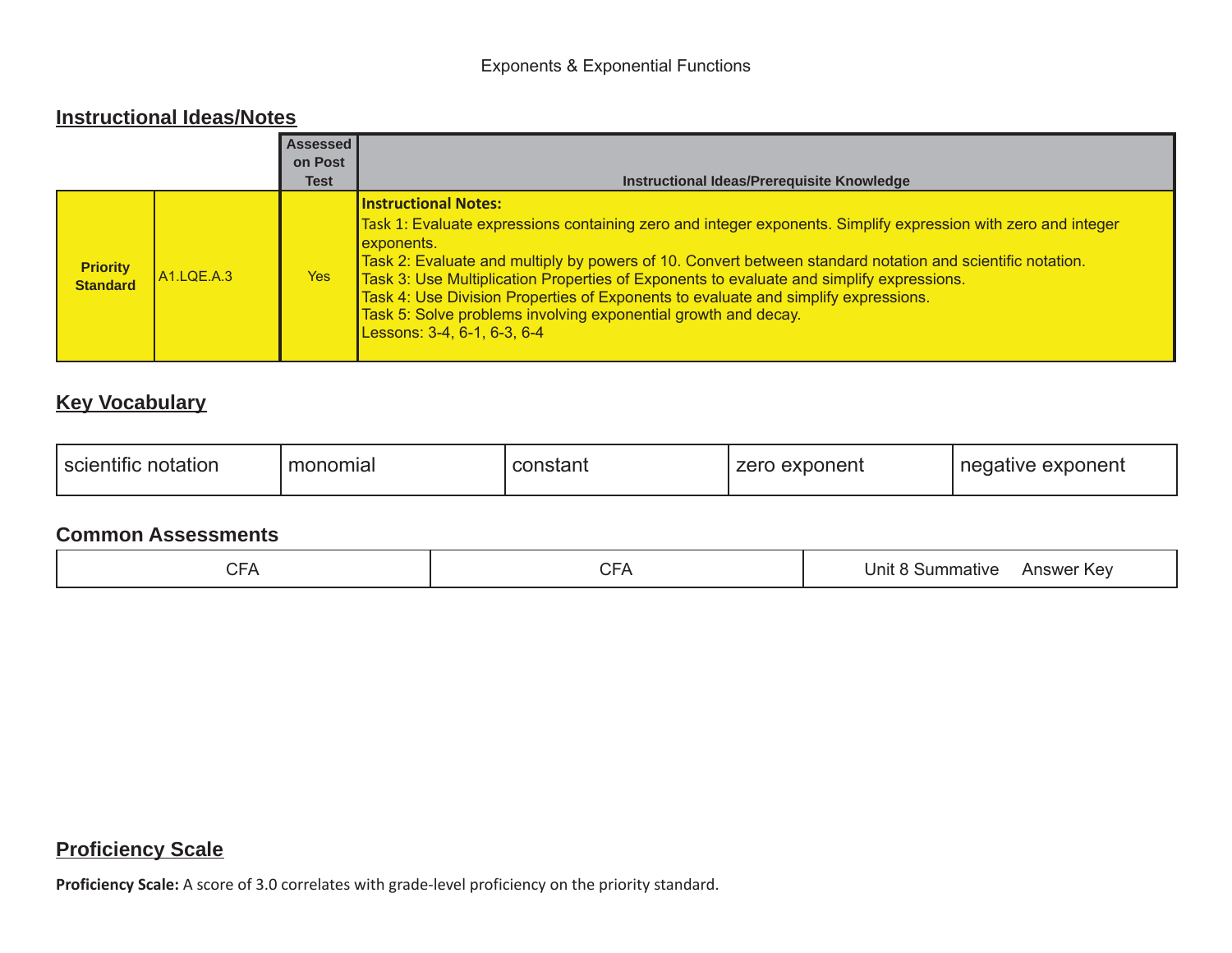## Exponents & Exponential Functions

| <b>Score</b> | <b>Learning Goal</b>                                                                           | <b>Sample Tasks</b>                                                                                                                                                             |
|--------------|------------------------------------------------------------------------------------------------|---------------------------------------------------------------------------------------------------------------------------------------------------------------------------------|
| <b>Score</b> | In addition to Score 3.0, in-depth inferences or applications                                  |                                                                                                                                                                                 |
| 4.0          | that go beyond what was taught. For example, the student                                       |                                                                                                                                                                                 |
|              | may:                                                                                           |                                                                                                                                                                                 |
|              | Justifies understanding of the properties of rational                                          | 5. The diagram below shows a hexagon-shaped tile used for flooring. Each hexagon tile has an area of $18\sqrt{3}$ in. <sup>2</sup> . Solve for x. Then find the exact length of |
|              | exponents as an extension of the properties of integer                                         | each side of the hexagon. (Hint: Six equilateral triangles make one hexagon.)                                                                                                   |
|              | exponents; critiques the reasoning of others'                                                  | $x = \frac{12}{12}$ ; side length = $\frac{2\sqrt{3}}{2}$ in.                                                                                                                   |
|              | representation when solving problems involving                                                 |                                                                                                                                                                                 |
|              | expressions with rational exponents or radicals; attends to                                    |                                                                                                                                                                                 |
|              |                                                                                                |                                                                                                                                                                                 |
|              | the precision answers appropriate to the context of the                                        |                                                                                                                                                                                 |
|              | problem; analyzes units as a means to determine                                                |                                                                                                                                                                                 |
|              | appropriate use of rates.                                                                      |                                                                                                                                                                                 |
|              | Analyzes how linear and exponential functions change per<br>$\bullet$                          |                                                                                                                                                                                 |
|              | unit interval; translate between the explicit and recursive                                    |                                                                                                                                                                                 |
|              | forms of sequences; creates mathematical models to                                             |                                                                                                                                                                                 |
|              | make sense of real-world problems.                                                             |                                                                                                                                                                                 |
|              | 3.5 In addition to 3.0 performance, in-depth inferences and applications with partial success. |                                                                                                                                                                                 |
| <b>Score</b> | The student exhibits no major errors or gaps in the learning                                   |                                                                                                                                                                                 |
| 3.0          | goal (complex ideas and processes).                                                            |                                                                                                                                                                                 |
|              | The student will:                                                                              |                                                                                                                                                                                 |
|              | Rewrites expressions with rational exponents or radicals                                       |                                                                                                                                                                                 |
|              |                                                                                                |                                                                                                                                                                                 |
|              | using the properties of exponents; reasons abstractly and                                      | 4. What is the solution of $9^{x-8} = 3^{4x-12}$ ?                                                                                                                              |
|              | contextually when solving multi-step problems involving                                        | $-\frac{2}{3}$<br>                                                                                                                                                              |
|              | quantities; attends to precision by accurately rounding to                                     |                                                                                                                                                                                 |
|              | an appropriate measure based on the context of a                                               | ®                                                                                                                                                                               |
|              | situation.                                                                                     |                                                                                                                                                                                 |
|              | Constructs quadratic and exponential functions given                                           | C)<br>2                                                                                                                                                                         |
|              | multiple representations; writes arithmetic and geometric                                      | $D - 2$                                                                                                                                                                         |
|              | sequences recursively; recognizes that sequences are                                           |                                                                                                                                                                                 |
|              | functions whose domain is a subset of the set of integers;                                     |                                                                                                                                                                                 |
|              | recognizes that linear functions model arithmetic                                              |                                                                                                                                                                                 |
|              | sequences and exponential functions model geometric                                            |                                                                                                                                                                                 |
|              | sequences.                                                                                     |                                                                                                                                                                                 |
|              |                                                                                                | 2.5 No major errors or gaps in 2.0 content and partial knowledge of 3.0 content.                                                                                                |
| <b>Score</b> | The student exhibits no major errors or gaps in the simpler                                    |                                                                                                                                                                                 |
| 2.0          | details and processes.                                                                         |                                                                                                                                                                                 |
|              |                                                                                                |                                                                                                                                                                                 |
|              | The student will:                                                                              |                                                                                                                                                                                 |
|              | Rewrites expressions with rational exponents or radicals<br>$\bullet$                          |                                                                                                                                                                                 |
|              | using the properties of exponents; uses appropriate units,                                     |                                                                                                                                                                                 |
|              | scales and labels to correctly represent data; solves                                          |                                                                                                                                                                                 |
|              | problems involving multiple quantities within and between                                      | 2. The formula $A = 6V_3^2$ relates the surface area A, in square units, of a cube                                                                                              |
|              | systems of measurements, represents numbers in an                                              | to the volume V, in cubic units. What is the volume, in cubic inches, of a                                                                                                      |
|              | appropriate form, such as scientific notation. Based on the                                    | cube with surface area 486 in. <sup>2</sup> ? 729 in. <sup>2</sup>                                                                                                              |
|              | context of a situation.                                                                        |                                                                                                                                                                                 |
|              | Recognize and distinguishes between situations that can                                        |                                                                                                                                                                                 |
|              | be modeled with linear or exponential functions; writes                                        |                                                                                                                                                                                 |
|              | explicit functions that generate arithmetic and geometric                                      |                                                                                                                                                                                 |
|              |                                                                                                |                                                                                                                                                                                 |
|              | sequences; Determine whether a function is written in                                          |                                                                                                                                                                                 |
|              | explicit or recursive form.                                                                    |                                                                                                                                                                                 |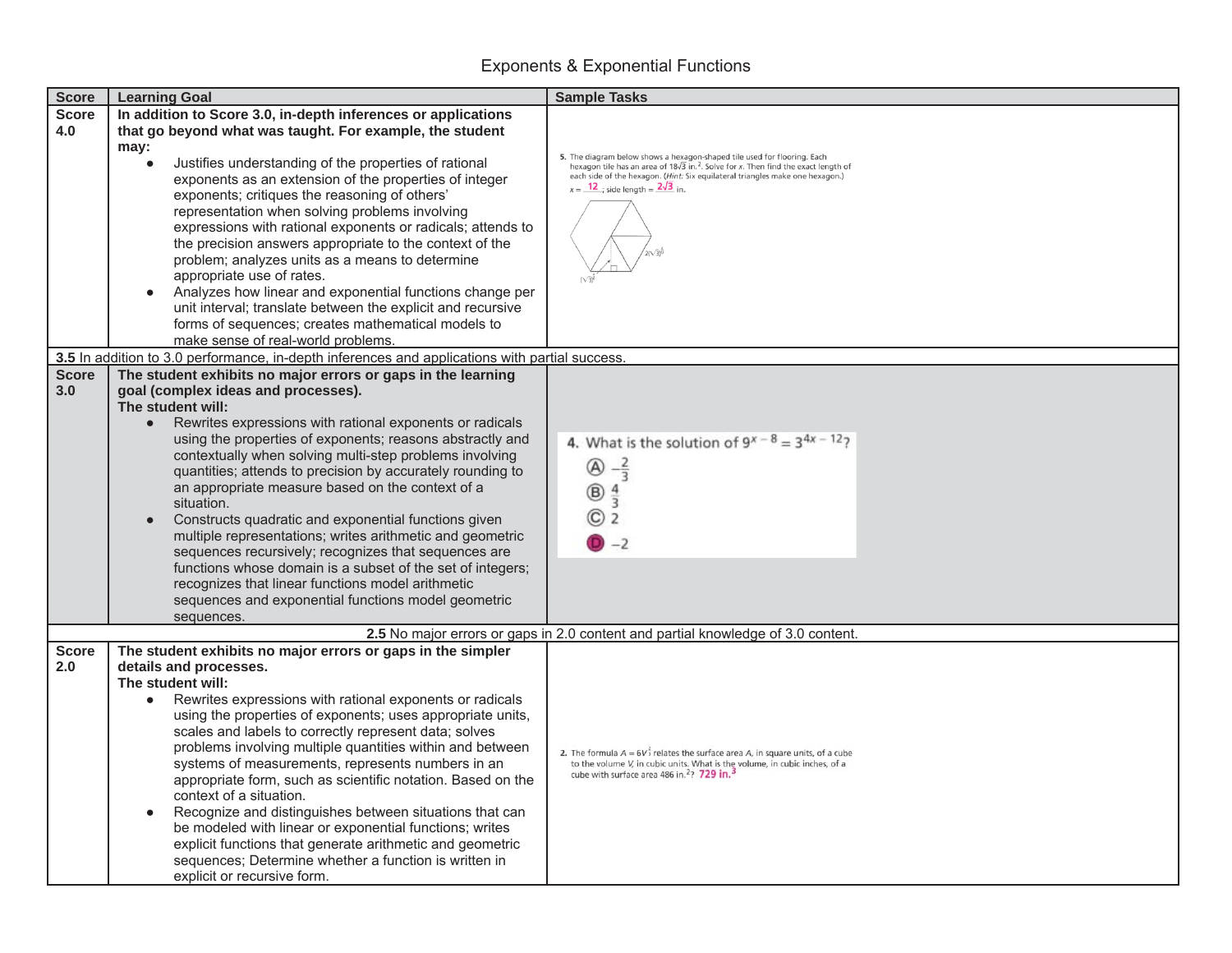Exponents & Exponential Functions

|                     | <b>1.5</b> Partial understanding of the 2.0 content with major errors or gaps in 3.0 content.                                                                                                                                                                                                                                   |                                                                                                                                                    |  |  |  |
|---------------------|---------------------------------------------------------------------------------------------------------------------------------------------------------------------------------------------------------------------------------------------------------------------------------------------------------------------------------|----------------------------------------------------------------------------------------------------------------------------------------------------|--|--|--|
| <b>Score</b><br>1.0 | With help, a partial understanding of the 2.0 content and some<br>of the 3.0 content.<br>Identifies equivalent radicals and rational exponent<br>expressions; uses conversion rates within a system to<br>solve problems involving multiple quantities.<br>Constructs linear functions; calculate terms of a given<br>sequence. | 1. How can you write $\sqrt[3]{n^4}$ using rational exponents?<br>$A \cap \overline{5}$<br>$\bigcirc$ n <sup>3</sup><br>$On^{20}$<br>$\circled{n}$ |  |  |  |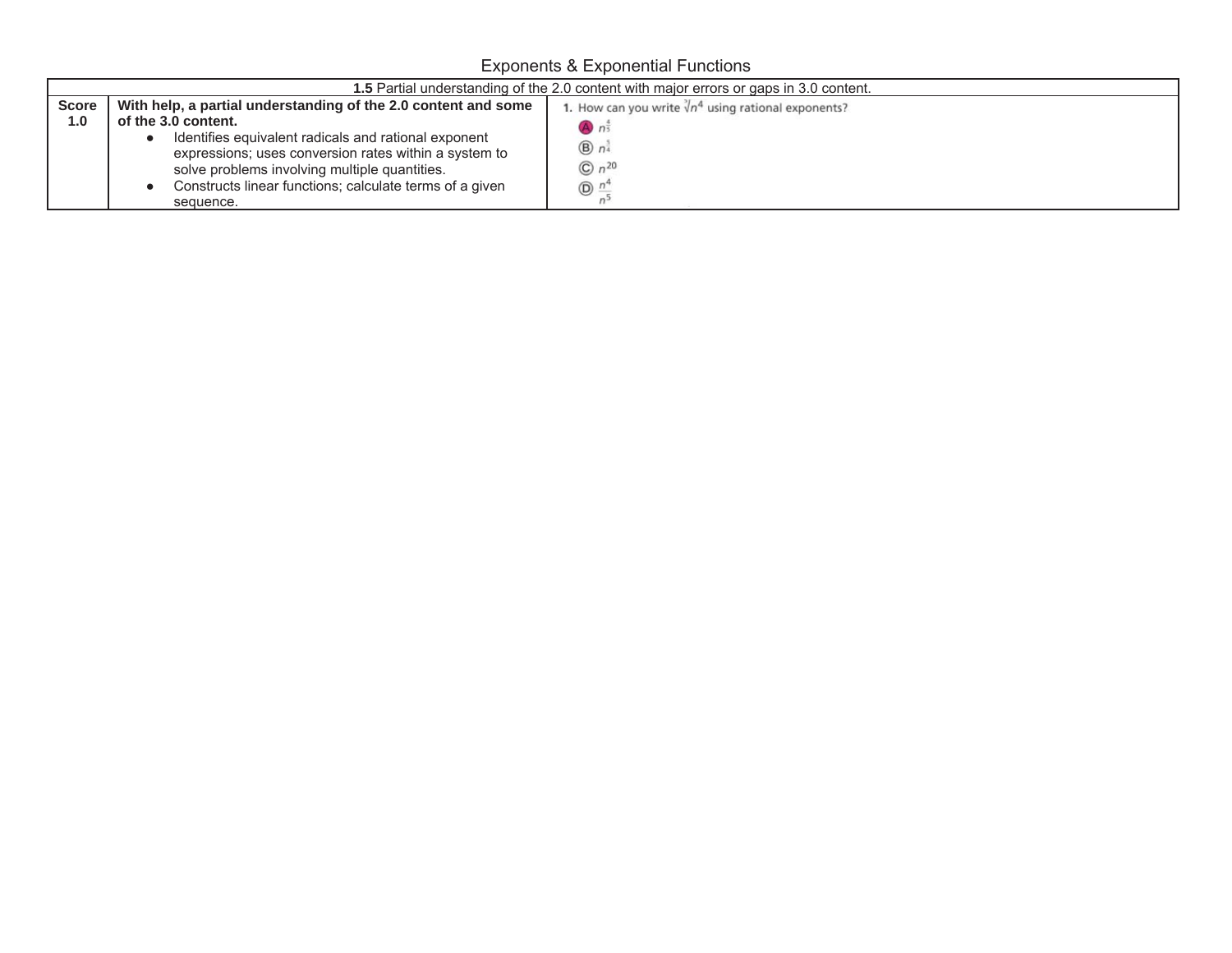#### Functions

| Grade: 8-10 Subject: |  |  | Math | Dates: | 4/25-5/13 | Text: |
|----------------------|--|--|------|--------|-----------|-------|
|----------------------|--|--|------|--------|-----------|-------|

### **Standards**

 $\overline{\phantom{0}}$ 

| <b>Unit Title</b>                  | <b>Functions</b>  |                                                                                                                                                                                                                                                                                                  | <b>Expectation Unwrapped</b>                                                                                                                                                                                                                                                                                                                                                                                                                       |  |  |
|------------------------------------|-------------------|--------------------------------------------------------------------------------------------------------------------------------------------------------------------------------------------------------------------------------------------------------------------------------------------------|----------------------------------------------------------------------------------------------------------------------------------------------------------------------------------------------------------------------------------------------------------------------------------------------------------------------------------------------------------------------------------------------------------------------------------------------------|--|--|
| <b>Priority</b><br><b>Standard</b> | A1.IF.B.3         | Using tables, graphs and verbal descriptions,<br>interpret key characteristics of a function that<br>models the relationship between two quantities.                                                                                                                                             | The student will interpret key characteristics of a function that models the<br>relationship between two quantities using tables.<br>The student will interpret key characteristics of a function that models the<br>$\bullet$<br>relationship between two quantities using graphs.<br>The student will interpret key characteristics of a function that models the<br>$\bullet$<br>relationship between two quantities using verbal descriptions. |  |  |
|                                    | <b>A1.IF.A.2</b>  | Use function notation to evaluate functions for<br>inputs in their domain, and interpret statements<br>that use function notation in terms of a context.                                                                                                                                         | The student will use function notation to evaluate functions for inputs in their<br>$\bullet$<br>domains.<br>The student will interpret statements involving the inputs and outputs of a<br>function in terms of a context.                                                                                                                                                                                                                        |  |  |
|                                    | A1.NQ.B.3.a       | Use units of measure as a way to understand and<br>solve problems involving quantities. Identify, label<br>and use appropriate units of measure within a<br>problem.                                                                                                                             | Listed on the item specification linked to the standard's code                                                                                                                                                                                                                                                                                                                                                                                     |  |  |
|                                    | <b>A1.NQ.B.4</b>  | Define and use appropriate quantities for<br>representing a given context or problem.                                                                                                                                                                                                            | Listed on the item specification linked to the standard's code                                                                                                                                                                                                                                                                                                                                                                                     |  |  |
|                                    | <b>A1.CED.A.2</b> | Create and graph linear, quadratic and exponential<br>equations in two variables.                                                                                                                                                                                                                | Listed on the item specification linked to the standard's code                                                                                                                                                                                                                                                                                                                                                                                     |  |  |
| <b>Supporting</b>                  | A1.IF.A.1.a       | Understand that a function from one set (domain)<br>to another set (range) assigns to each element of<br>the domain exactly one element of the range.<br>Represent a function using function notation.                                                                                           | Listed on the item specification linked to the standard's code                                                                                                                                                                                                                                                                                                                                                                                     |  |  |
| <b>Standards</b>                   | A1.IF.A.1.b       | Understand that a function from one set (domain)<br>to another set (range) assigns to each element of<br>the domain exactly one element of the range.<br>Understand that the graph of a function labeled $f$ is<br>the set of all ordered pairs $(x, y)$ that satisfy the<br>equation $y=f(x)$ . | Listed on the item specification linked to the standard's code                                                                                                                                                                                                                                                                                                                                                                                     |  |  |
|                                    | <b>A1.IF.B.4</b>  | Relate the domain and range of a function to its<br>graph and, where applicable, to the quantitative<br>relationship it describes.                                                                                                                                                               | Listed on the item specification linked to the standard's code                                                                                                                                                                                                                                                                                                                                                                                     |  |  |
|                                    | <b>A1.IF.C.7</b>  | Graph functions expressed symbolically and<br>identify and interpret key features of the graph.                                                                                                                                                                                                  | Listed on the item specification linked to the standard's code                                                                                                                                                                                                                                                                                                                                                                                     |  |  |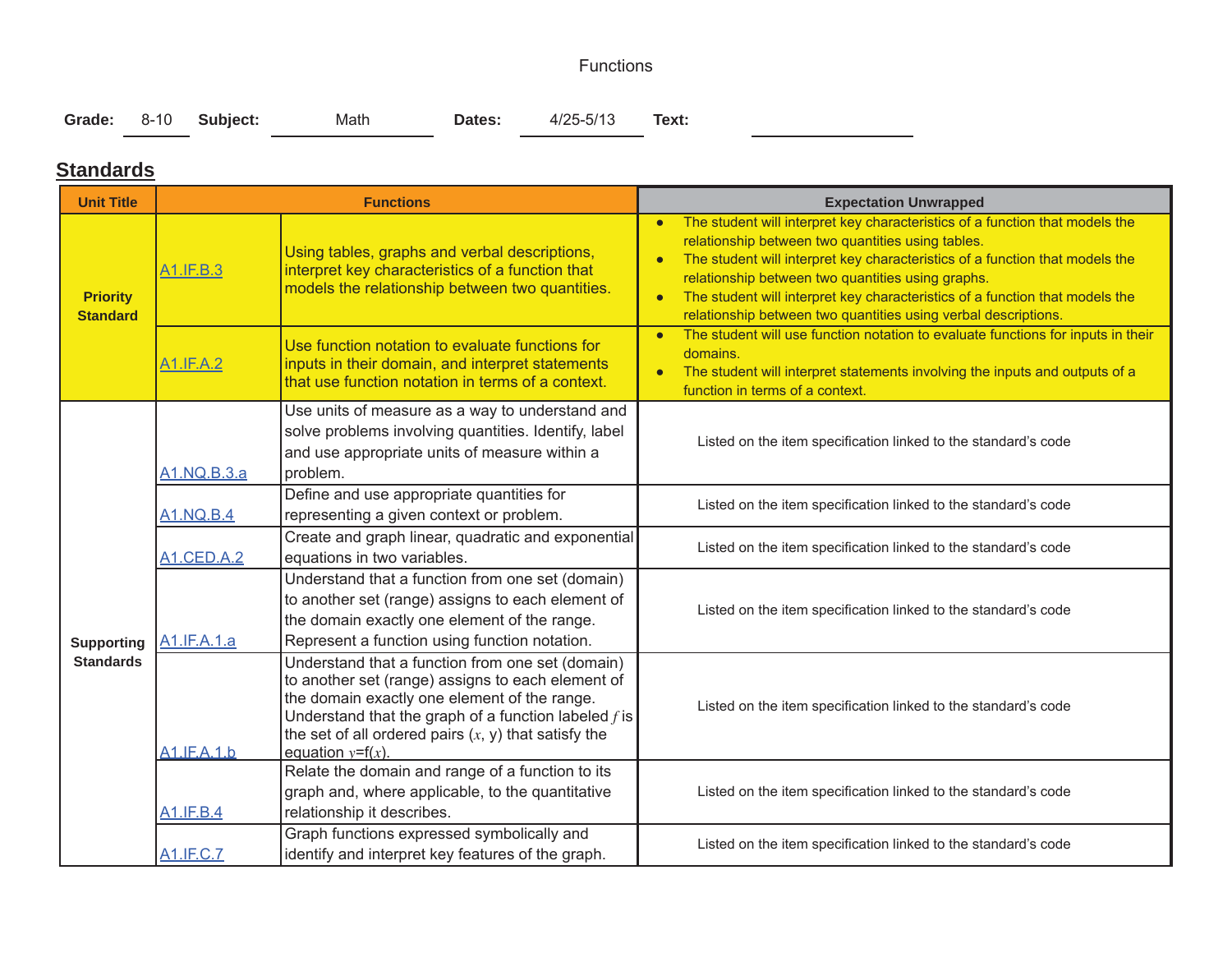| <b>Functions</b>  |                                                                                                                                                                                     |                                                                |  |  |
|-------------------|-------------------------------------------------------------------------------------------------------------------------------------------------------------------------------------|----------------------------------------------------------------|--|--|
| A1.LQE.A.1.a      | Distinguish between situations that can be<br>modeled with linear or exponential functions.<br>Determine that linear functions change by equal<br>differences over equal intervals. | Listed on the item specification linked to the standard's code |  |  |
| <b>A1.LQE.A.3</b> | Construct linear, quadratic and exponential<br>equations given graphs, verbal descriptions or<br>tables.                                                                            | Listed on the item specification linked to the standard's code |  |  |

*\*Click on standard code above to see Item Specifications from DESE and Released Items*

### **Instructional Ideas/Notes**

|                                    |              | <b>Assessed</b><br>on Post<br><b>Test</b> | Instructional Ideas/Prerequisite Knowledge                                                                                                                                                                                                                                                                                                                                                                                    |
|------------------------------------|--------------|-------------------------------------------|-------------------------------------------------------------------------------------------------------------------------------------------------------------------------------------------------------------------------------------------------------------------------------------------------------------------------------------------------------------------------------------------------------------------------------|
| <b>Priority</b><br><b>Standard</b> | A1.F.B.3     | <b>Yes</b>                                | <b>Instructional Notes:</b><br><b>Task 1: Evaluating Function</b><br>Task 2: Determine Domain and range<br>Task 3: Graphing Function from a table<br>Task 4: Distinguish whether a pattern is linear, quadratic, or exponential from a table<br>Task 5: Sequences: recognize, expand, and write arithmetic and geometric<br>Task 6: Transformations of linear, quadratic, and exponential<br>Lessons: 3-1, 3-2, 5-2, 6-2, 8-5 |
|                                    | $AA$ .IF.A.2 | Yes                                       |                                                                                                                                                                                                                                                                                                                                                                                                                               |

## **Key Vocabulary**

| coordinate plane | X- and y- axis     | origin   | ordered pair         | relation           |
|------------------|--------------------|----------|----------------------|--------------------|
| mapping          | domain             | range    | independent variable | dependent variable |
| function         | vertical line test | discrete | continuous           | function notation  |
| line symmetry    | slope              | maximum  | minimum              | increasing         |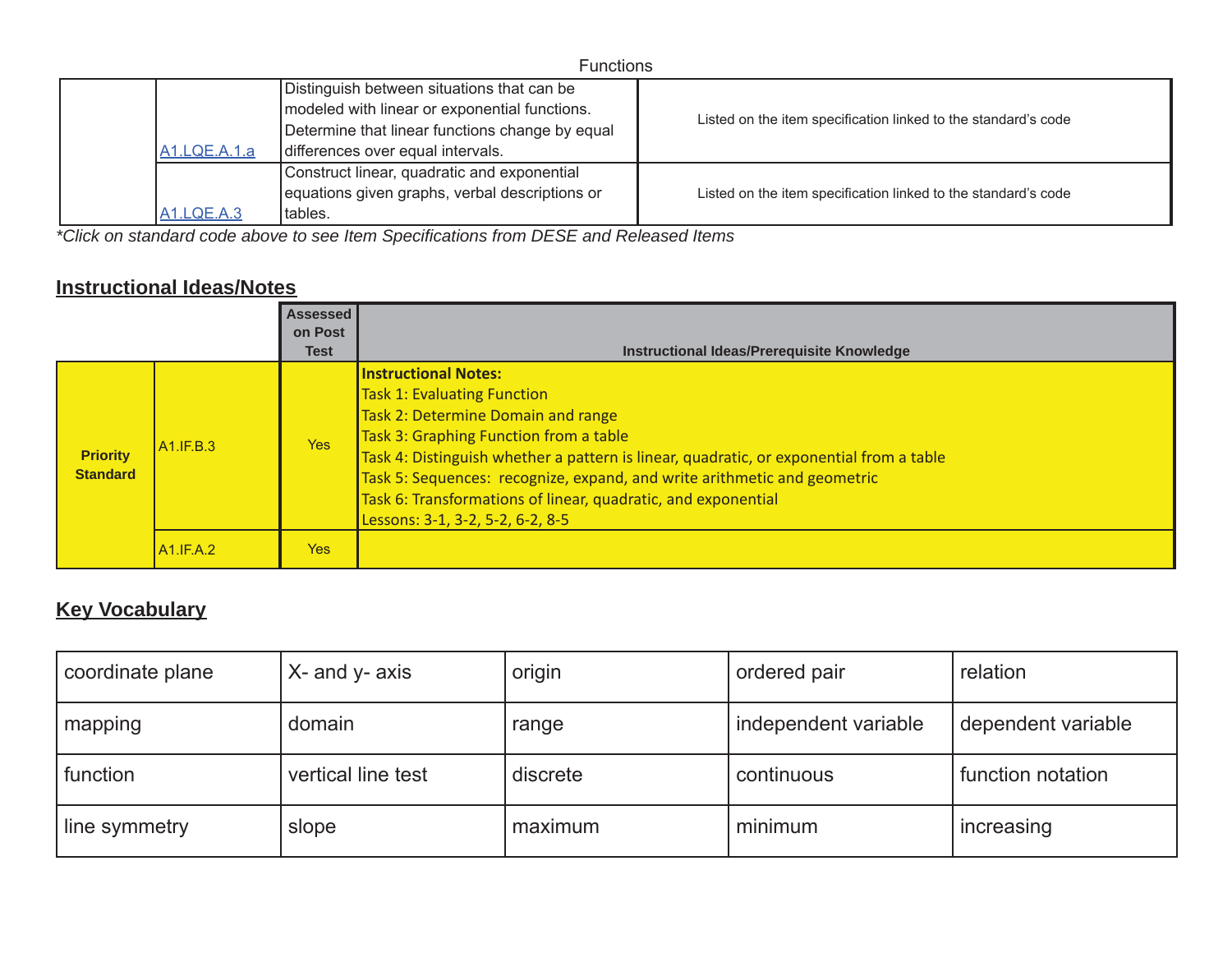| .<br>Functions |                    |         |  |  |
|----------------|--------------------|---------|--|--|
| 1511 IC        | $-$<br>∡–ır<br>epr | :⊢! ) I |  |  |

### **Common Assessments**

## **Proficiency Scale**

| <b>Score</b>        | <b>Learning Goal</b>                                                                                                                                                                                                                                                                                                                                                                                                                                                                                            | <b>Sample Tasks</b>                                                                                                                                                                                                                                                                                     |
|---------------------|-----------------------------------------------------------------------------------------------------------------------------------------------------------------------------------------------------------------------------------------------------------------------------------------------------------------------------------------------------------------------------------------------------------------------------------------------------------------------------------------------------------------|---------------------------------------------------------------------------------------------------------------------------------------------------------------------------------------------------------------------------------------------------------------------------------------------------------|
| <b>Score</b><br>4.0 | In addition to Score 3.0, in-depth inferences or applications<br>that go beyond what was taught. For example, the student<br>may:<br>Interprets statements that use function notation in terms of a<br>context; interprets the parameters of an exponential function;<br>compares properties of functions given different representations<br>contextually                                                                                                                                                       | 6. (1pt) Draw a line to match the table to the correct type of function.<br>$x \mid -2 \mid -1 \mid 0 \mid 1 \mid 2$<br>Linear<br>$\frac{1}{4}$ 8 16<br>$v \mid 1 \mid 2$<br>Quadratic<br>$-2$ -1 0 1 2<br>$-6$ $-3$ 0 3<br>Exponential<br>$x \mid -2 \mid -1 \mid 0 \mid 1 \mid 2$<br>$V$ -8 -9 -8 0 7 |
|                     | 3.5 In addition to 3.0 performance, in-depth inferences and applications with partial success.                                                                                                                                                                                                                                                                                                                                                                                                                  |                                                                                                                                                                                                                                                                                                         |
| <b>Score</b><br>3.0 | The student exhibits no major errors or gaps in the learning<br>goal (complex ideas and processes).<br>The student will:<br>Interprets parameters of exponential functions; compares<br>properties of two functions given different representations; Interpret<br>key characteristics of a function using various forms to model<br>relationships between two quantities.                                                                                                                                       | 1. (2pts) Draw lines to match each graph to the correct table or function<br>HI) MII<br>$\begin{array}{c cccccc} x & 0 & 1 & 2 & 3 & 4 \\ \hline y & 7 & 2 & -1 & -2 & -1 \end{array}$<br>$x \rightarrow 2$ -1 0 1 2<br>y 9 3 1 $\frac{1}{x}$ $\frac{1}{x}$<br>$f(x) = 2^x$<br>$f(x) = -x^2 + 3$        |
|                     |                                                                                                                                                                                                                                                                                                                                                                                                                                                                                                                 | 2.5 No major errors or gaps in 2.0 content and partial knowledge of 3.0 content.                                                                                                                                                                                                                        |
| <b>Score</b><br>2.0 | The student exhibits no major errors or gaps in the simpler<br>details and processes.<br>The student will:<br>Understands that the domain and range values of a function<br>corresponding to (x, y) values on the Cartesian coordinate plane;<br>interprets the parameters of a linear function; Recognizes and<br>understands the definition of function, domain and range;<br>represents situations with function notation; represents a linear<br>function in various forms using symbolic function notation | _5. (1pt) Give the domain and range of the relation.<br><b>H</b> D: $-3 \le x \le 2$ ; R: 0 ≤ y ≤ 4<br>$\mathbf{F} \ \mathbf{D}$ : $-2 \le x \le 4$ ; R: $-3 \le y \le 2$<br>I D: $-3 \le x \le 2$ : R: $-2 \le y \le 4$<br>G D: $-3 \le x \le 2$ : R: $-3 \le y \le 6$                                 |
|                     |                                                                                                                                                                                                                                                                                                                                                                                                                                                                                                                 | 1.5 Partial understanding of the 2.0 content with major errors or gaps in 3.0 content.                                                                                                                                                                                                                  |